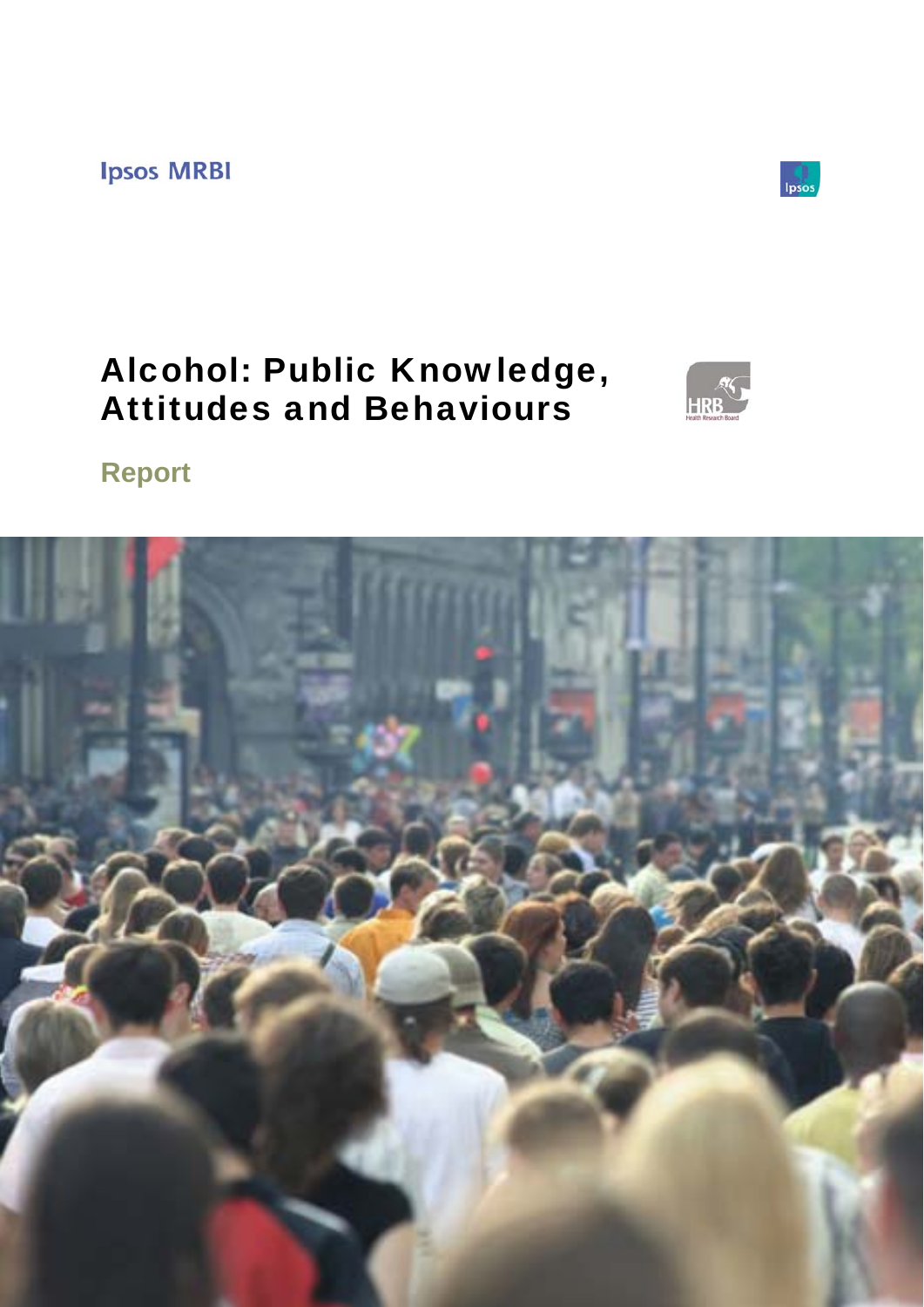# Contents

| 1.               |      |                                                                      |  |
|------------------|------|----------------------------------------------------------------------|--|
| 2.               |      |                                                                      |  |
|                  | 2.1. |                                                                      |  |
|                  | 2.2. |                                                                      |  |
|                  | 2.3. | Knowledge Of The Standard Drink And Low-Risk Drinking Guidelines18   |  |
|                  | 2.4. | <b>Support For Information Labels On Cans And Bottles Of Alcohol</b> |  |
|                  | 2.5. | Approval of Healthcare Professionals Asking About The Amounts Of     |  |
| 3.               |      |                                                                      |  |
|                  | 3.1. |                                                                      |  |
|                  | 3.2. |                                                                      |  |
|                  | 3.3. |                                                                      |  |
|                  | 3.4. |                                                                      |  |
|                  | 3.5. |                                                                      |  |
| $\blacktriangle$ |      |                                                                      |  |
|                  | 4.1. |                                                                      |  |
|                  | 4.2. | The Impact Of Perceived Alcohol Price Changes On Consumption 34      |  |
|                  | 4.3. |                                                                      |  |
|                  | 4.4. | The Number And Control Of Outlets Selling Alcohol38                  |  |
|                  | 4.5. |                                                                      |  |
|                  | 4.6. |                                                                      |  |
|                  | 4.7. |                                                                      |  |
|                  | 4.8. |                                                                      |  |
| 5.               |      |                                                                      |  |
|                  | 5.1. |                                                                      |  |

**Appendices:** 

- **Copy of Survey Questionnaire**
- **Interviewer Instructions**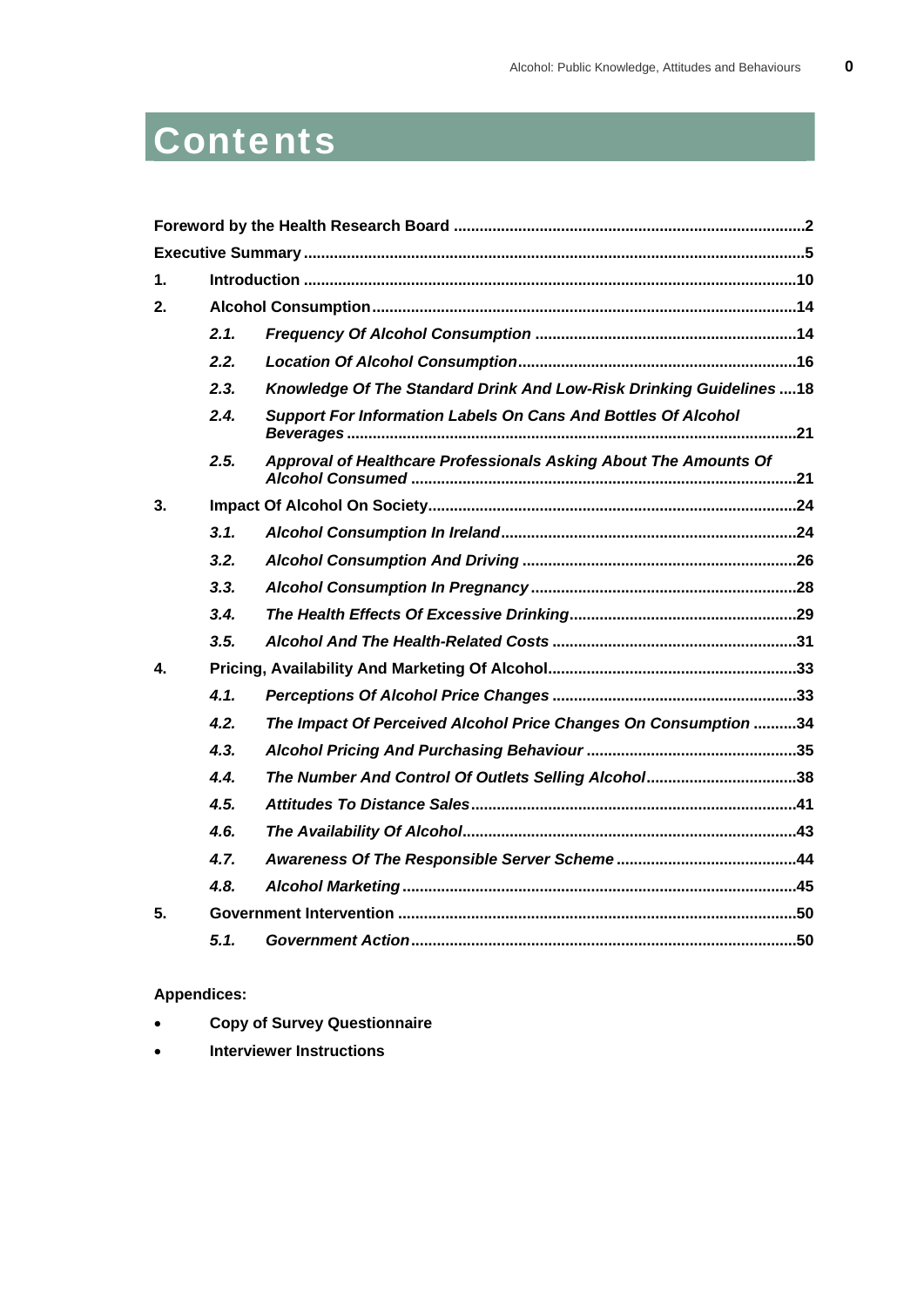## List of Figures & Tables

- *Figure 2.1: Frequency of alcohol consumption*
- *Figure 2.2: Frequency of alcohol consumption by gender male*
- *Figure 2.3: Frequency of alcohol consumption by gender female*
- *Figure 2.4: Location of alcohol consumption*
- *Figure 2.5: Location of alcohol consumption by gender males*
- *Figure 2.6: Location of alcohol consumption by gender females*
- *Figure 2.15 Awareness of the term "standard drink"*
- *Figure 2.16: Understanding of standard drinks 1*
- *Figure 2.17: Understanding of standard drinks 2*
- *Figure 2.18: Understanding of low risk drinking guidelines for men*
- *Figure 2.19: Understanding of low risk drinking guidelines for women*
- *Figure 2.20: Display of information on labels*
- *Figure 2.21: Appropriateness of healthcare professionals asking about alcohol consumption*
- *Figure 3.1: Alcohol consumption in Ireland 1*
- *Figure 3.2: Alcohol consumption in Ireland 2*
- *Figure 3.3: Alcohol consumption in Ireland 3*
- *Figure 3.4: Alcohol consumption in Ireland 4*
- *Figure 3.5: Alcohol consumption and driving 1*
- *Figure 3.6: Alcohol consumption and driving 2*
- *Figure 3.7: Alcohol consumption and driving 3*
- *Figure 3.8: Alcohol consumption and driving 4*
- *Figure 3.9: Alcohol consumption in pregnancy 1*
- *Figure 3.10: Alcohol consumption in pregnancy 2*
- *Figure 3.11: Health effects of alcohol*
- *Figure 3.12: Knowledge of anyone who drinks too much alcohol*
- *Figure 3.13: Family members who drink too much alcohol*
- *Figure 3.14: Contributing to the health-related costs of excessive alcohol consumption*
- *Figure 4.1: Purchasing alcohol from a supermarket*
- *Figure 4.2: Perceptions of changes in the price of alcohol in supermarkets*
- *Figure 4.3: Impact of price on purchasing alcohol*
- *Figure 4.4: Impact of price decrease on purchasing alcohol*
- *Figure 4.5: Alcohol pricing and purchasing behaviour 1*
- *Figure 4.6: Alcohol pricing and purchasing behaviour 2*
- *Figure 4.7: Alcohol pricing and purchasing behaviour 3*
- *Figure 4.8: Minimum pricing of alcohol*
- *Figure 4.9: Prevalence of off-licences selling alcohol*
- *Figure 4.10: Relationship between the number of outlets selling alcohol and public order offences*
- *Figure 4.11: Contribution of the costs of public disorder, relationship difficulties and financial loss* 
	- *due to excessive alcohol consumption*
- *Figure 4.12: Regulation of outlets selling alcohol 1*
- *Figure 4.13: Regulation of outlets selling alcohol 2*
- *Figure 4.14: Regulation of outlets selling alcohol 3*
- *Figure 4.15: Distance sales 1*
- *Figure 4.16: Distance sales 2*
- *Figure 4.17: Alcohol and teenagers consumption at home*
- *Figure 4.18: Alcohol and teenagers purchasing by parents*
- *Figure 4.19: Responsible Server Scheme 1*
- *Figure 4.20: Responsible Server Scheme 2*
- *Figure 4.21: Responsible Server Scheme 3*
- *Figure 4.22: Alcohol marketing sponsorship*
- *Figure 4.23: Alcohol marketing cinema*
- *Figure 4.24: Alcohol marketing social media and billboards & bus stops*
- *Figure 4.25: Alcohol marketing TV/ radio*
- *Figure 4.26: Attitudes to alcohol advertising*
- *Figure 4.27: Alcohol marketing image or product only*
- *Figure 5.1: Government and alcohol consumption 1*
- *Figure 5.2: Government and alcohol consumption 2*
- *Table 1.1: Characteristics of survey sample compared to characteristics of population from Census 2011*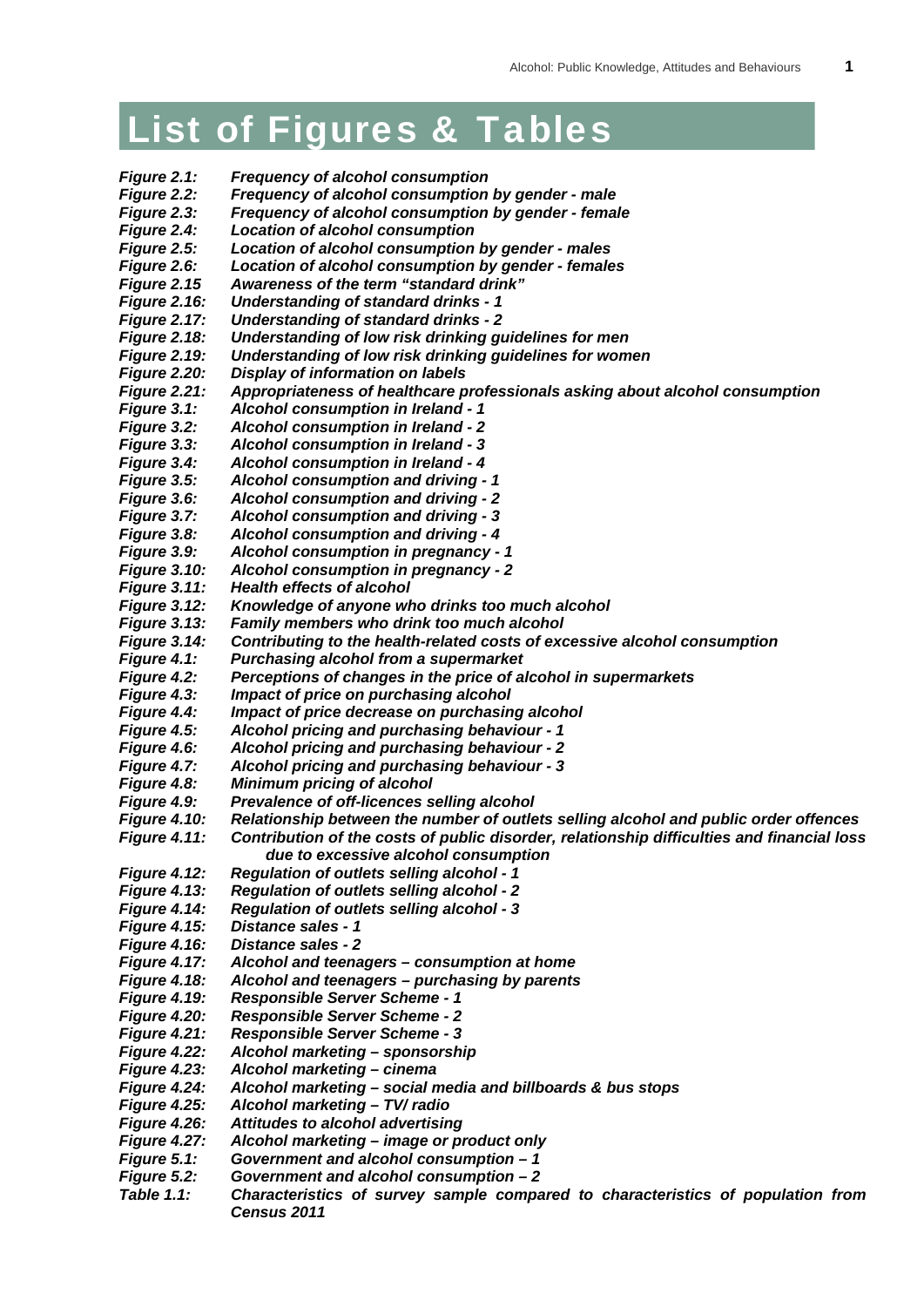### Foreword

Alcohol plays a complex role in Irish society. It is associated with many aspects of cultural life and is consumed for enjoyment and relaxation. Alcohol plays a role in the Irish economy by generating employment, tax income and export income. Alcohol manufacturing and retail industry provided €2 billion in VAT and excise receipts to the State in 2009.

However, evidence shows that alcohol is no ordinary commodity. It is responsible for a considerable burden of health and social harms at individual, family and societal levels. Alcohol is a psychoactive drug that can impair motor skills and judgement. It is a drug of dependence and can, for some people, act as a gateway to the use of illicit drugs. Binge and harmful drinking are common phenomena in Ireland. In 2007 the overall cost of harmful use of alcohol was estimated to be  $\epsilon$ 3.7 billion, representing 1.9 per cent of GNP that year.

The Department of Health asked the Health Research Board (HRB) to ascertain the knowledge, opinions and behaviours of the general public in relation to alcohol consumption and whether they agreed or disagreed with some of the measures proposed in the recently published Report of the Working Group on a National Substance Misuse Strategy (for alcohol).

The HRB designed a draft questionnaire with some input from senior members of the HSE National Alcohol Awareness Campaign. The HRB and Ipsos MRBI finalised the draft questionnaire and Ipsos MRBI maximised the objectivity in the way the questions were worded and ensured that the layout and coding would facilitate easy administration. Ipsos MRBI used their national quota survey methodology and their highly trained interviewers to implement the survey. At the request of the HRB, Ipsos MRBI weighted the data using the Census 2011 and analysed each question by gender and age. The HRB thank Ipsos MRBI for their work of this survey.

The HRB welcomes the public input to this survey. The survey findings indicate that there is a strong belief (85 per cent) among the 1,020 survey respondents that the current level of alcohol consumption in Ireland is too high and a general perception (73 per cent) that Irish society tolerates high-levels of alcohol consumption. A considerable majority (72 per cent) say they know someone who, in their opinion, drinks too much alcohol, and of the 744 respondents who know someone who drinks too much, 42 per cent say that the person is an immediate family member.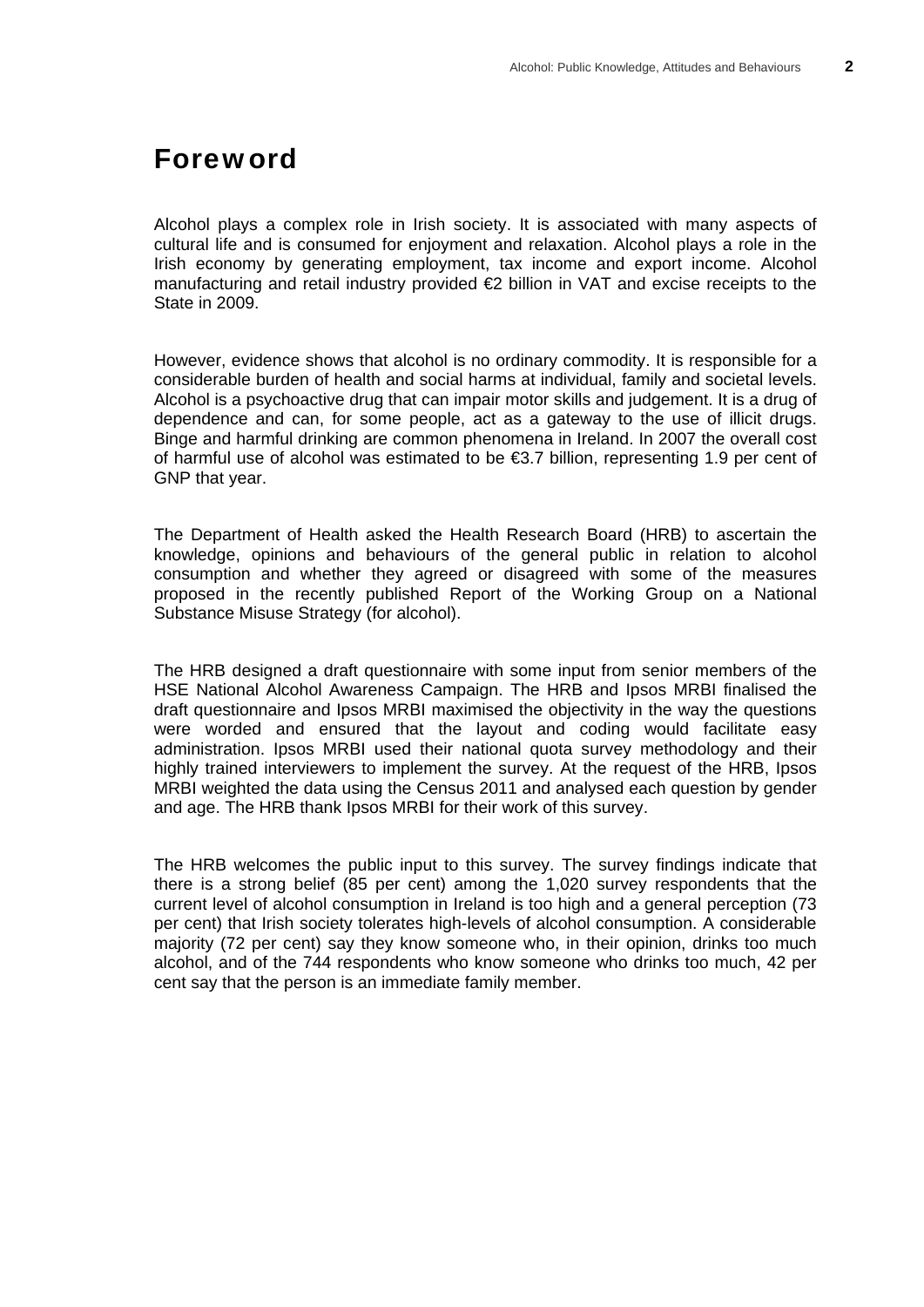Almost 6 out of 10 (58 per cent) do not think the government is doing enough to reduce alcohol consumption while only 19 per cent think the government is doing enough. Over three-quarters (78 per cent) believe the government has a responsibility to implement public health measures to address high alcohol consumption and people's support indicate that there is support for implementing a number of the measures in the recently published *Report of the Working Group on a National Substance Misuse Strategy* (for alcohol) such as detailed labelling for alcohol containers, measures to deal with alcohol and driving, restrictions on advertising, minimum pricing, seeking contributions from the drinker and the alcohol industry to pay for the health consequences of excess alcohol use, and restricting advertising. There is minority support for reducing the number of outlets selling alcohol, banning the alcohol industry sponsoring sporting events and musical events and selling alcohol in separate premises to food and other household products.

The findings in this survey are consistent with general population surveys, surveys among school children and other public opinion surveys which add to the strength of the evidence.

Health Research Board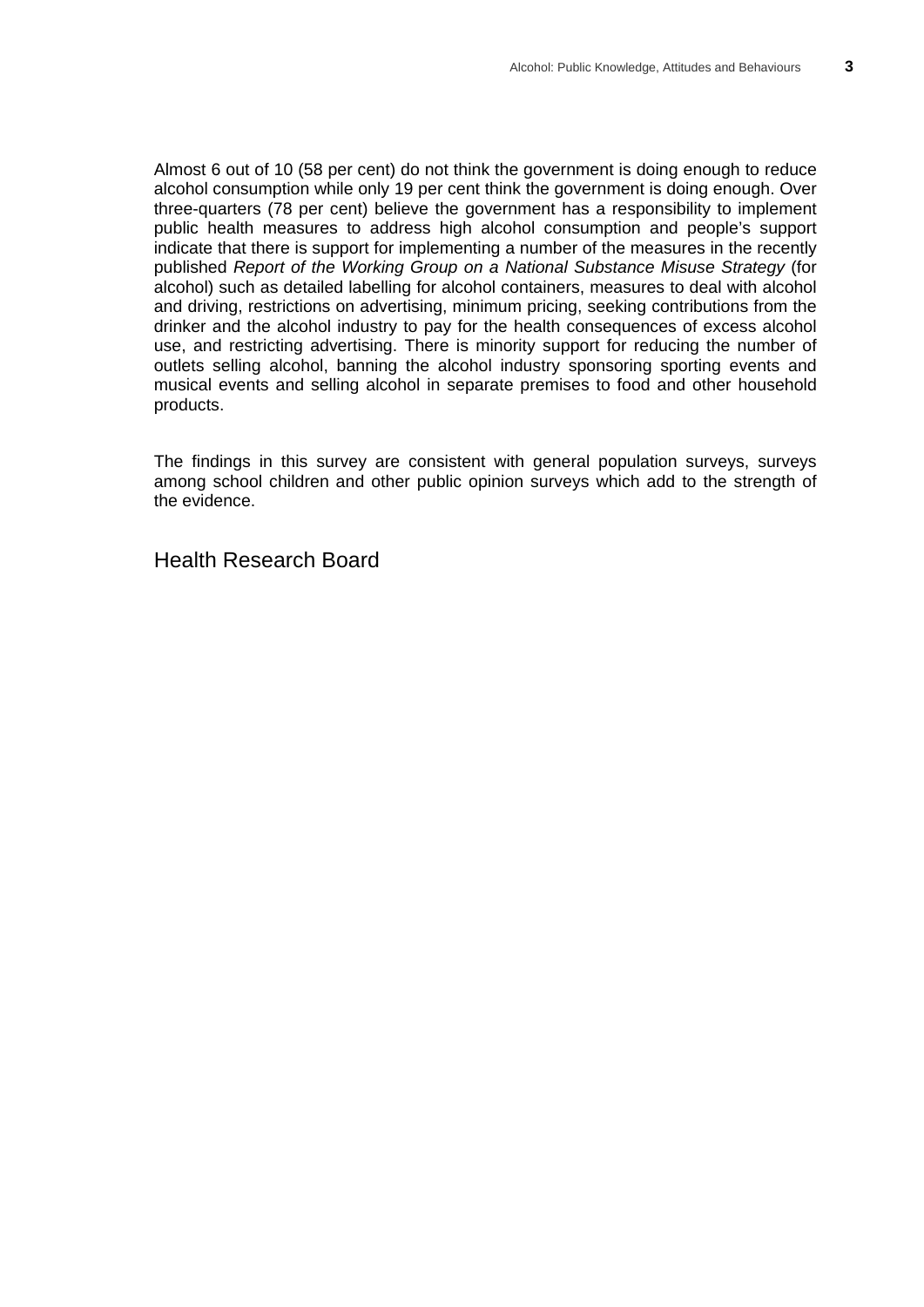# Executive Summary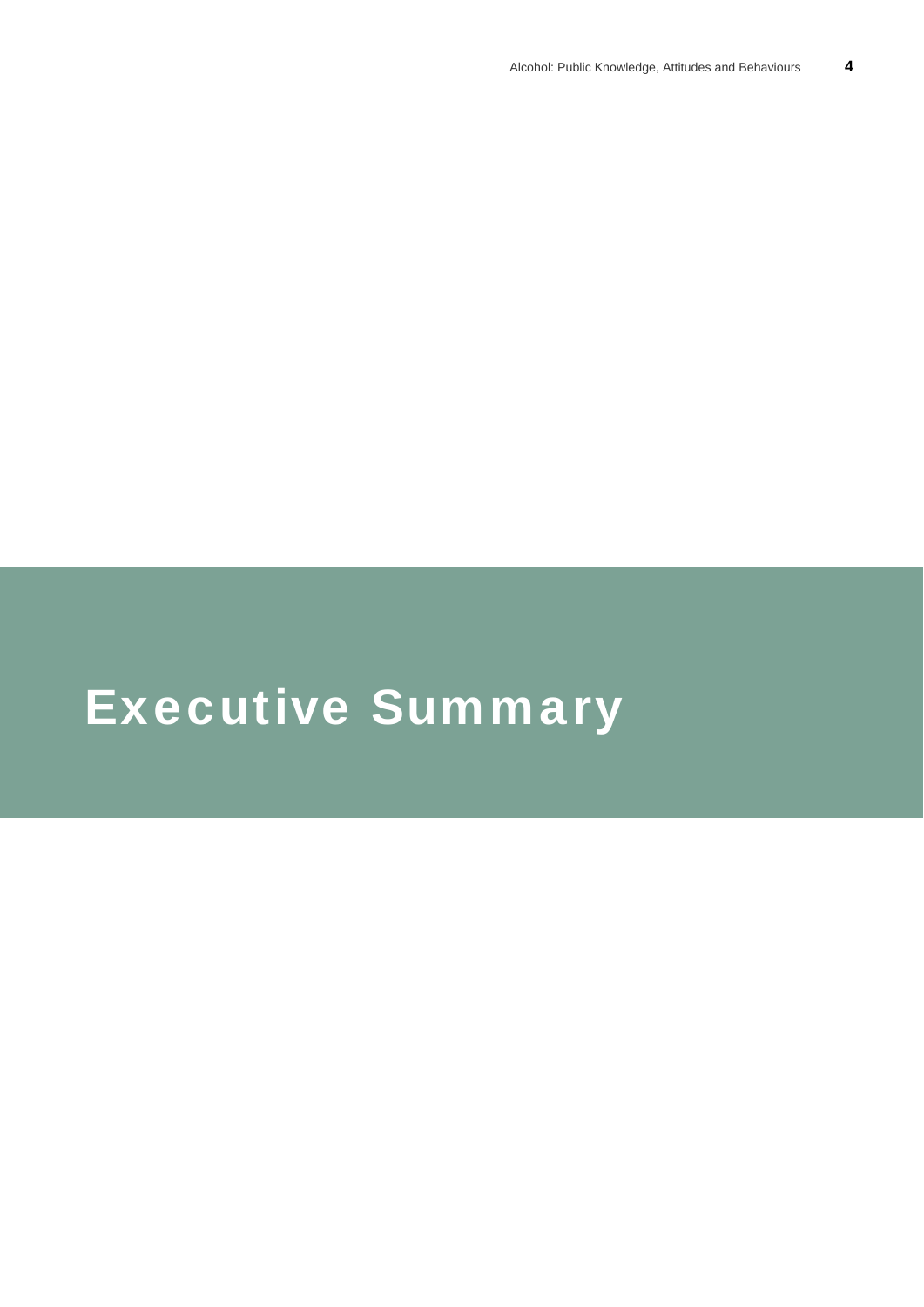### Executive Summary

#### *i. Introduction*

In May 2012, the Health Research Board, on behalf of the Department of Health, commissioned Ipsos MRBI to conduct a survey in order to measure public knowledge, attitudes and behaviour towards the purchasing and consumption of alcohol; the marketing and selling of alcohol; and current and possible responses to alcohol-related health and social harms.

A questionnaire designed by the Health Research Board in collaboration with Ipsos MRBI was administered to 1,020 respondents at 100 sampling points throughout all counties in the Republic of Ireland. The sample was representative of the 3.4 million adults aged 18 years and over when compared with Census 2011 figures and was further weighted to match the Census for analysis. Interviews were conducted using a face-to-face approach, at home addresses between  $16<sup>th</sup>$  and  $25<sup>th</sup>$  May, and took approximately 15 minutes to complete.

#### *ii. Alcohol Consumption*

Seventeen per cent have not had an alcoholic drink in the last year. Forty nine per cent drink weekly or more often. Drinking at home is very popular among all age groups, at between 74 and 90 per cent of all those who have ever drank alcohol in the past.

Almost four out of ten say that they have heard the term "standard drink". Less than one out of ten (9 per cent) can correctly identify the number of standard drinks in four different alcoholic drinks of various measures. Half (50 per cent) can correctly identify between 1 and 3 of the examples.

Similarly, just under one out of ten (9 per cent) can correctly identify the pre-2010 recommended weekly maximum number of standard drinks for men and for women.

There is strong support for more labelling on cans and bottles containing alcohol. The vast majority (98 per cent) support including labelling on the alcohol strength, the number of calories (82 per cent), details of alcohol-related harms (95 per cent) and on the ingredients (91 per cent).

There is near complete support (95 per cent or over) for healthcare professional asking about alcohol consumption where it is linked to the patient's condition or treatment. Support in the context of routine history taking, although lower, is also strong at 89 per cent.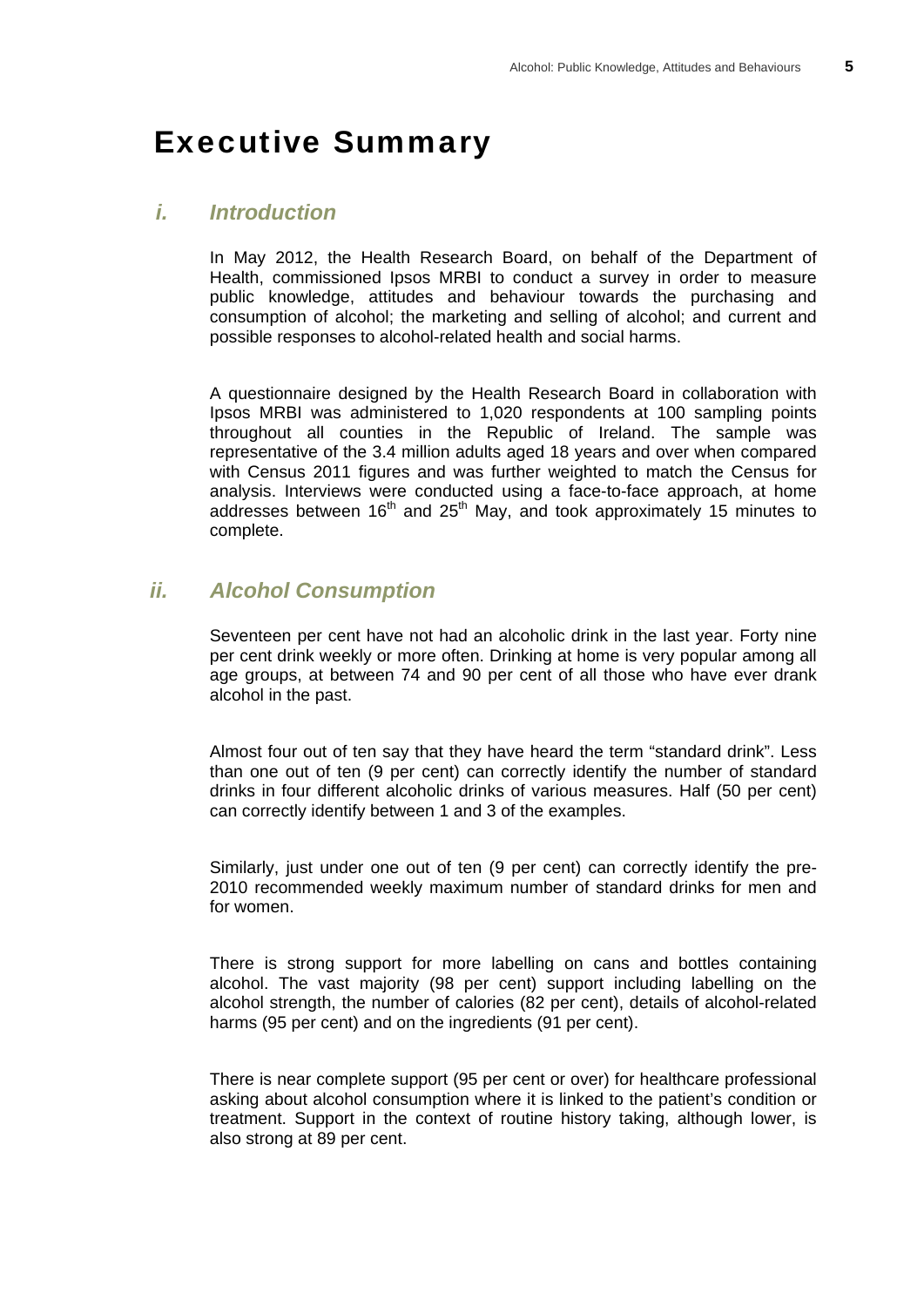#### *iii. Impact of Alcohol on Society*

The vast majority (86 per cent) agree that there are high rates of drunkenness on Irish streets at night and equally (85 per cent) that the current level of alcohol consumption in Ireland is too high. Seven out of ten (71 per cent) do not agree that alcohol consumption is reducing in Ireland. A similar number (73 per cent) thinks that Irish society tolerates high levels of alcohol consumption.

Three-quarters (75 per cent) do not agree it is safe to drive after one alcoholic drink while nine out of ten (90 per cent) do not agree that it is safe to drive after two alcoholic drinks. There is widespread support (94 per cent) for mandatory testing of the alcohol levels of drivers involved in traffic accidents and strong support (84 per cent) for fitting an "alcohol lock" in the car of those convicted of drink driving on more than one occasion.

Eight out of ten (80 per cent) disagree with the statement that it is safe to drink a glass of wine every day during the last 12 weeks of pregnancy.

The common medical conditions associated with consuming alcohol in excess of the recommended maximum, such as liver disease (92 per cent), pancreatitis (84 per cent) and high blood pressure (80 per cent), are widely known. The increased risks of breast cancer (49 per cent) and bowel cancer (65 per cent) are less well known.

Seventy two per cent say they know someone who, in their opinion, drinks too much alcohol and four out of ten (42 per cent) of these cases this is a member of their immediate family.

Sixty one per cent believe that people who drink alcohol should contribute to the health-related costs of excess alcohol consumption. Forty two per cent believe that the alcohol industry and 27 per cent believe the State, through taxation, should contribute to these costs.

#### *iv. Pricing, Availability and Marketing of Alcohol*

Around three-quarters (76 per cent) have purchased alcohol in a supermarket in the past few years. Of these, just over half (52 per cent) believe the price of alcohol has fallen in supermarkets during this time, almost one-quarter (23 per cent) believe it has remained the same and 17 per cent believe that it has increased in price. One-quarter (25 percent) of those noticing a fall in the price claim the amount they purchase has increased.

Half (50 per cent) of those age between 18-24 years agree that they would buy more alcohol if supermarkets decreased prices while almost two-thirds (65 percent) agree that they buy more alcohol when it is on special offer. It would require a 25 per cent price increase to get at least two-thirds (67 per cent) of those purchasing alcohol in supermarkets to reduce the amount of the alcohol they purchase. Over one-third (35 per cent) would decrease the amount they purchase in response to a ten per cent price increase.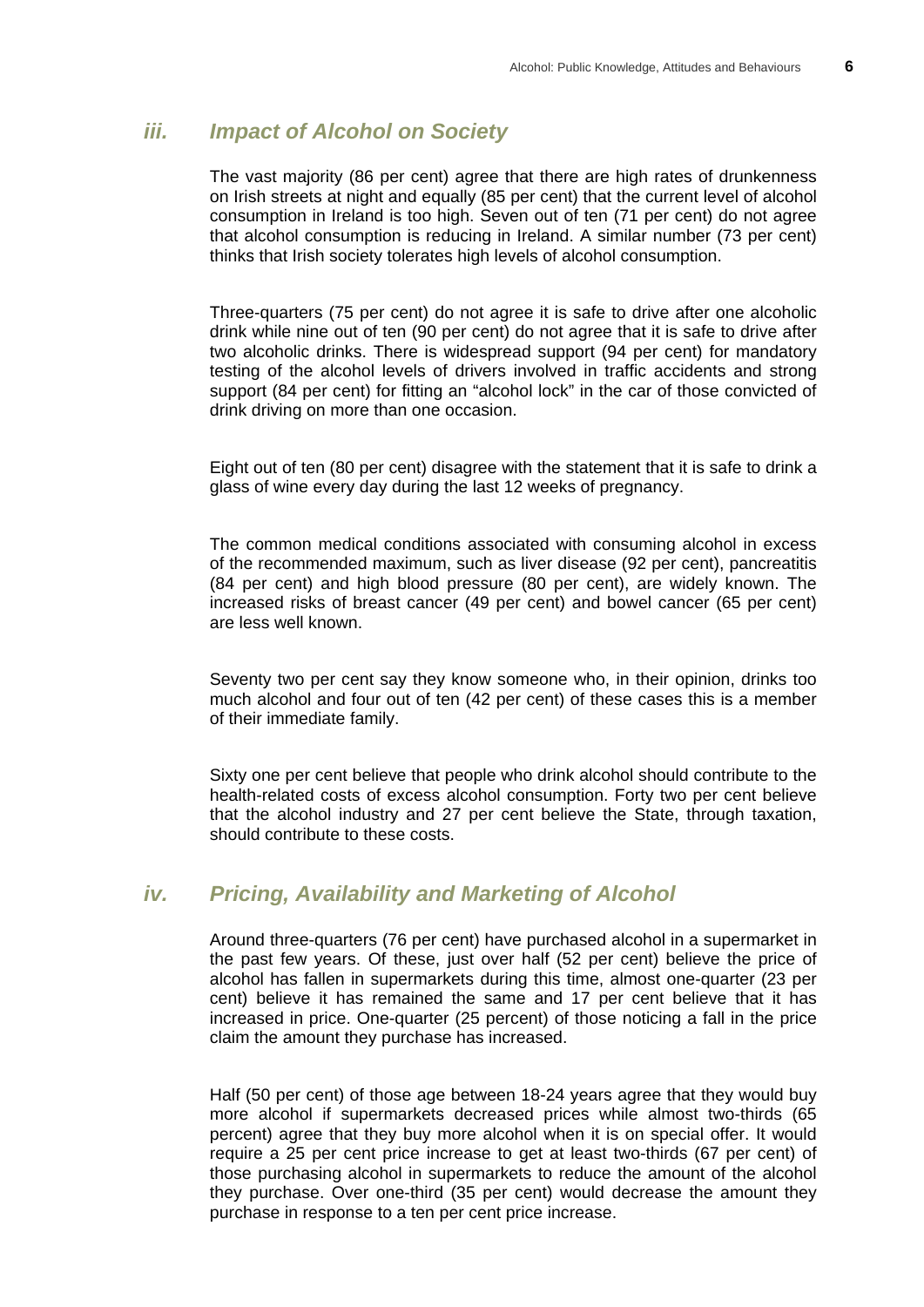Almost 6 out of 10 (58 per cent) agree that there should be a minimum price below which alcohol cannot be sold, with agreement strongest among those aged between 35-64 years at 65 per cent. Over one-fifth (21 per cent) do not support minimum pricing for alcohol, with disagreement highest among those aged between 18-24 years at 40 per cent.

Around two-thirds (65 per cent) agree that the number of off-licences has increased in recent years. Forty seven per cent agree that the government should reduce the number of outlets selling alcohol. Forty per cent agree that the alcohol should be sold in separate premises to food and other household products.

Forty six per cent disagree that there is no relationship between the number of outlets selling alcohol and public order offences while over one-quarter (26 per cent) agree no such relationship exists. Seventy one per cent believe that drinkers should contribute to the costs of alcohol related public disorder, relationship difficulties and financial loss. Thirty per cent believe the alcohol industry and 22 per cent the State, through taxation, should contribute to these costs.

Sizeable proportions (between 35 and 51 per cent) do not believe that the Garda Síochana is doing enough to enforce licensing laws. There is wide agreement (between 67 and 71 per cent) that the HSE should take a proactive approach in the granting and renewal of licences.

Two-thirds (66 per cent) agree that distance sales are an easy way for young people to obtain alcohol, while 15 per cent agree that distance sales are strictly monitored.

Fifty seven per cent believe that young people should be 18 years or older before their parents allow them drink alcohol at home. Over two-thirds (68 per cent) believe that young people should be aged 18 years or older before their parents purchase alcohol on their behalf.

Sixteen per cent are aware of the Responsible Sever Scheme. Of these, almost half (48 per cent) say that the bar they visit most frequently has completed this scheme. The most common encounter with the Scheme is seeing staff refuse to serve those under the influence of alcohol (89 per cent). However, 24 per cent of those surveyed say that they have noticed that those who have had training serve alcohol to those under the legal age.

Almost 8 out of 10 (78 per cent) believe that alcohol adverting should be limited to the product itself. Eighty per cent believe alcohol advertising in cinemas screening movies rated suitable for viewing by those aged under-18 should not be allowed. Thirty one per cent believe alcohol advertising should not be allowed in cinemas before movies rated for over 18s. Seventy six per cent support not allowing alcohol advertising on TV and radio before 9pm while 27 per cent support not allowing it after 9pm. Seventy per cent support not allowing alcohol advertising on social media sites and 57 per cent support not allowing alcohol advertising on billboards and at bus stops.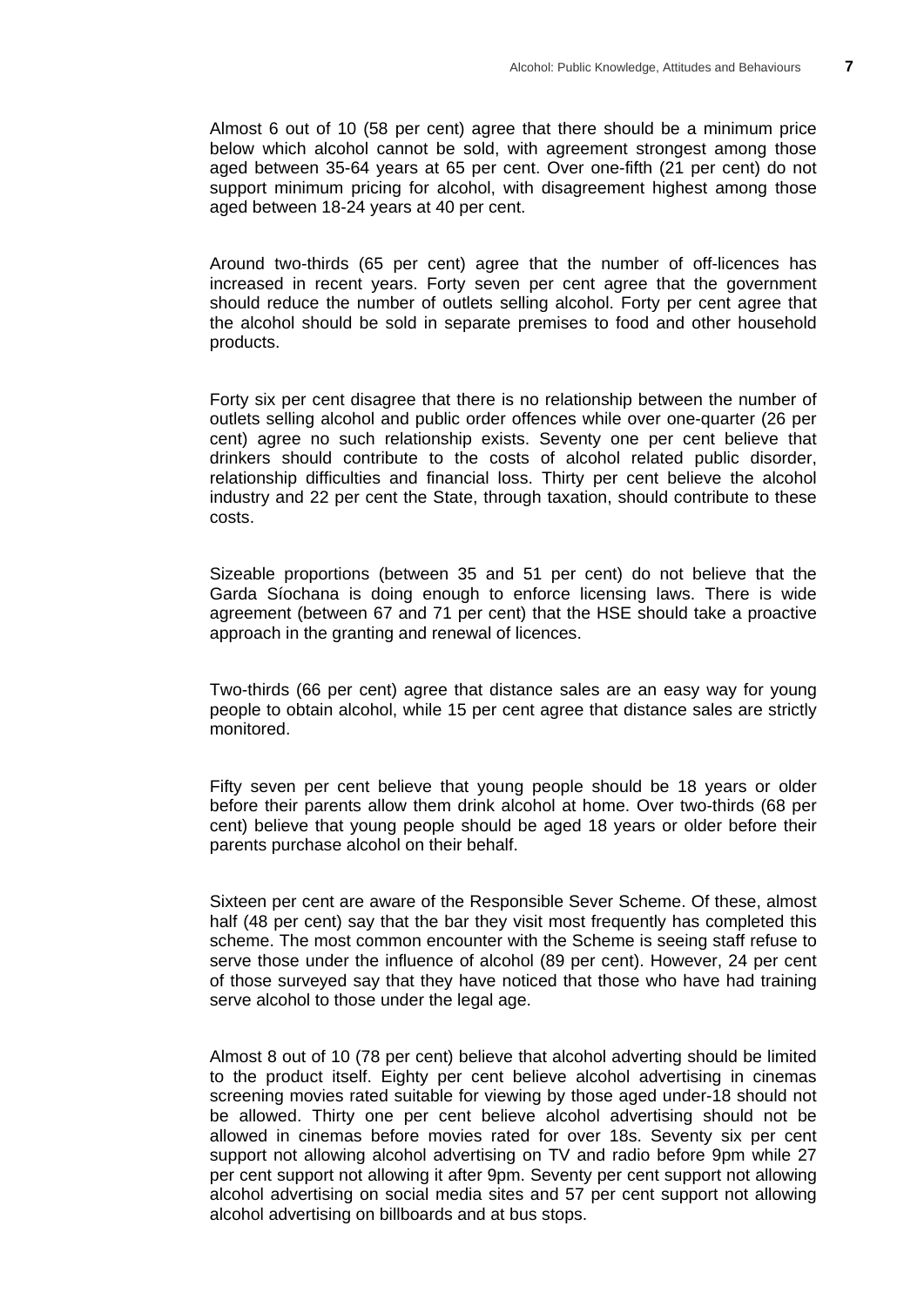Two-fifths (42 per cent) support not allowing the alcohol industry sponsor sporting events and over one-third (37 per cent) support not allowing alcohol sponsorship of musical events.

When asked if all alcohol advertising should not be allowed, two-fifths (40 per cent) agreed, one-third (34 per cent) disagreed and one-quarter (26 per cent) did not know.

#### *v. Government Intervention*

Over three-quarters (78 per cent) agree that the government has a responsibility to implement public health measures to address high alcohol consumption, with strongest agreement among those aged 25 years and older. Almost six out of ten (58 per cent) do not think that the government is doing enough to reduce alcohol consumption.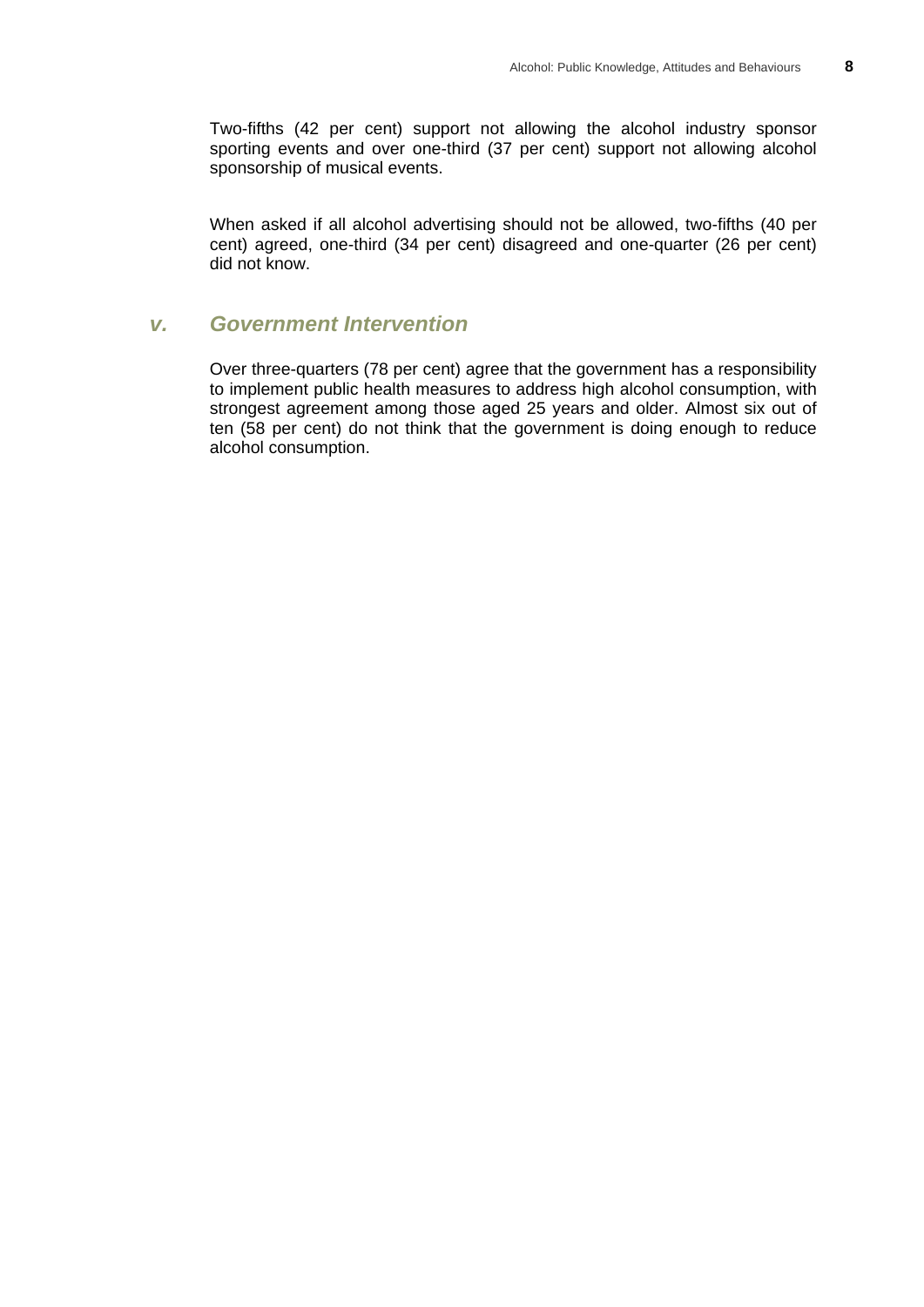# Introduction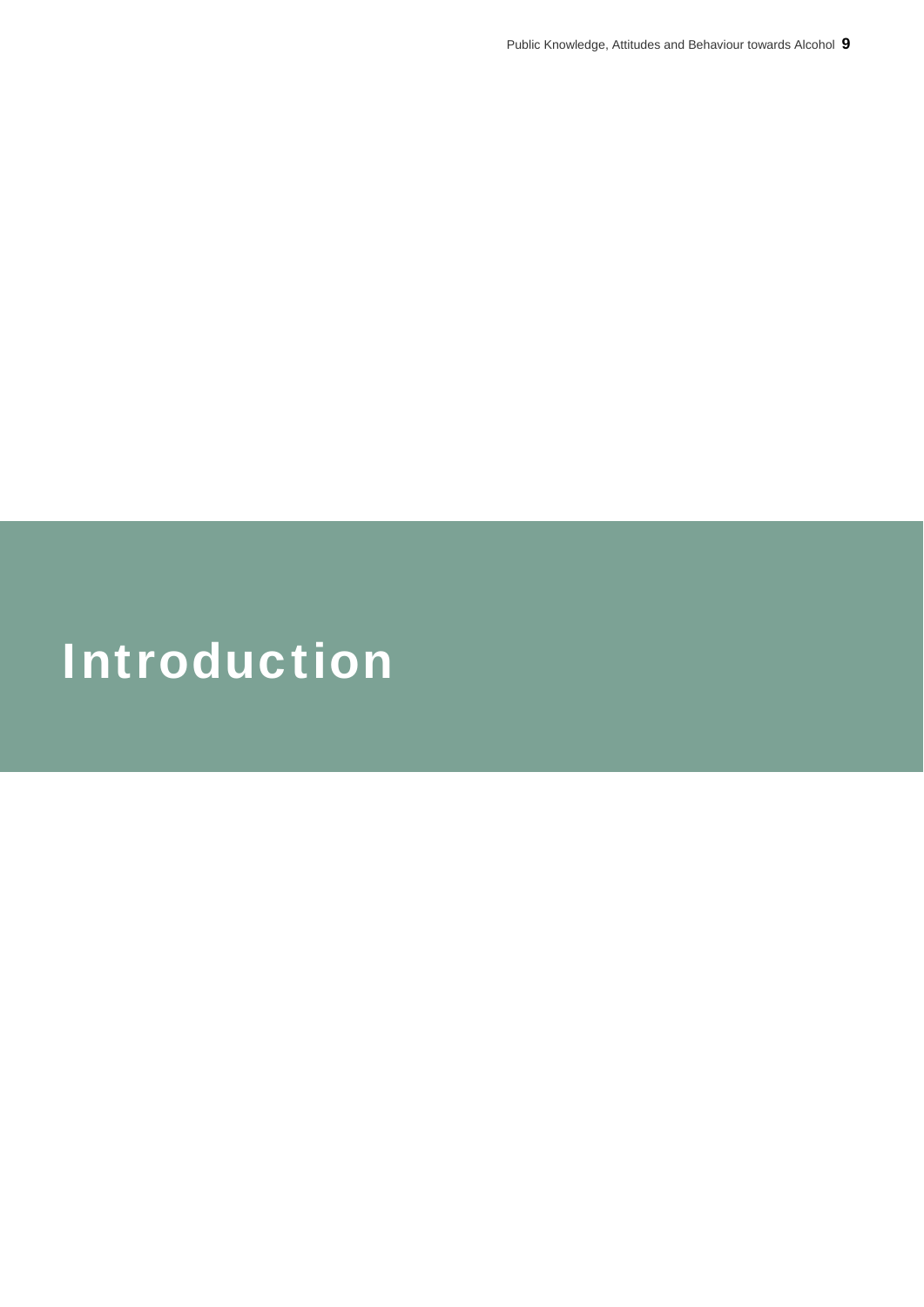## 1. Introduction

### *1.1 Background*

In May 2012, the Health Research Board, on behalf of the Department of Health, commissioned Ipsos MRBI to conduct a survey in order to measure public knowledge of, attitudes towards and behaviours in relation to –

- Purchasing and consumption of alcohol.
- Marketing and selling of alcohol.
- Current and potential responses to alcohol-related health and social harms.

#### *1.2 Methodology*

Ipsos MRBI fieldforce staff conducted 1,020 face-to-face interviews with a quota sample representative of the circa 3.4 million adults aged 18 years and over, at home addresses between  $16<sup>th</sup>$  and  $25<sup>th</sup>$  May covering 100 sampling points throughout all counties in the Republic of Ireland.

The questionnaire was designed by the Health Research Board in collaboration with Ipsos MRBI and took approximately 15 minutes to complete. A copy is provided in the Appendix.

Every interviewer has completed extensive training to meet the strict fieldwork quality standards set by the ESOMAR International Code of Marketing and Social Research Practice and in line with Ipsos MRBI's ISO-accredited Quality Management System. Interviewers assigned to work on this project have previously worked on projects that use the same sampling approach and are well-versed in the application of these methodologies. All received detailed verbal and written briefings on the specifics of the project and questionnaire routing from the project and field managers. A copy of the interviewer instructions is provided in the Appendix. Interviewers know never to deviate from the briefing instructions or the directions on the questionnaire.

Quota based sampling was used to achieve a representative sample. In this process, all electoral wards were first listed with their populations. The required number of sampling points (100) was then selected from the list proportional to the population using a systematic selection process – a random start point and a systematic skip. Each sampling point represented the location of a cluster of interviews. The starting address was randomly selected from the GeoDirectory a list of all addresses in the Republic of Ireland, complied by An Post, which distinguishes between residential and commercial establishments. From here, interviewers followed a strict random route which ensured that there was at least one-quarter of a mile between two interviews in rural areas and 4 houses in urban areas.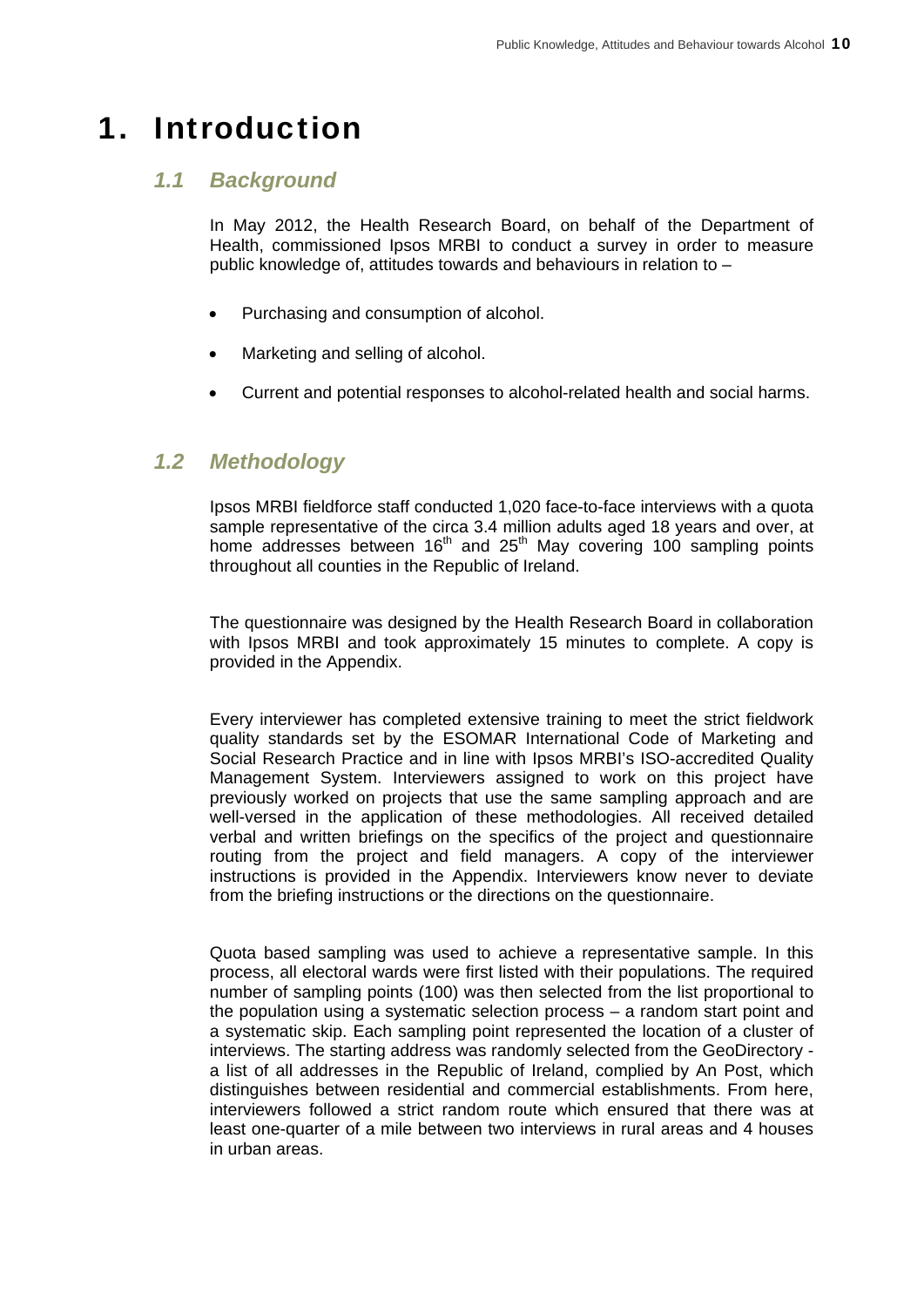In terms of respondent selection, interviewers were provided with specific quotas as a means of ensuring a nationally representative sample. Using the latest CSO estimates interlocking quota controls were applied to ensure that all segments of the population were included, e.g. females, 18-24 years, Dublin. Regional quotas for Dublin, rest of Leinster, Munster and Connaught/Ulster were also applied.

Checks and validation were conducted at each stage of data collection and processing. Ten per cent of interviews were subject to quality checks during fieldwork to monitor and verify the interviewing quality. These respondents were contacted by telephone and asked to comment on, among other things, the duration of the interview, their recollection of being asked specific questions and their reaction to both the overall interview and conduct of the interviewer.

Occupational coding based on the AIMRO *Guide to Social Class Grading* was conducted on completed questionnaires by members of the management team at head office.

At the data-entry stage a program was set-up to accept only valid codes for individual questions. When data-entry was completed ten per cent of questionnaires were randomly selected and entered for a second time. The file was then compared to the original records to identify any errors that required further attention. In addition, an edit programme was used to identify illogical patterns in the data or inconsistencies in responses.

Corrective weights were applied to the data at the analysis stage to compensate for imbalances in the survey sample compared to known adult population data. Because of the rigorous sample structure used, the corrective weighting used was minimal (see Table 1.1 overleaf).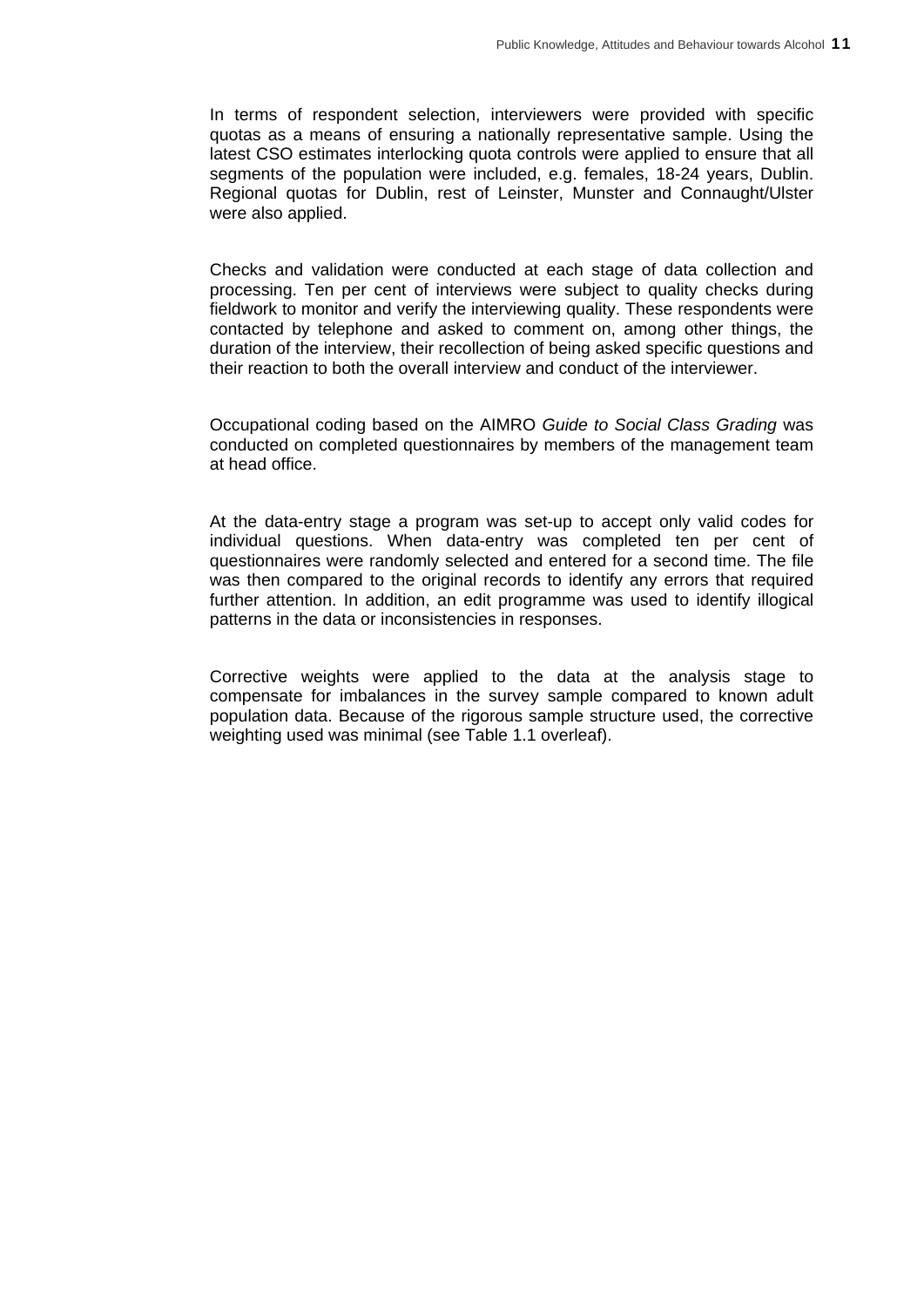| <b>Classification</b> |                         | <b>Number of</b><br><b>Respondents</b> | <b>Unweighted</b><br>Sample<br>$\%$ | Weighted<br><b>Sample</b><br>% | <b>Census</b><br>2011 |
|-----------------------|-------------------------|----------------------------------------|-------------------------------------|--------------------------------|-----------------------|
|                       | 18-24 years             | 126                                    | 12                                  | 12                             | 12                    |
|                       | 25-34 years             | 225                                    | 22                                  | 22                             | 22                    |
| Age                   | 35-49 years             | 294                                    | 29                                  | 29                             | 29                    |
|                       | 50-64 years             | 220                                    | 22                                  | 21                             | 21                    |
|                       | 65 years and over       | 155                                    | 15                                  | 16                             | 16                    |
| Gender                | Male                    | 491                                    | 48                                  | 49                             | 49                    |
|                       | Female                  | 529                                    | 52                                  | 51                             | 51                    |
| Region                | <b>Dublin</b>           | 279                                    | 27                                  | 28                             | 28                    |
|                       | <b>Rest of Leinster</b> | 261                                    | 26                                  | 27                             | 27                    |
|                       | <b>Munster</b>          | 281                                    | 28                                  | 27                             | 27                    |
|                       | Conn/ Ulster            | 199                                    | 20                                  | 18                             | 18                    |

#### *Table 1.1: Characteristics of survey sample compared to characteristics of population from Census 2011*

To ensure accuracy in the data, every question in the data file was checked against topline frequency counts that we (Ipsos MRBI) produced directly from the interviewing database. This ensured that the numbers in the data file reflected the numbers in the actual database and that no corruption or error had occurred during the creation of the data file. Every question was also checked to ensure that the base number was consistent with the expectation based on the filter for that question. With data files, where there were elements of data common to more than one table (e.g. unweighted bases) the two tables were compared to ensure both matched. Data were also compared across a number of key indicators to ensure a logical fit with results for other indicators.

At the request of the Health Research Board, the findings were analysed by age and gender. The association between age and gender and each question was tested using appropriate statistical tests to identify whether or not statistical significant relationships existed below the 5 per cent level. Where the Health Research Board deemed relevant, reference was made throughout to the findings of other surveys.

In all respects, the survey was conducted within the guidelines laid down by ESOMAR International Code of Marketing and Social Research Practice and accordance with Ipsos MRBI's ISO-accredited Quality Management System. For example, the contents of the interviewers' pack were signed-off by the project manager. Once packing was completed by the field team and before being dispatched to interviewers, some packs were randomly selected by the project executive and checked that they contained all of agreed contents, including the most recent editions of the questionnaire, show cards, contact sheets, etc. A further practice used to ensure consistency was the project manager signed off when each project milestone was achieved and before proceeding to the next stage.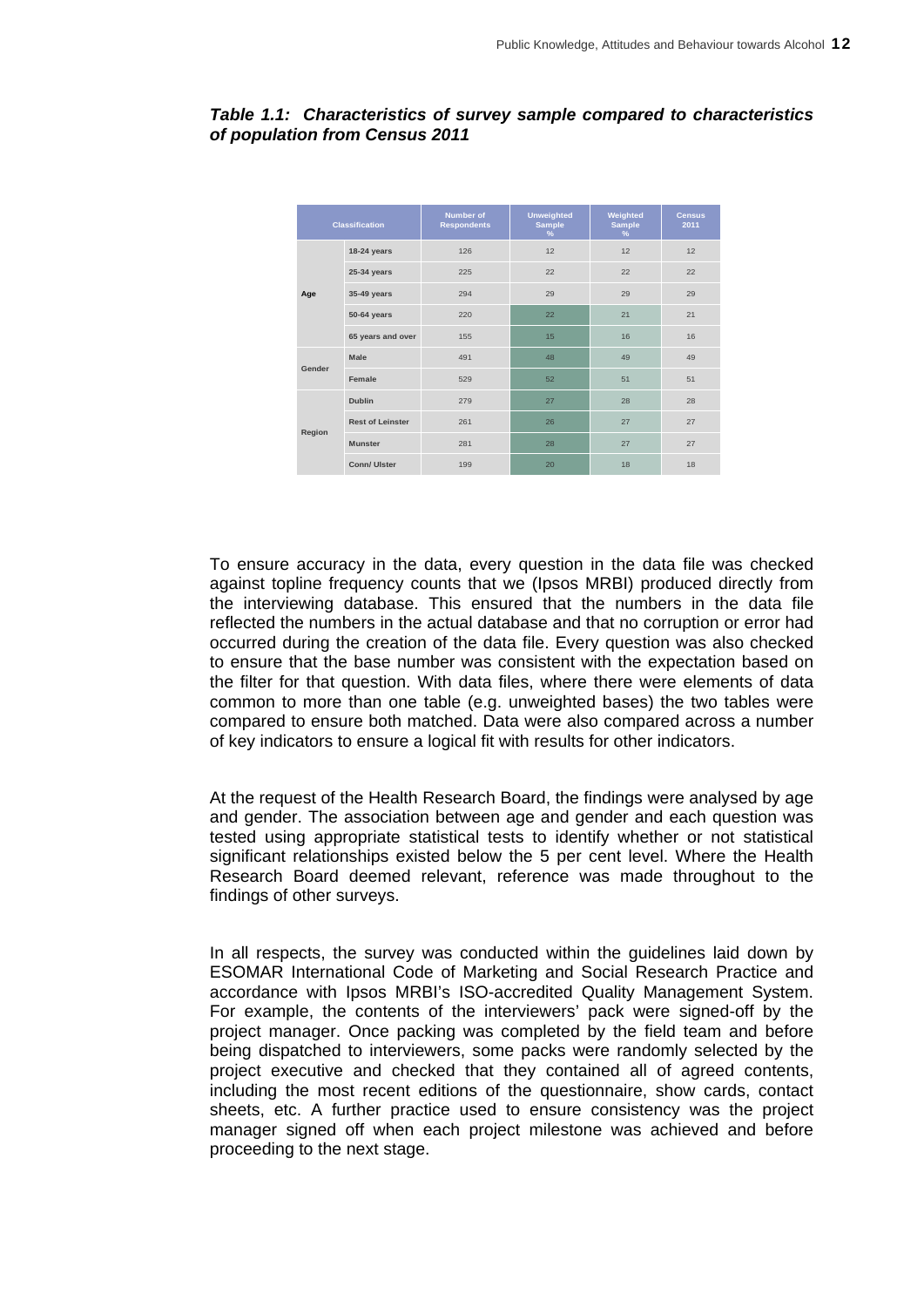# Alcohol Consumption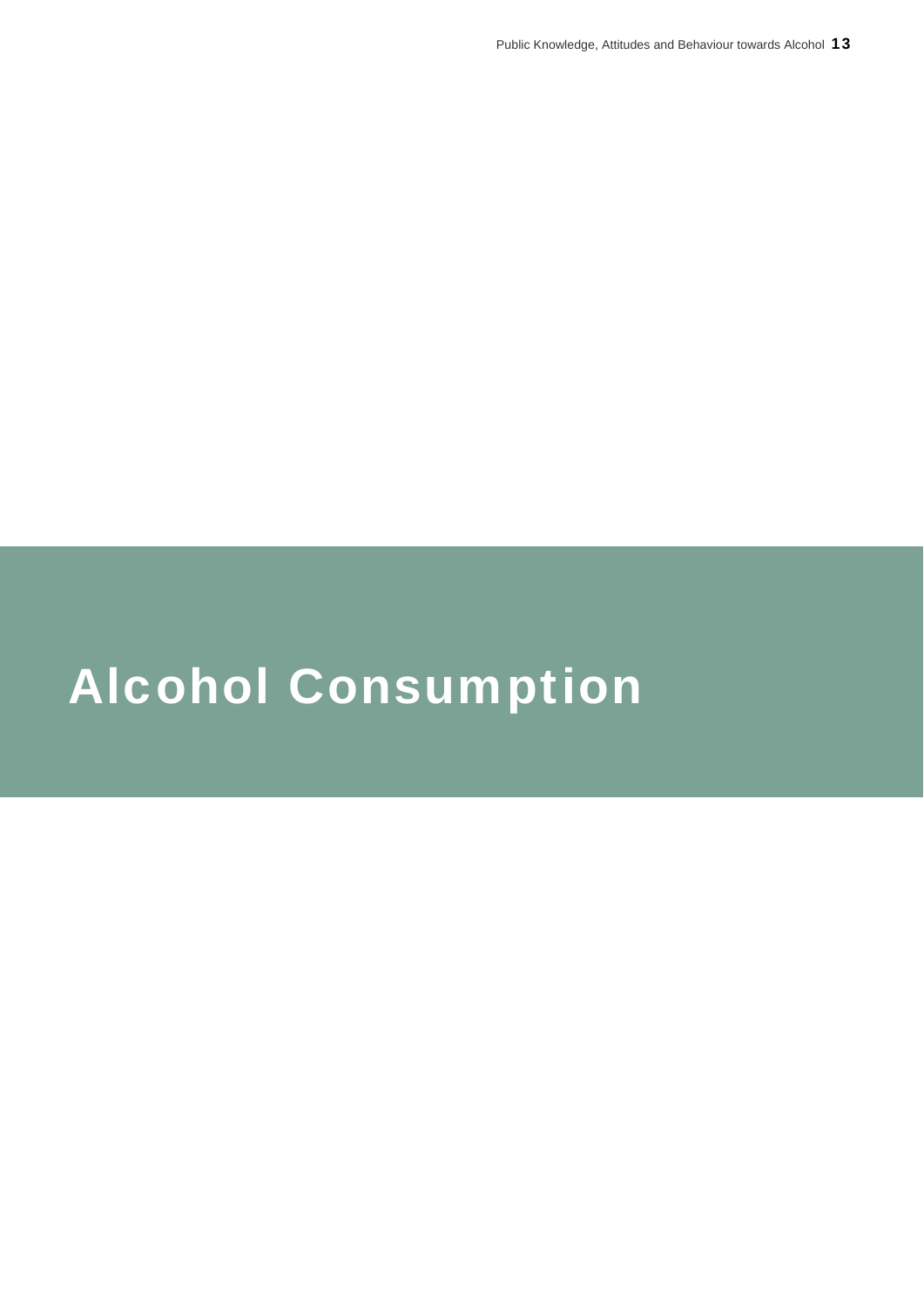## 2. Alcohol Consumption

### *2.1. Frequency Of Alcohol Consumption*

Seventeen per cent of all respondents reported that they did not drink alcohol in the 12 months prior to the survey. This is in line with the 2007 SLÁN survey which recorded 19 per cent of respondents not drinking in the last year.<sup>1</sup> Abstinence from alcohol in the year prior to the survey is more common among older age groups, with around 30 per cent of those aged 55 years and older reporting that they did not drink in the last year.

The proportion drinking alcohol weekly or more often is 49 per cent. In the 2010/11 National Advisory Committee on Drugs survey and the Alcohol Action Ireland<sup>2</sup> survey just under half (49 per cent) of respondents aged between 18 to 64 years drank alcohol weekly or more often. $3$ 



#### *Figure 2.1: Frequency of alcohol consumption*

*Q.2 In the past 12 months, how often have you drunk alcohol?*

*Q.1 Have you ever drunk alcohol?*

l

<sup>1</sup> Morgan K, McGee H, Dicker P, Brugha R, Ward M, Shelley E*, et al.* (2009) *SLAN 2007: Survey of lifestyle, attitudes and nutrition in Ireland. Alcohol use in Ireland: a profile of drinking*  patterns and alcohol-related harm from SLAN 2007. Dublin: Department of Health and Children. Alcohol Action Ireland (Martha Fanning) (2010) *Have we bottled it?* Behaviour and Attitudes survey. Presented at the Have We Bottled It? Alcohol Marketing and Young People conference, Dublin, 15 September 2010 http://www.drugsandalcohol.ie/14122/ 3 NACD (Forthcoming) general population survey data 2010/11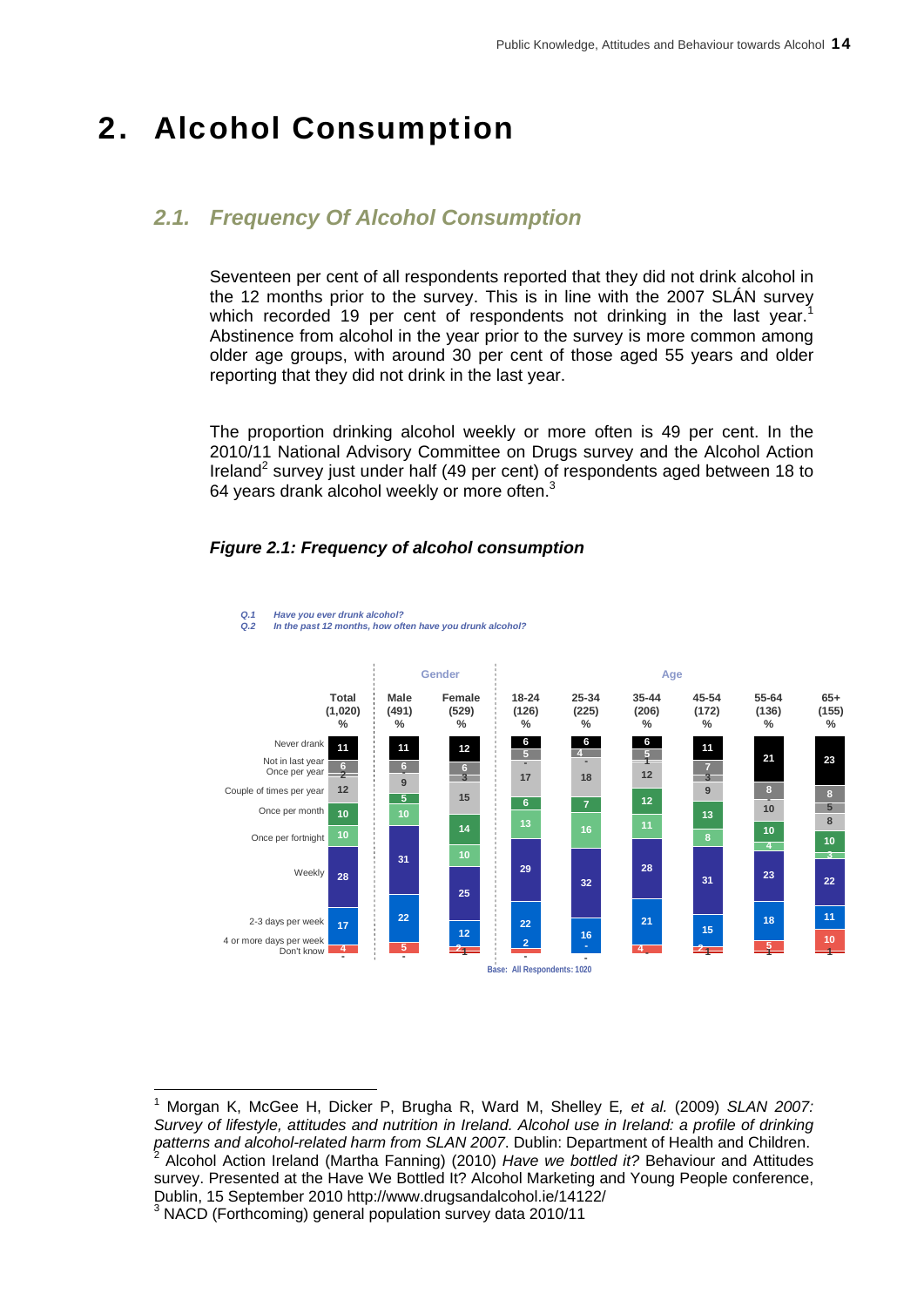Males aged between 55 - 64 years reported the highest frequency of alcohol consumption; 67 per cent drinking at least once per week.





While weekly alcohol consumption remains broadly consistent among females in the 18 to 54 age categories, there is a decline in drinking at least monthly among those aged 55 years and over.





**Base: All Females : 529**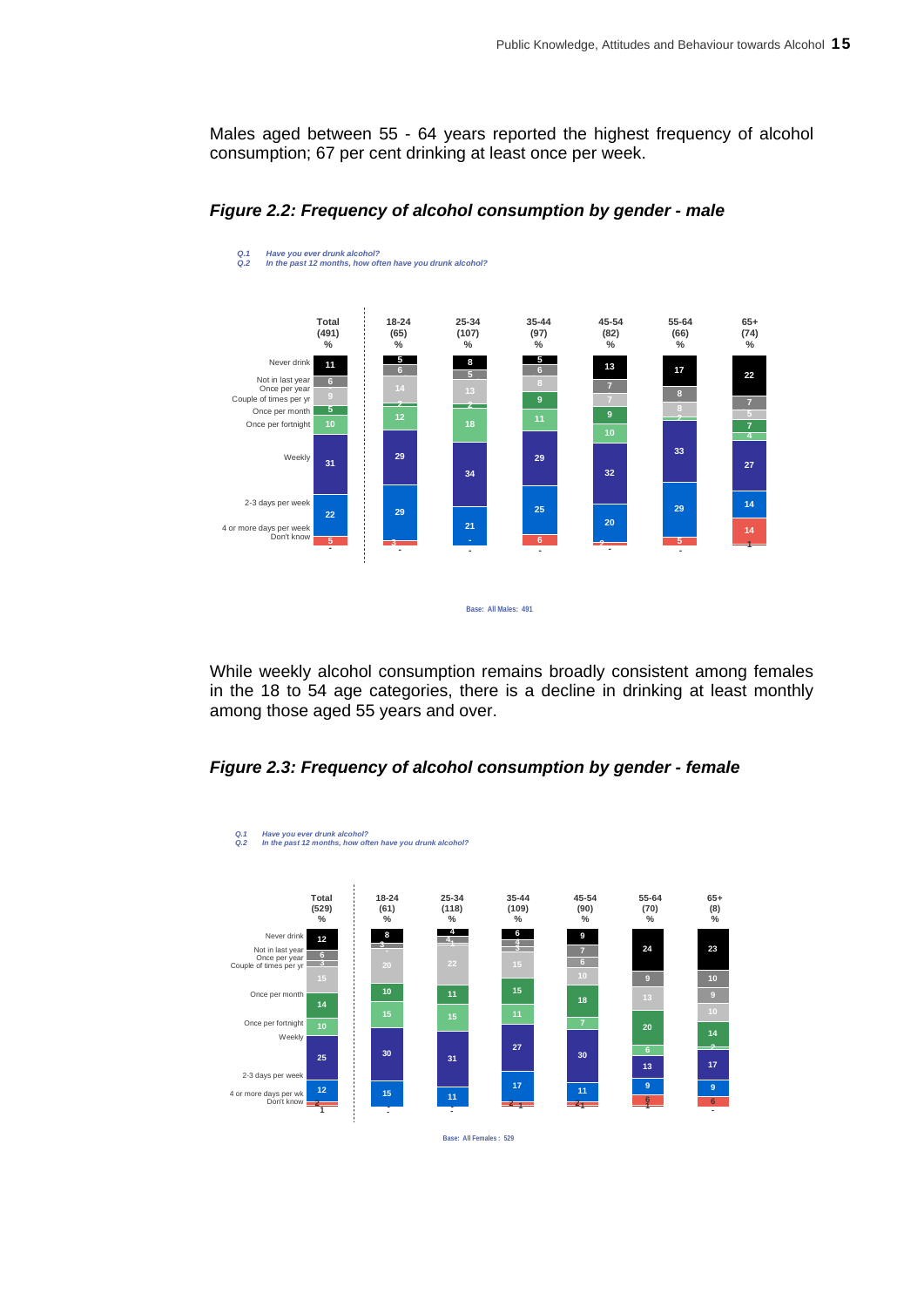#### *2.2. Location Of Alcohol Consumption*

Among older age groups there is a decline in drinking at licensed premises, falling from 95 per cent of those aged between 18 to 24 year old to 80 per cent of those aged 65 years and older. Drinking at home is very popular among all age categories. Outdoor drinking is very much the preserve of the younger age groups.

#### *Figure 2.4: Location of alcohol consumption*



*Q.3a And in which, if any, of these places have you drunk alcohol in the past year?*

**Base: All who have drank alcohol in the last year: 838**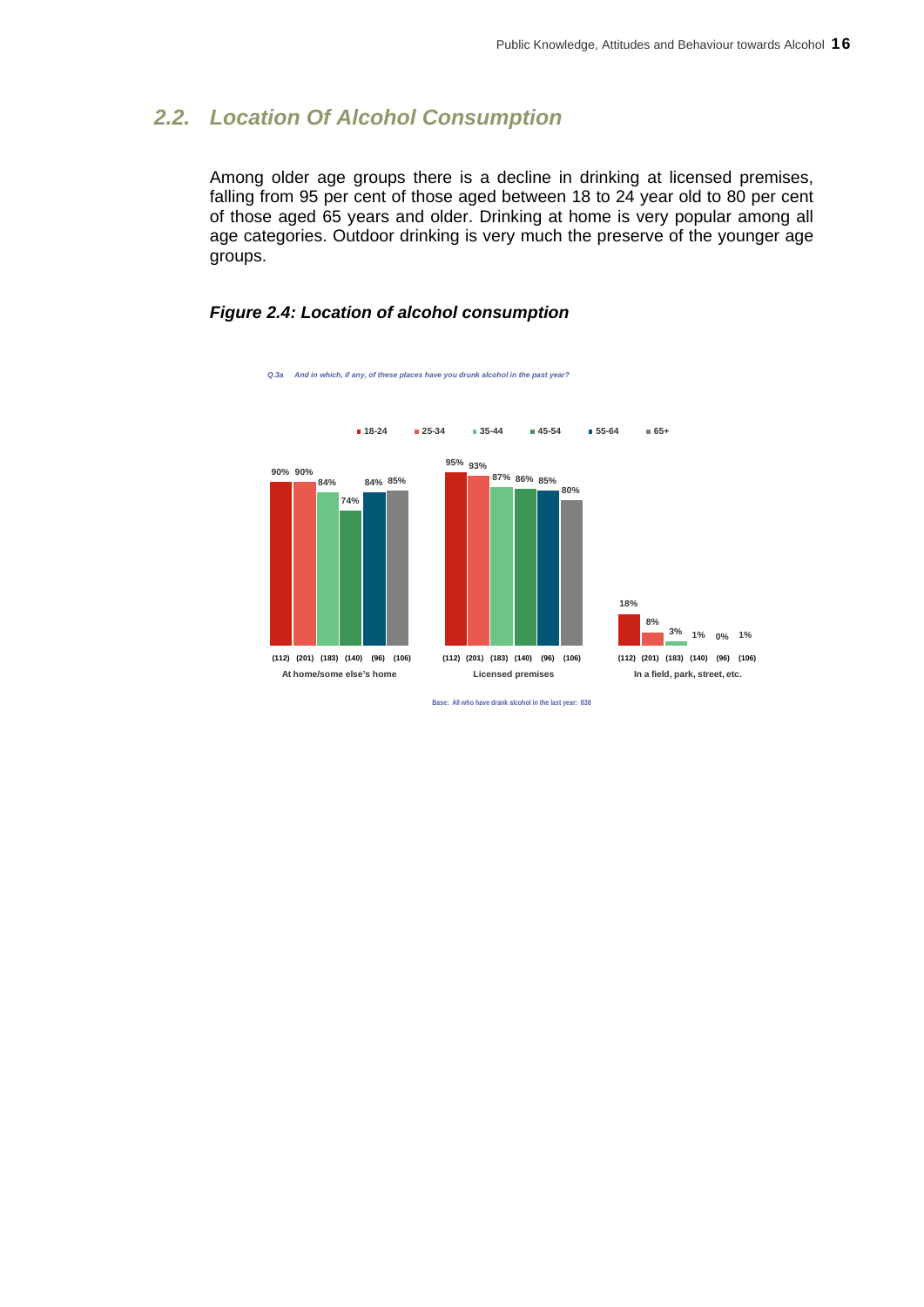Younger men are more likely to drink alcohol at home or in another's home or at an outdoor location compared to other men



*Figure 2.5: Location of alcohol consumption by gender - males* 

<sup>13</sup> *Q.3a And in which, if any, of these places have you drunk alcohol in the past year?*

Up to age 64 years, female alcohol consumption is more common in licensed premises than at home or elsewhere.

#### *Figure 2.6: Location of alcohol consumption by gender - females*



<sup>14</sup> *Q.3a And in which, if any, of these places have you drunk alcohol in the past year?*

**Base: All females who have drank alcohol in the last year: 434**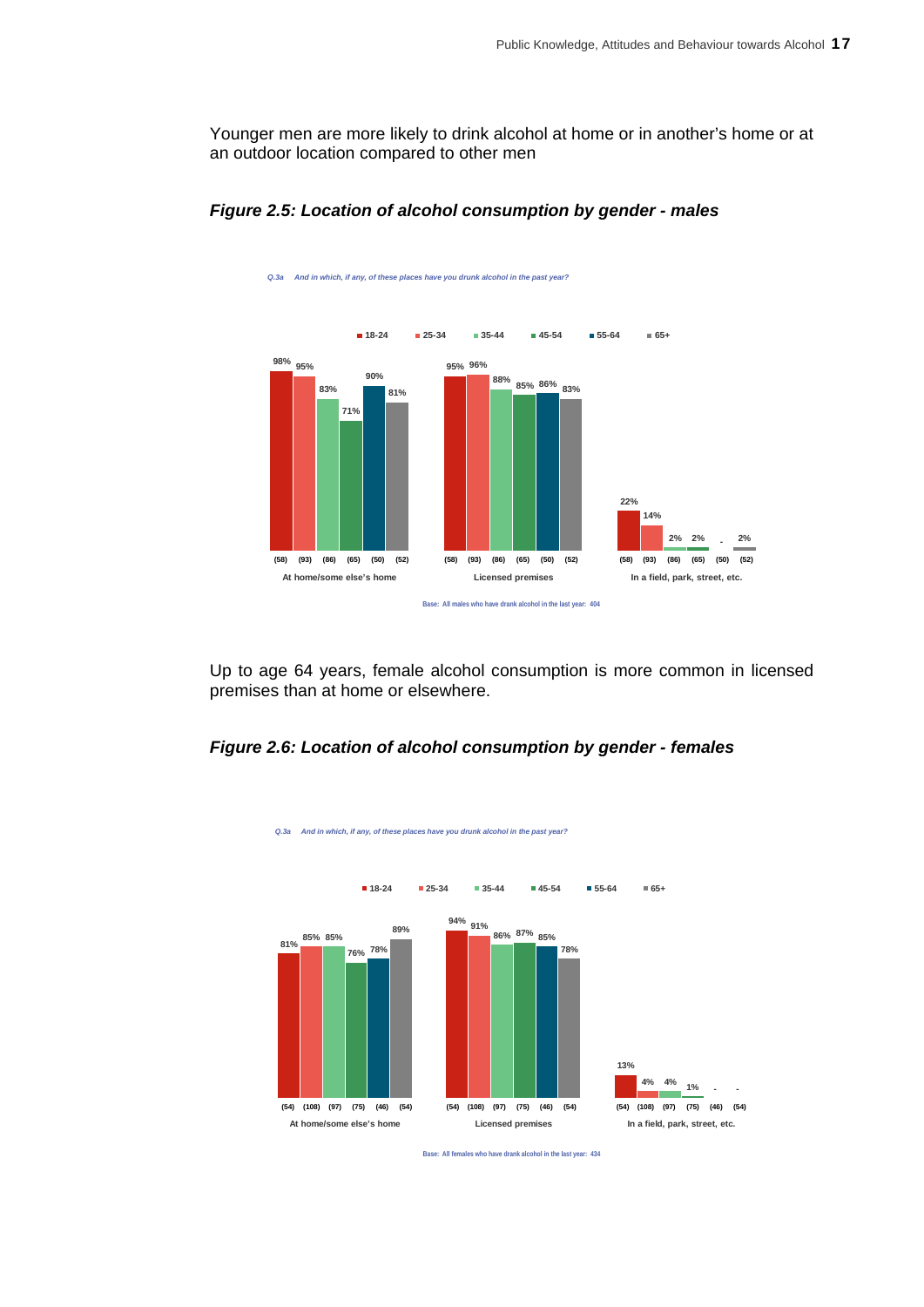#### *2.3. Knowledge Of The Standard Drink And Low-Risk Drinking Guidelines*

Almost 6 out of 10 (58 per cent) have heard of the term "standard drink". Males are more likely to have heard the term than females. There is little difference across the age groups up to 64 years. Those aged 65 years and older are less likely to have heard the term.

#### **4 4 <sup>5</sup> <sup>6</sup> <sup>4</sup> 3 3 <sup>4</sup> <sup>7</sup> <sup>37</sup> <sup>34</sup> <sup>41</sup> <sup>35</sup> <sup>35</sup> <sup>31</sup> <sup>37</sup> <sup>36</sup> 53 <sup>58</sup> <sup>62</sup> <sup>55</sup> <sup>60</sup> <sup>61</sup> <sup>66</sup> 59 60 40** *Q.23 Have you heard of the term "Standard Drink"?*  Yes No Don't know **Total Male Female 18-24 25-34 35-44 45-54 55-64 65+ (1,020) (491) (529) (126) (225) (206) (172) (136) (155) % % %%%%% %% Gender Age**

#### *Figure 2.15: Awareness of the term "standard drink"*

**Base: All Respondents: 1,020**

Before proceeding to the next question, all respondents were provide with a definition of the term "standard drink" – "A standard drink is a term used to measure the amount of alcohol in an alcoholic drink". Respondents were then asked the number of standard drinks in four different alcoholic drinks of various measures.

Around 4 out of 10 have no knowledge of the number of standard drinks for each of the measures asked, around the same number who had not heard the term previously. Less than 1 out of 4 (24 per cent) are aware that a 200 millilitre glass of wine contains two standard drinks, while just over half (51 per cent) are aware that a half pint of Guinness contains one standard drink. Four out of 10 (39 per cent) respondents know how many standard drinks are in a pint of lager and one-third (33 per cent) know how many standard drinks are in a single measure of spirits.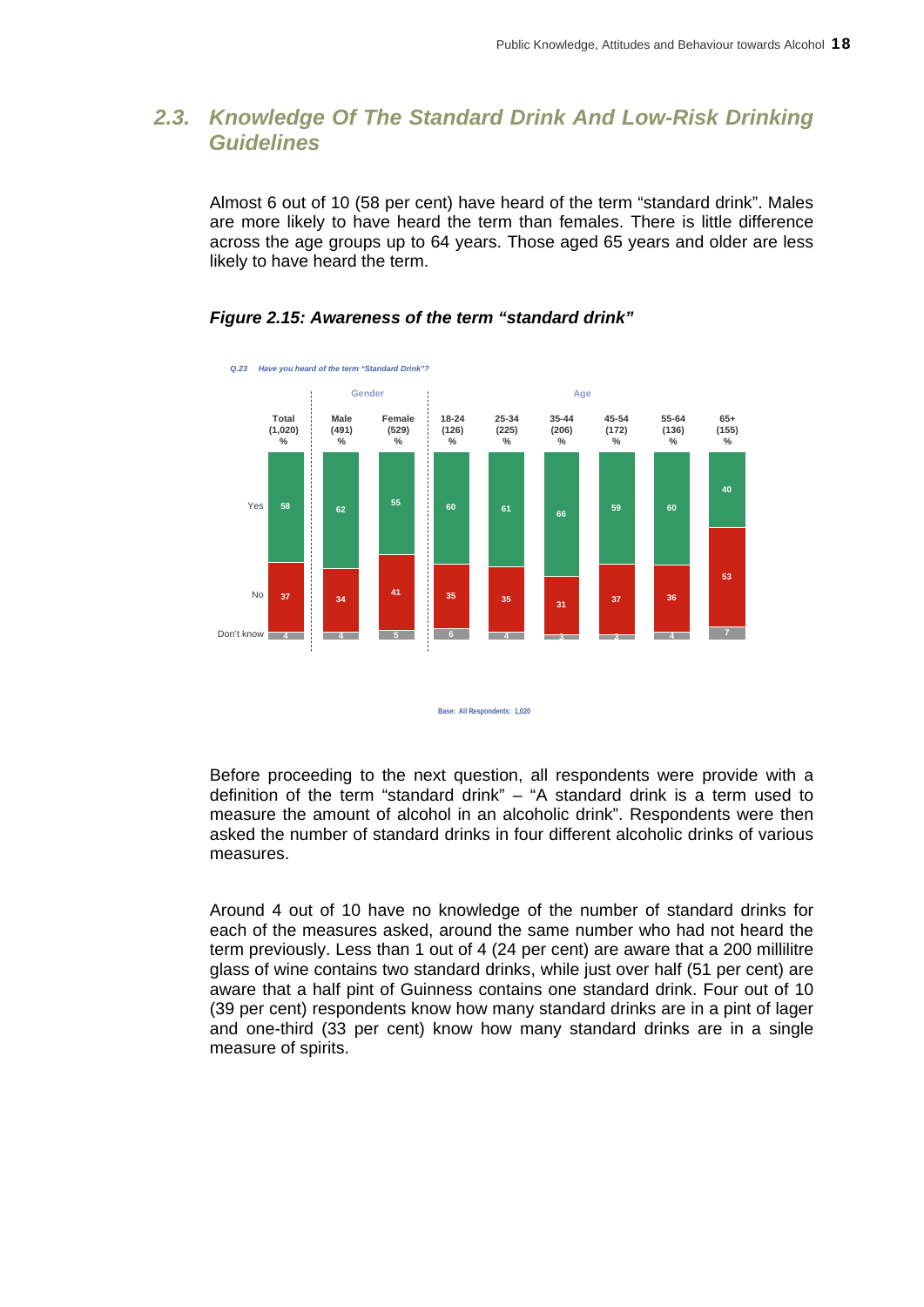| Q.24 | How many standard drinks do you think are in? |           |                     |                |                    |  |  |  |
|------|-----------------------------------------------|-----------|---------------------|----------------|--------------------|--|--|--|
|      |                                               |           |                     |                |                    |  |  |  |
|      |                                               |           |                     |                |                    |  |  |  |
|      |                                               | 1<br>$\%$ | $\overline{2}$<br>% | 3<br>$\%$      | Don't<br>know<br>% |  |  |  |
|      | One 200 millilitre glass of wine              | 26        | 24                  | $\overline{7}$ | 43                 |  |  |  |
|      | One half pint of Guinness                     | 51        | 8                   | $\overline{2}$ | 40                 |  |  |  |
|      | One pint of lager                             | 15        | 39                  | $\overline{7}$ | 39                 |  |  |  |
|      | One single measure of spirits                 | 33        | 20                  | 8              | 39                 |  |  |  |
|      | Calle shadad araan indicata corract answer    |           |                     |                |                    |  |  |  |

#### *Figure 2.16: Understanding of standard drinks - 1*

*Cells shaded green indicate correct answer*

**Base: All Respondents: 1,020**

Just under 1 out of 10 (9 per cent) know the correct number of standard drinks in all four of the measures asked.



#### *Figure 2.17: Understanding of standard drinks - 2*

**Base: All Respondents: 1,020**

Similarly, just under 1 out of 10 (9 per cent) know the correct maximum number of standard drinks that men can safely consume per week according to the pre 2010 guidelines - 21 standard drinks. Over 4 out of 10 (43 per cent) report that they do not know the maximum number of standard drinks a man can safely consume per week. All except four per cent of the remainder incorrectly identified a lower number.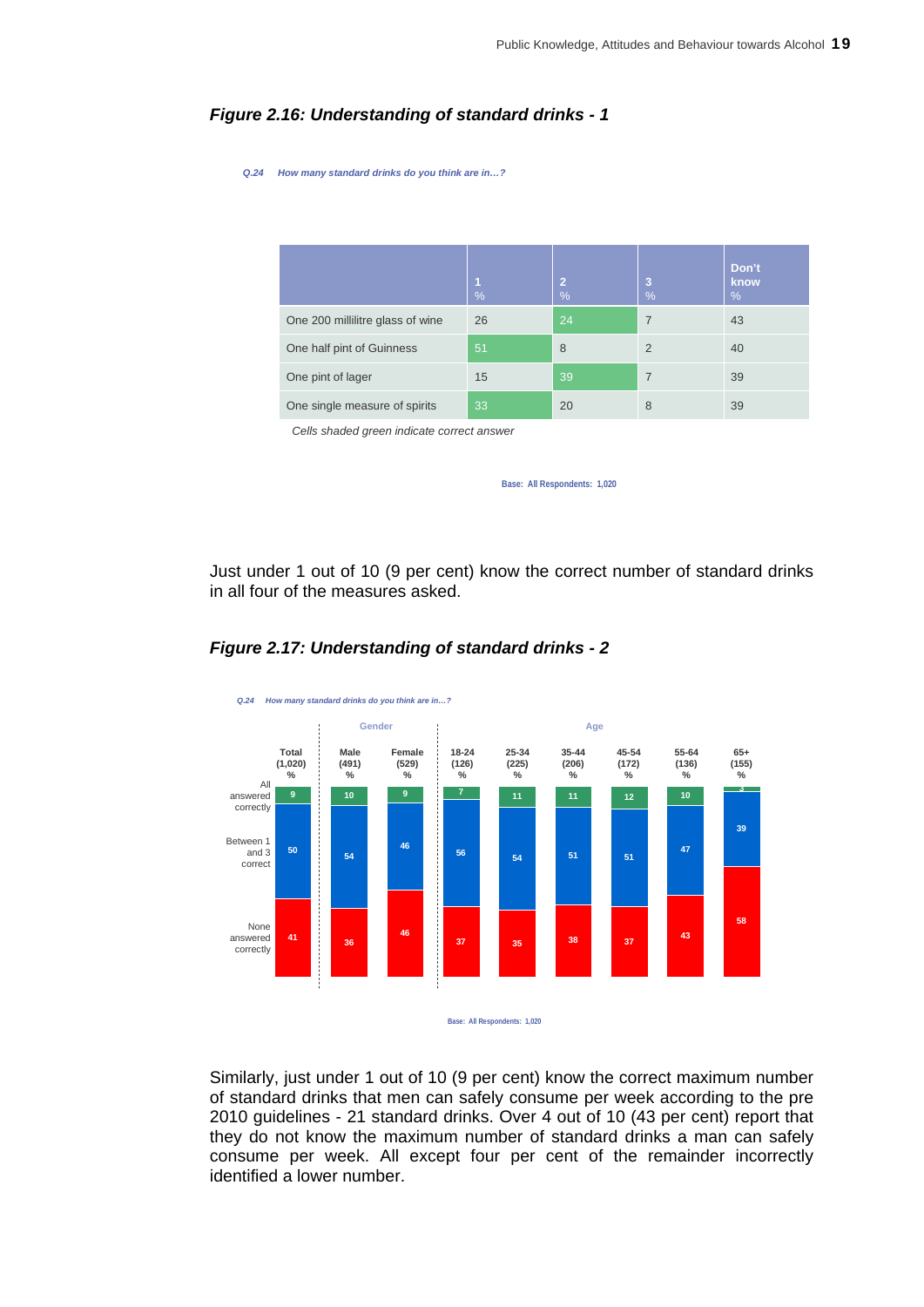

#### *Figure 2.18 Understanding of low risk drinking guidelines for men*

The levels of understanding of the maximum number of standard drinks recommended for females mirrors that for males. Just under 1 out of 10 (9 per cent) know the correct maximum number of standard drinks that women can safely consume per week, according to the pre 2010 guidelines - 14 standard drinks. Over 4 out of 10 (42 per cent) report not knowing the weekly maximum number of standard drinks recommended for women. Almost two-fifths (39 per cent) of the remainder incorrectly identified a lower number while one in ten (10 per cent) gave a number above the recommended maximum.





**Base: All Respondents: 1,020 .**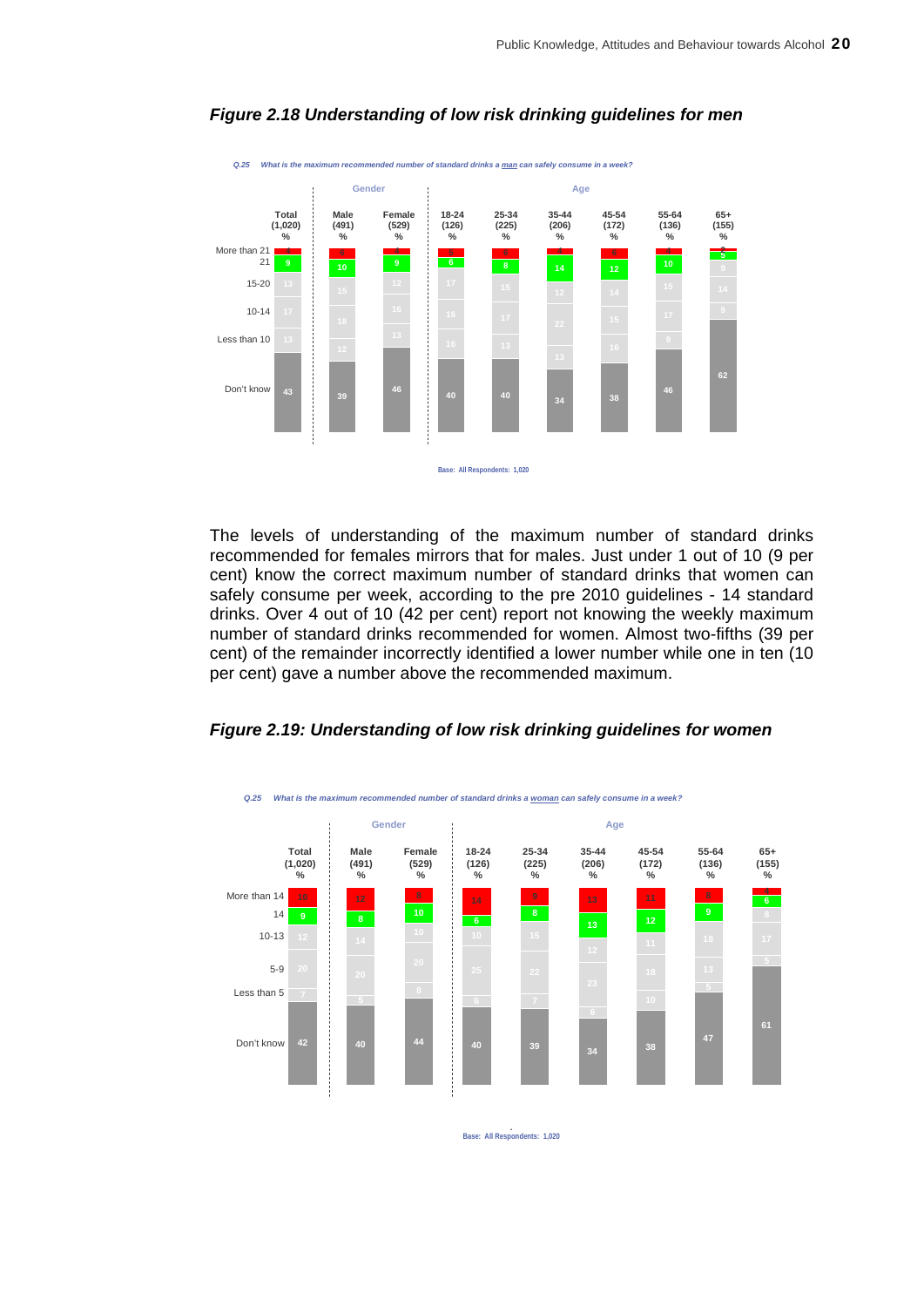#### *2.4. Support For Information Labels On Cans And Bottles Of Alcohol Beverages*

Respondents were asked if information on the alcohol strength, number of calories, alcohol-related harms and ingredients should be displayed on the cans and bottles of alcoholic drinks. There is very strong support for all four forms of information on the labels. There is almost universal support (95 per cent or over) for the strength of alcohol and harms associated with alcohol to be recorded on the label. Thirteen per cent do not want the calorie content on the label - 17 per cent of all men and 9 per cent of all women.



#### *Figure 2.20: Display of information on labels*

#### *2.5. Approval of Healthcare Professionals Asking About The Amounts Of Alcohol Consumed*

There is near complete support (95 per cent or over) for healthcare professionals asking about alcohol consumption where there is a link to the condition or treatment. While there is less support in the context of routine history taking, support remains strong at 89 per cent.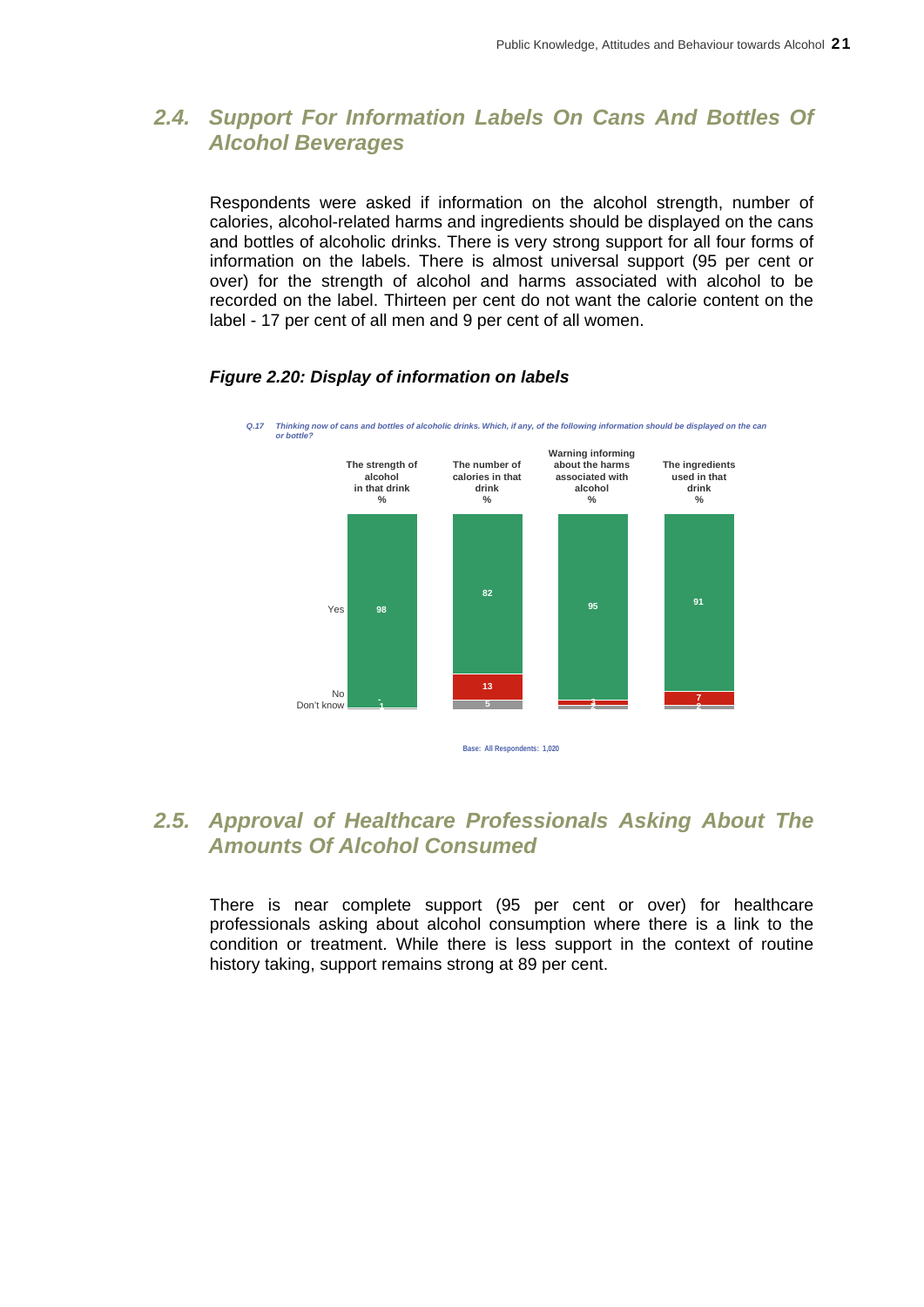#### *Figure 2.21: Appropriateness of healthcare professionals asking about alcohol consumption*

*Q.30 In each of these circumstances please tell me if you feel it is appropriate or not appropriate for a health care professional to ask you about the amount of alcohol you drink?*

|                                                                                                                                                                  | Appropriate<br>$\%$ | <b>Not</b><br>appropriate<br>$\%$ | Don't<br>know<br>$\frac{9}{6}$ |
|------------------------------------------------------------------------------------------------------------------------------------------------------------------|---------------------|-----------------------------------|--------------------------------|
| If I felt the issue they were dealing with was related<br>directly to the amount of alcohol I drink, for example<br>addiction                                    | 95                  | $\overline{2}$                    | 3                              |
| If they believed the issue they were dealing could be<br>related to the amount of alcohol I drink, for example<br>high blood pressure                            | 96                  |                                   | 3                              |
| If they believe the treatment they prescribed would be<br>affected by the amount of alcohol I drink, for example<br>prescribing drugs that interact with alcohol | 96                  |                                   | 3                              |
| Part of routine history taking                                                                                                                                   | 89                  | 6                                 | 5                              |

**Base: All Respondents: 1,020**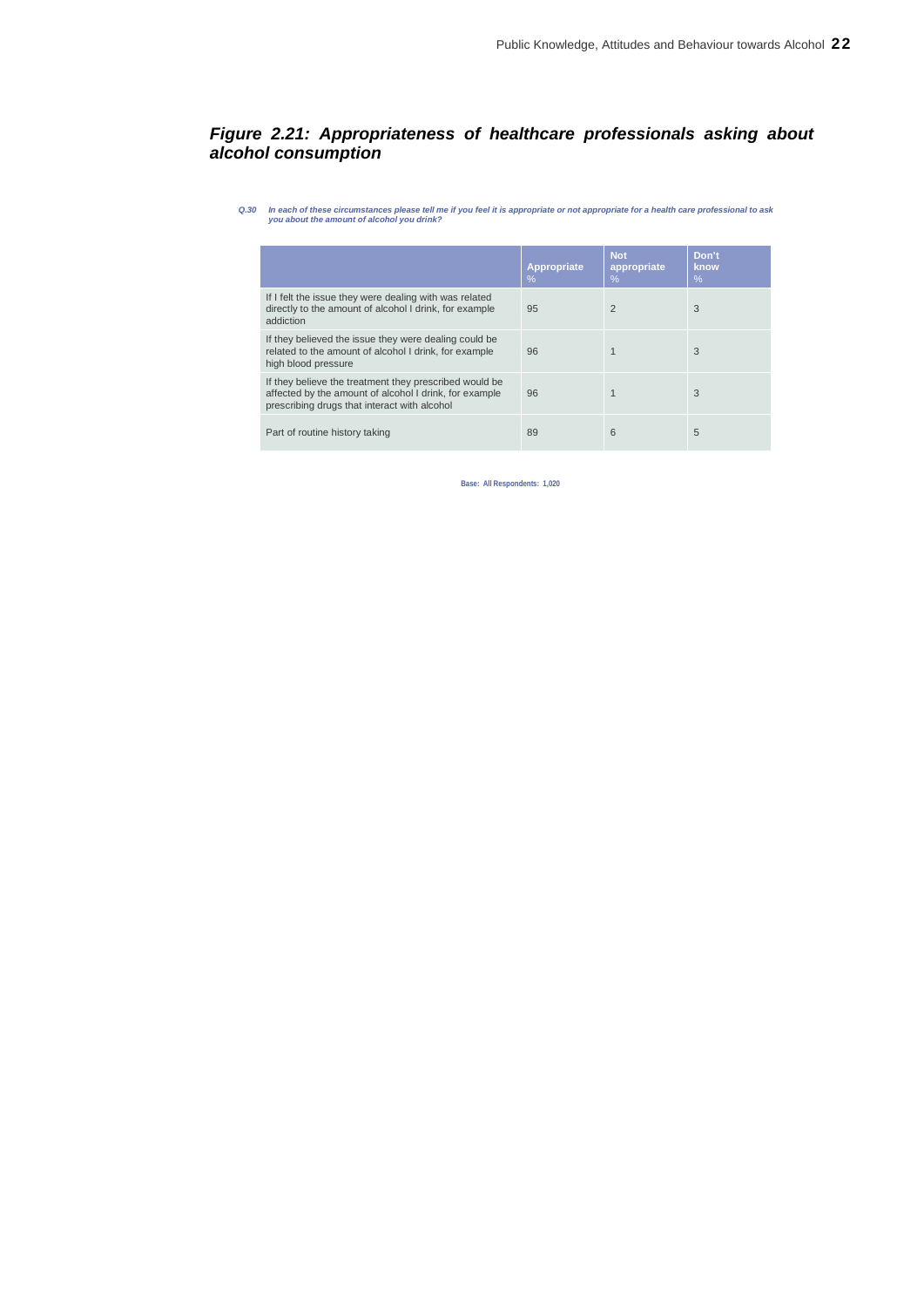# Impact Of Alcohol On Society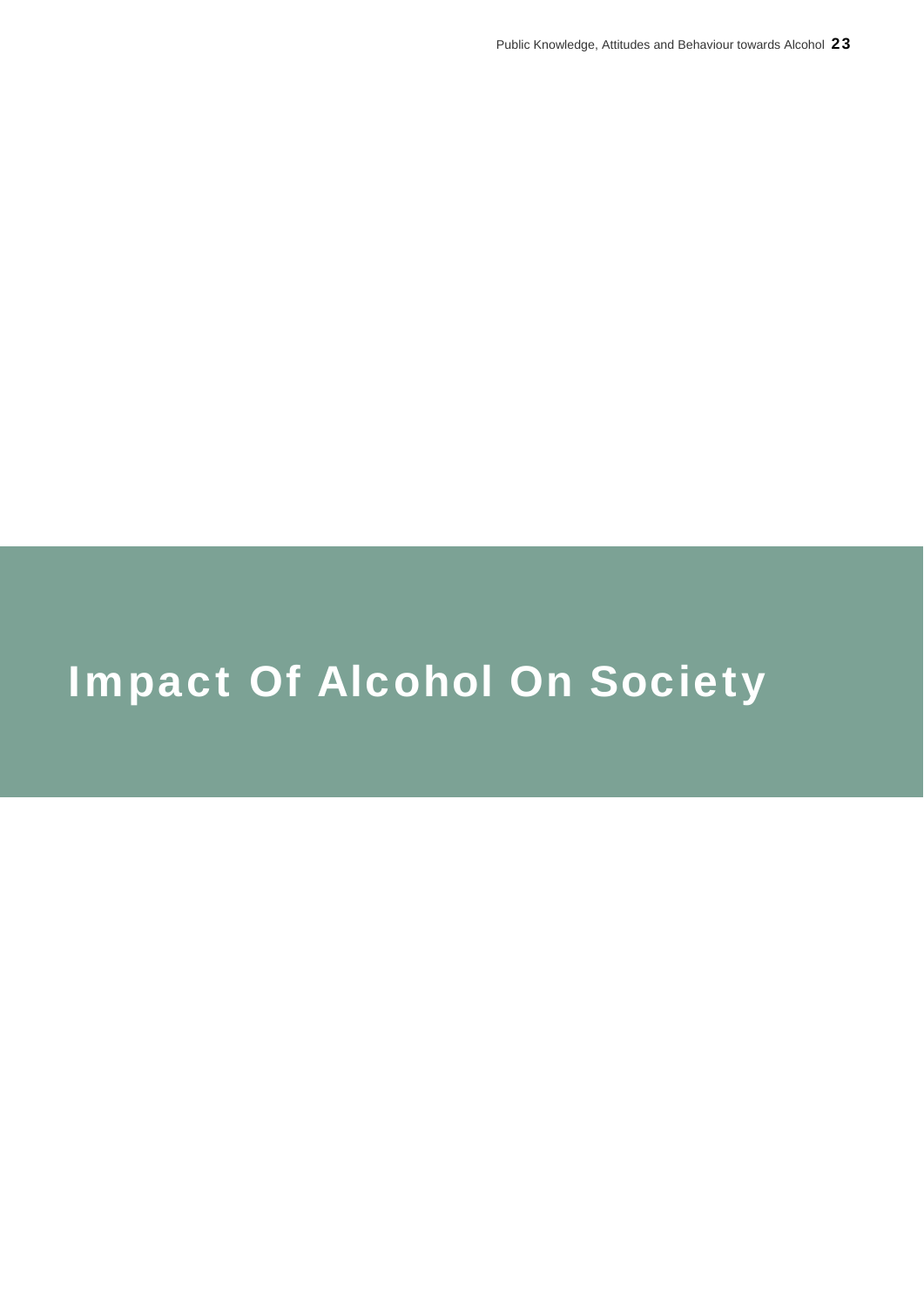## 3. Impact Of Alcohol On Society

### *3.1. Alcohol Consumption In Ireland*

The vast majority (86 per cent) agree that there are high rates of drunkenness on Irish streets at night, with the proportion strongly agreeing with this statement higher among older age groups (45 years and over) and females.

#### $\frac{4}{5}$   $\left[6\frac{4}{3}\right]$   $\left[8\frac{4}{4}\right]$   $\left[5\frac{6}{12}\right]$   $\left[8\frac{4}{5}\right]$   $\left[6\frac{5}{3}\right]$   $\left[7\frac{3}{15}\right]$   $\left[4\frac{4}{5}\right]$   $\left[7\frac{3}{5}\right]$   $\left[7\frac{4}{5}\right]$   $\left[7\frac{4}{5}\right]$   $\left[7\frac{4}{5}\right]$ **<sup>42</sup> <sup>44</sup> <sup>40</sup> <sup>45</sup> <sup>44</sup> <sup>35</sup> <sup>37</sup> <sup>37</sup> <sup>45</sup> <sup>41</sup> <sup>48</sup> <sup>34</sup> <sup>42</sup> <sup>41</sup> 52 50 51** *Q.10a To what extent do you agree or disagree with the following?* Strongly agree Agree Neither agree nor disagree Disagree Strongly disagree Don't know **Total Male Female 18-24 25-34 35-44 45-54 55-64 65+ (1,020) (491) (529) (126) (225) (206) (172) (136) (155) % % %%%%% %% Gender Age** *86\* 6 In Ireland there are high rates of drunkenness on our streets at night 85 8 88 5 83 8 87 85 7 87 4 87 7 88 5*

#### *Figure 3.1: Alcohol consumption in Ireland - 1*

*\*Difference due to rounding up* 

**Base: All Respondents: 1,020**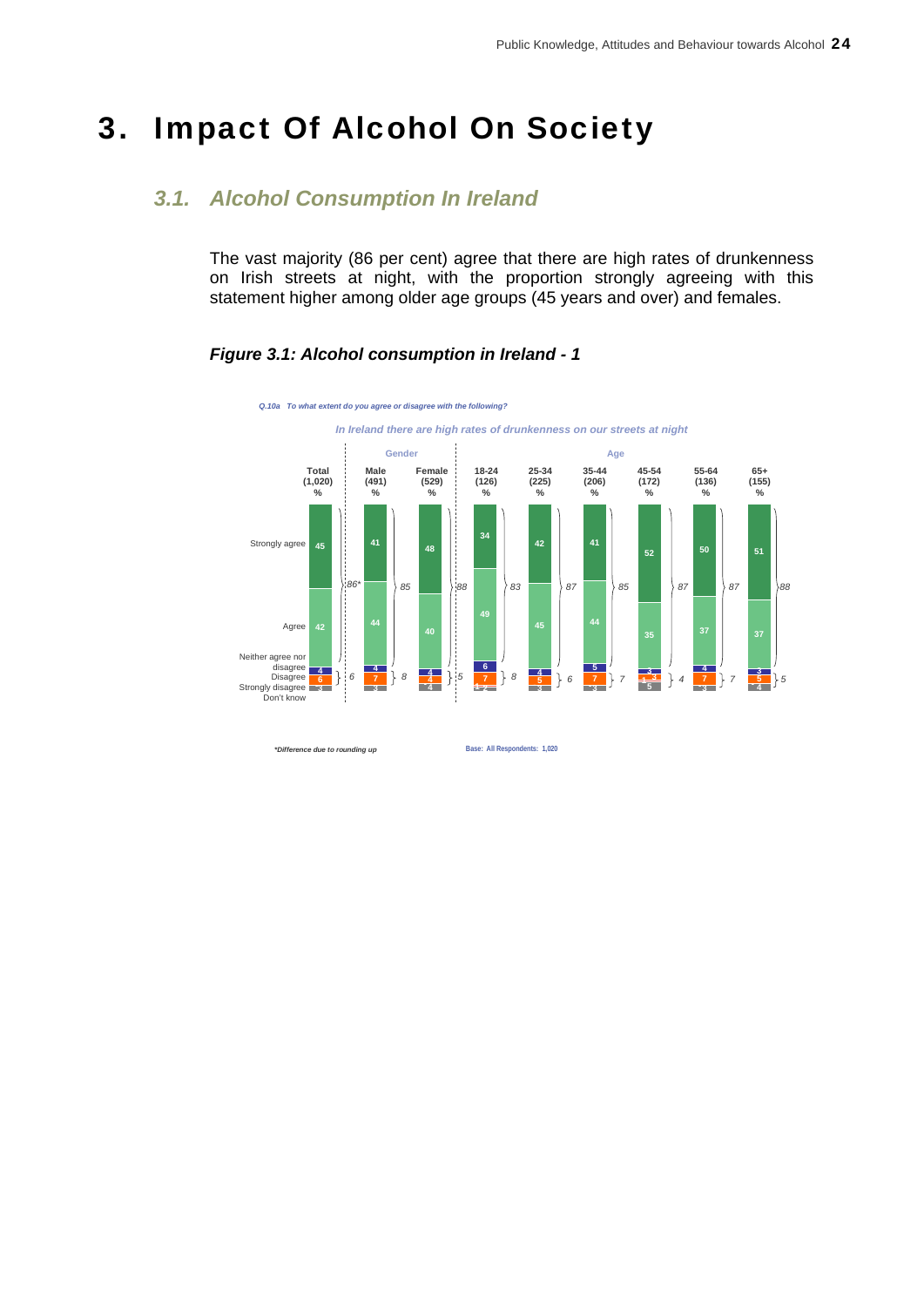As with perceptions of the level of public drunkenness, there is a strong belief (85 per cent) that the current level of alcohol consumption in Ireland is too high. Similarly, the proportion strongly agreeing with this statement increases with age and is higher among females. In the 2010 Alcohol Action Ireland survey, 85 per cent of respondents agreed with the statement 'the current level of alcohol consumption in Ireland is a problem'.





The majority (71 per cent) disagree that alcohol consumption is reducing in Ireland. This is common between males and females and across all age groups.

#### *Figure 3.3: Alcohol consumption in Ireland - 3*

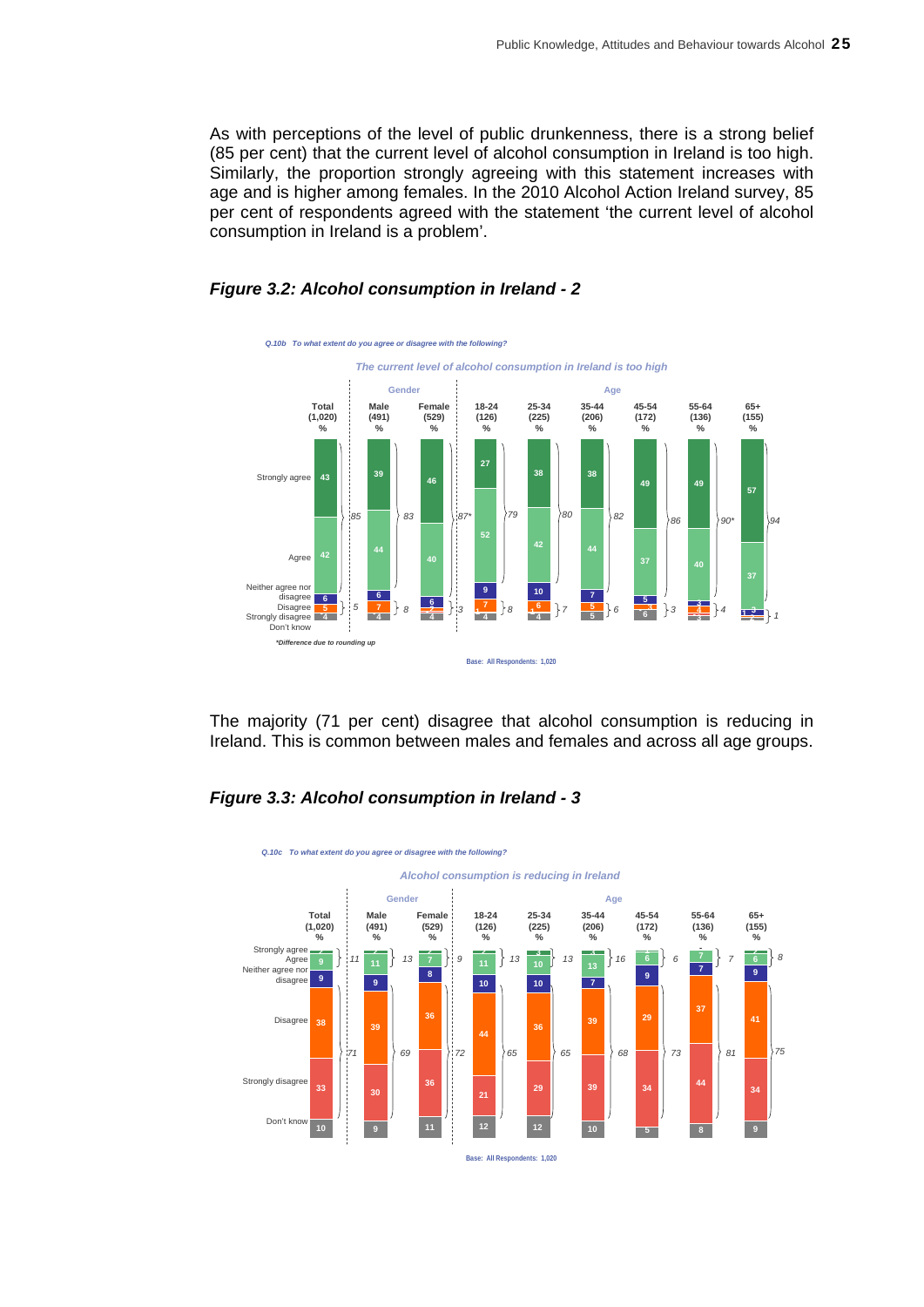The general perception (73 per cent) is that Irish society tolerates high levels of alcohol consumption. This too is common across gender and age groups.



#### *Figure 3.4: Alcohol consumption in Ireland - 4*

#### *3.2. Alcohol Consumption And Driving*

Overall, three-quarters (75 per cent) do not agree that it is safe to drive after one alcoholic drink. Females are more likely to disagree that it is safe than males.

#### *Figure 3.5: Alcohol consumption and driving - 1*



**Base: All Respondents: 1,020**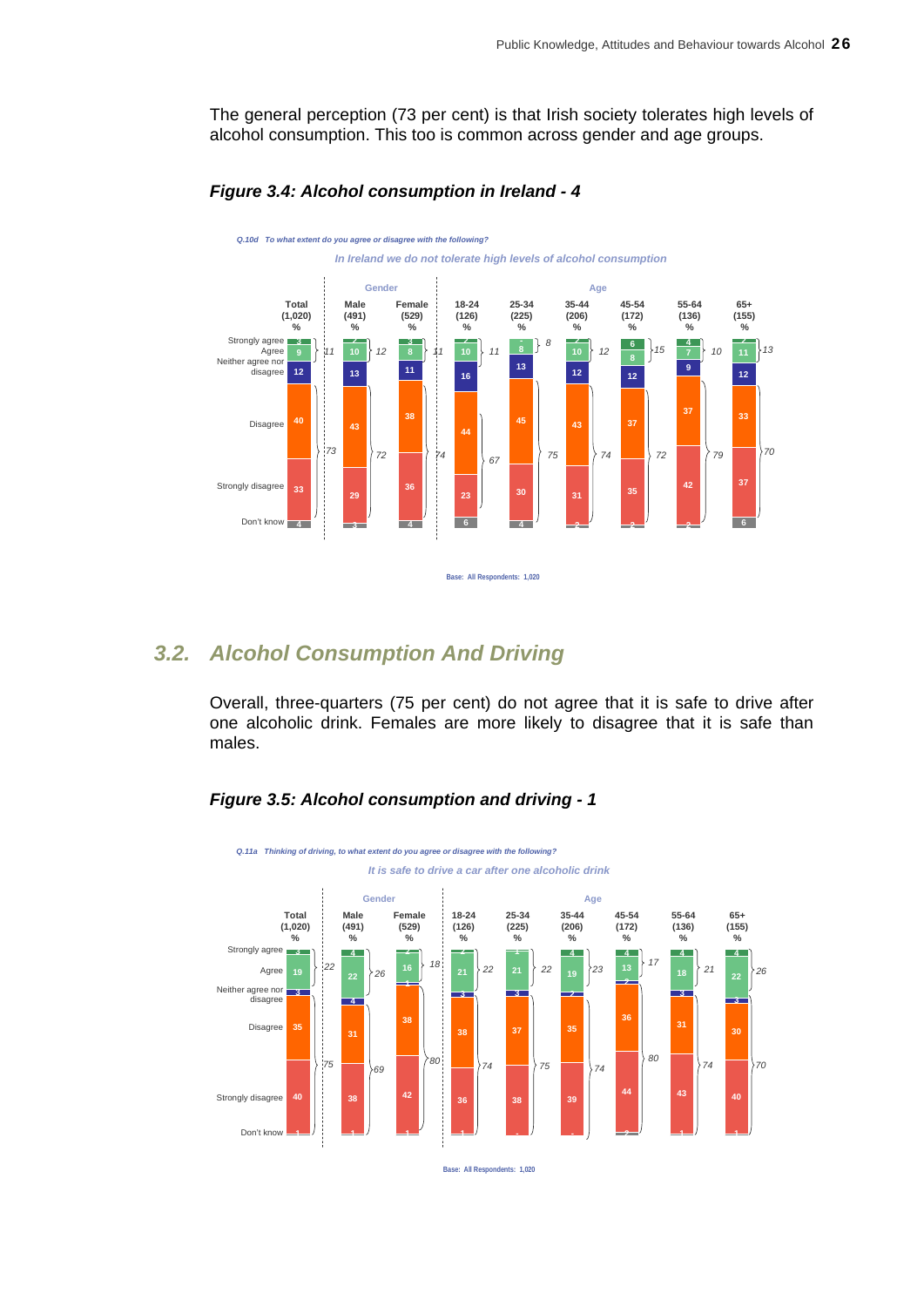Nine out of 10 (90 per cent) do not agree that it is safe to drive after two alcoholic drinks. The gender difference seen in terms of driving after one alcoholic drink is no longer evident.



#### *Figure 3.6: Alcohol consumption and driving - 2*

There is near universal support (94 per cent) for mandatory testing of drivers' alcohol levels when involved in traffic accidents.

#### *Figure 3.7: Alcohol consumption and driving - 3*



*\*Difference due to rounding up* 

**Base: All Respondents: 1,020**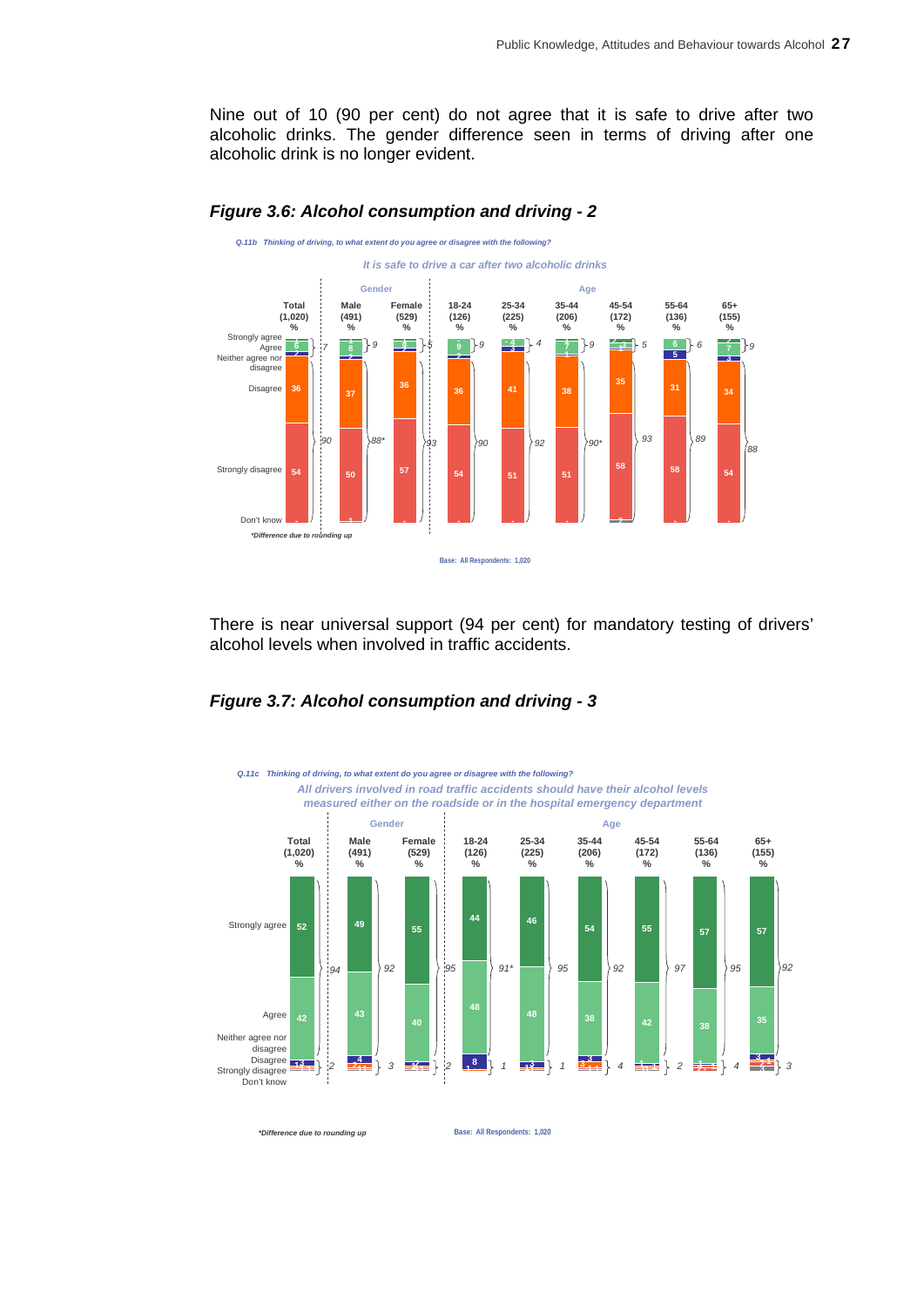Over 8 out of 10 (84 per cent) agree that those convicted of drink driving on more than one occasion should have an "alcohol lock" fitted in their car. No differences by gender or age were found.



#### *Figure 3.8: Alcohol consumption and driving - 4*

#### *3.3. Alcohol Consumption In Pregnancy*

While three-quarters (75 per cent) disagree that it is safe to drink alcohol in moderation during pregnancy, there is a noticeable difference by gender with one out of five males not knowing if this is the case.

#### *Figure 3.9: Alcohol consumption in pregnancy – 1*

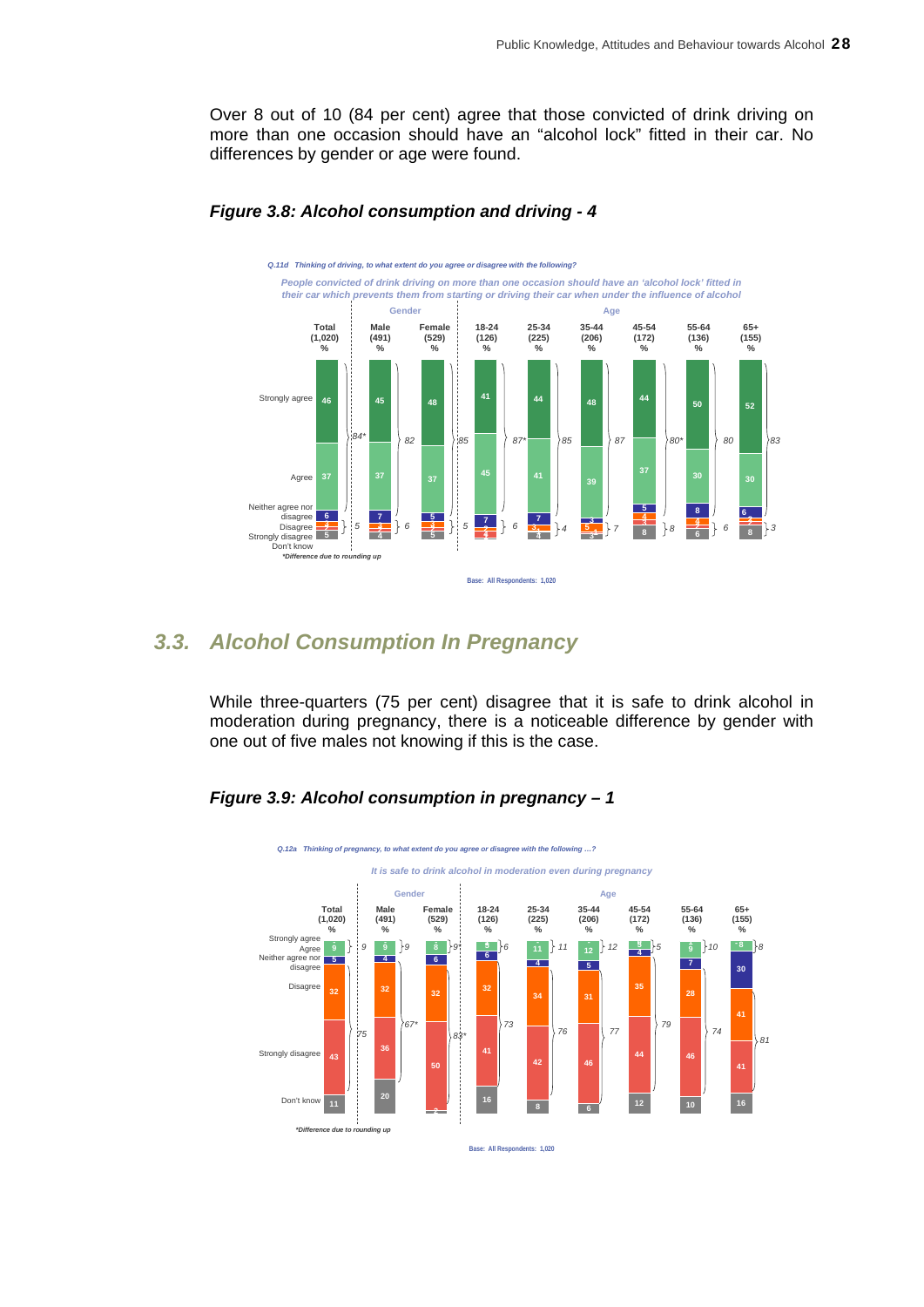Eighty per cent disagree that it is safe to drink a glass of wine every day during the last 12 weeks of pregnancy, with women more likely than men to disagree with this statement.



#### *Figure 3.10: Alcohol consumption in pregnancy - 2*

#### *3.4. The Health Effects Of Excessive Drinking*

In general, there is good knowledge about the common diseases associated with alcohol consumption such as its effects on the liver, pancreas and blood pressure. Knowledge about the association with breast cancer and bowel cancer is less well understood. There are mistaken beliefs about its association with stomach ulcers and to a lesser extent, skin cancer.

#### *Figure 3.11: Health effects of alcohol*

| For each of the following statements, can you tell me whether you think they are true or false? |               |                |                   |  |  |
|-------------------------------------------------------------------------------------------------|---------------|----------------|-------------------|--|--|
|                                                                                                 |               |                |                   |  |  |
|                                                                                                 | <b>True</b>   | <b>False</b>   | <b>Don't Know</b> |  |  |
|                                                                                                 | $\frac{9}{6}$ | $\%$           | $\%$              |  |  |
| Drinking more than the recommended<br>number of standard drinks in a week                       |               |                |                   |  |  |
| can lead to liver disease                                                                       | 92            | $\overline{2}$ | 6                 |  |  |
| can lead to pancreatitis                                                                        | 84            | 3              | 12                |  |  |
| can lead to stomach ulcers                                                                      | 84            | $\overline{4}$ | 12                |  |  |
| can lead to high blood pressure                                                                 | 80            | 6              | 13                |  |  |
| can increase a woman's risk of breast cancer                                                    | 49            | 19             | 32                |  |  |
| can increase risk of skin cancer                                                                | 32            | 35             | 33                |  |  |
| can increase risk of bowel cancer                                                               | 65            | 10             | 25                |  |  |

*Q.27 For each of the following statements, can you tell me whether you think they are true or false?*

*Cells shaded green indicate correct answer*

**Base: All Respondents: 1,020**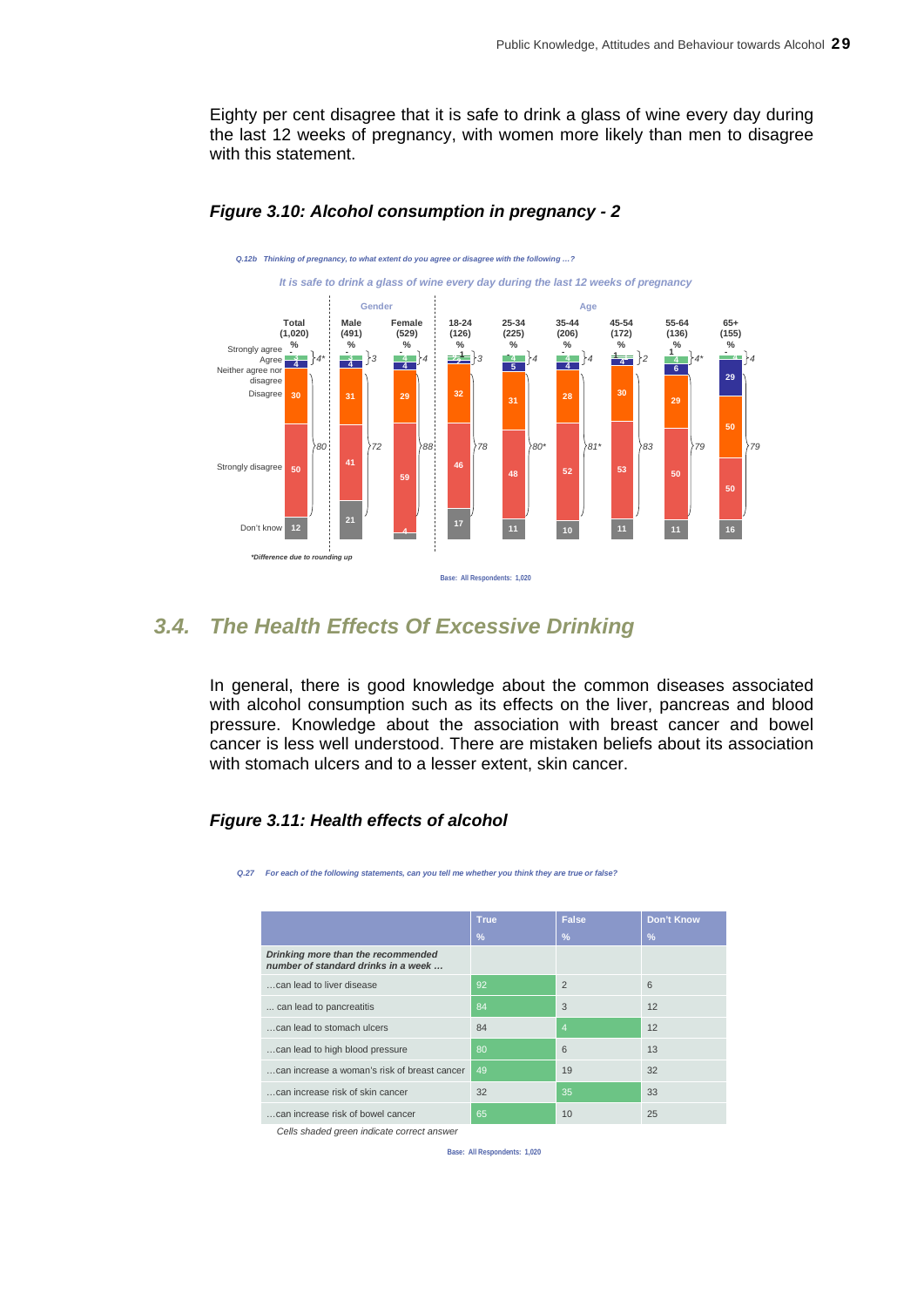Seventy two per cent say they know someone who, in their opinion, drinks too much alcohol. This is less common among the youngest and oldest age groups.



#### *Figure 3.12: Knowledge of anyone who drinks too much alcohol*

Of those who know someone who drinks too much, it is more likely (56 per cent) to be someone outside of their immediate family. However, for more than two-fifths (42 per cent) it is a member of their immediate family.





*Q.29 And does anyone in your immediate family, in your opinion, drink too much alcohol?* 

**Base: All who know someone who drinks too much: 744**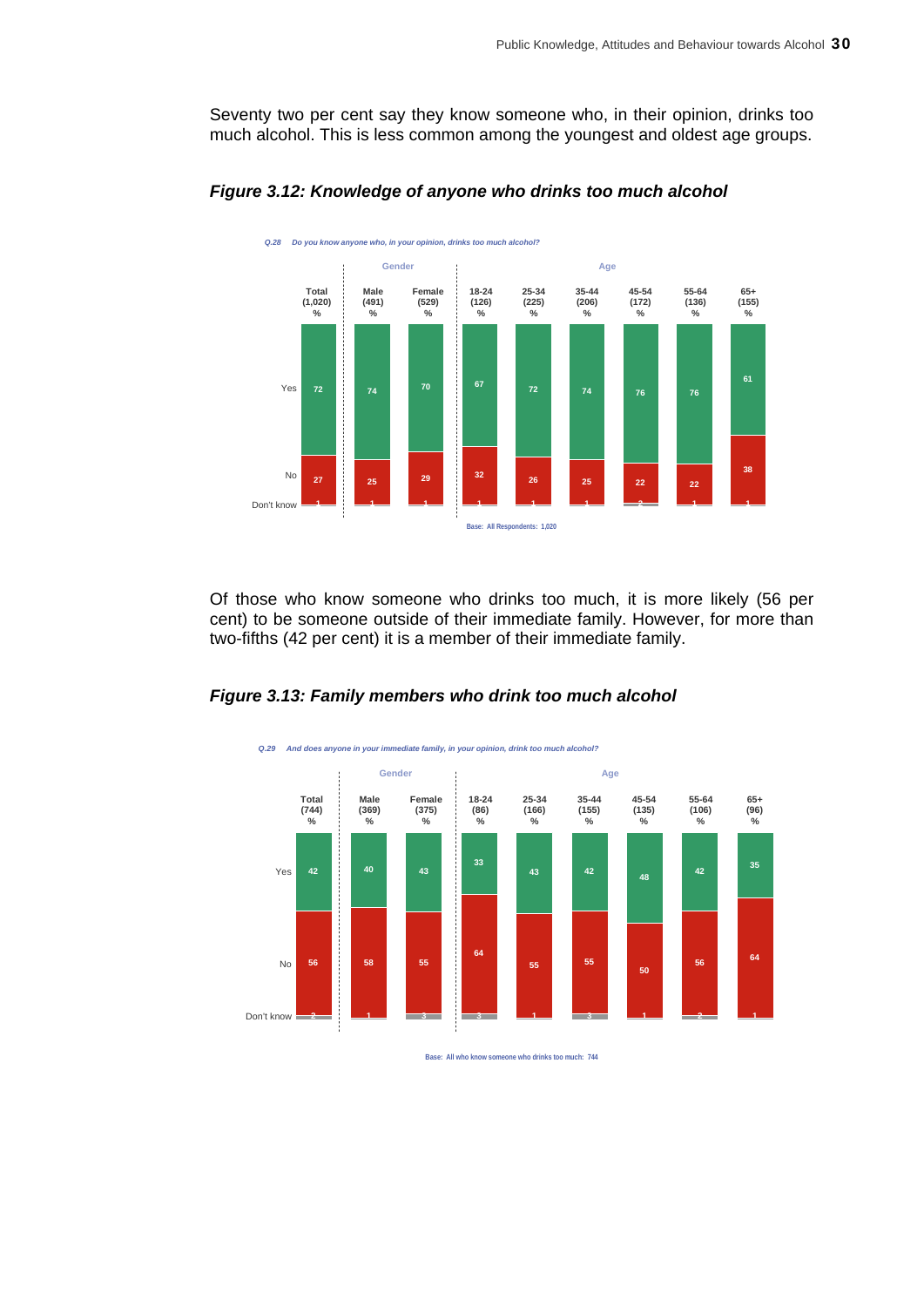### *3.5. Alcohol And The Health-Related Costs*

Sixty one per cent believe that people who drink alcohol should contribute to the health-related costs of excessive alcohol consumption. Just over 4 out of 10 (42 per cent) believe that the alcohol industry should contribute to these costs. Only 27 per cent believe that the State, through taxation, should contribute to these costs.

#### *Figure 3.14: Contributing to the health-related costs of excessive alcohol consumption*



**Base: All Respondents: 1,020**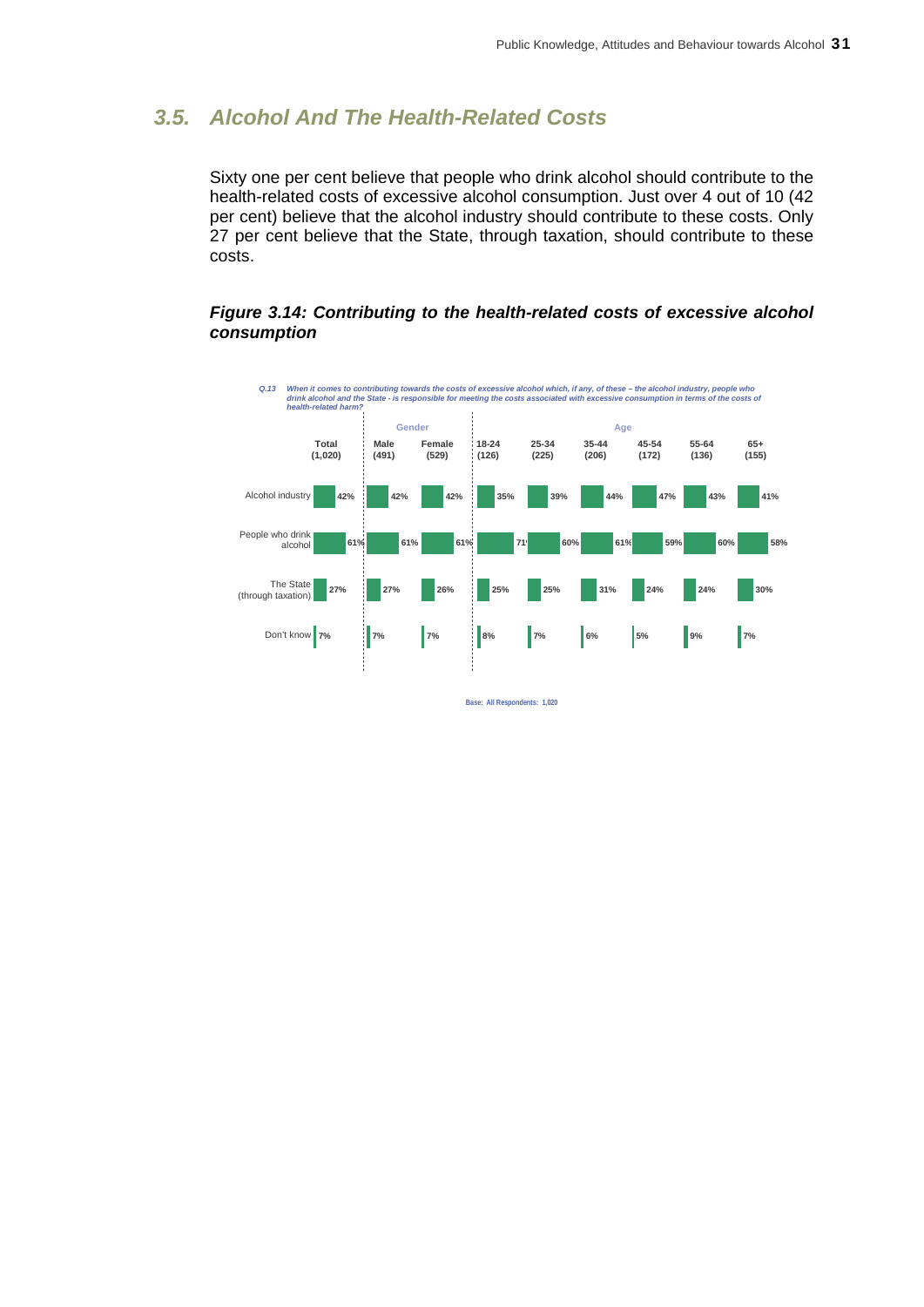# Pricing, Availability And Marketing Of Alcohol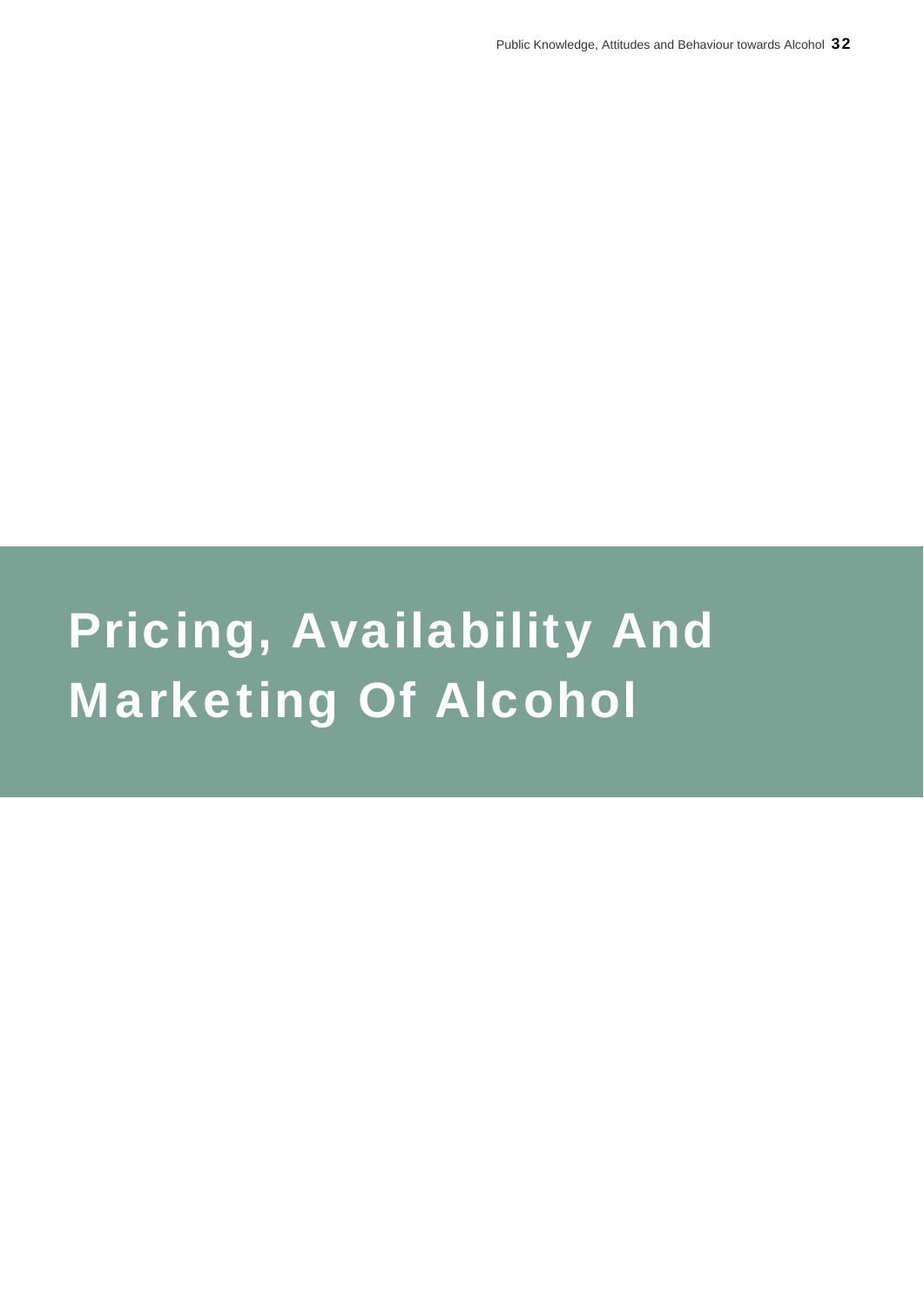# 4. Pricing, Availability And Marketing Of Alcohol

#### *4.1. Perceptions Of Alcohol Price Changes*

Around three-quarters (76 per cent) have purchased alcohol in a supermarket in the past few years. Younger and female respondents are more likely to purchase alcohol in a supermarket.



#### *Figure 4.1: Purchasing alcohol from a supermarket*

Just over half (52 per cent) believe that the price of alcohol has fallen in supermarkets over the past few years, with almost one-quarter (23 per cent) believing that it has remained at the same price and 17 per cent believing that the price has increased.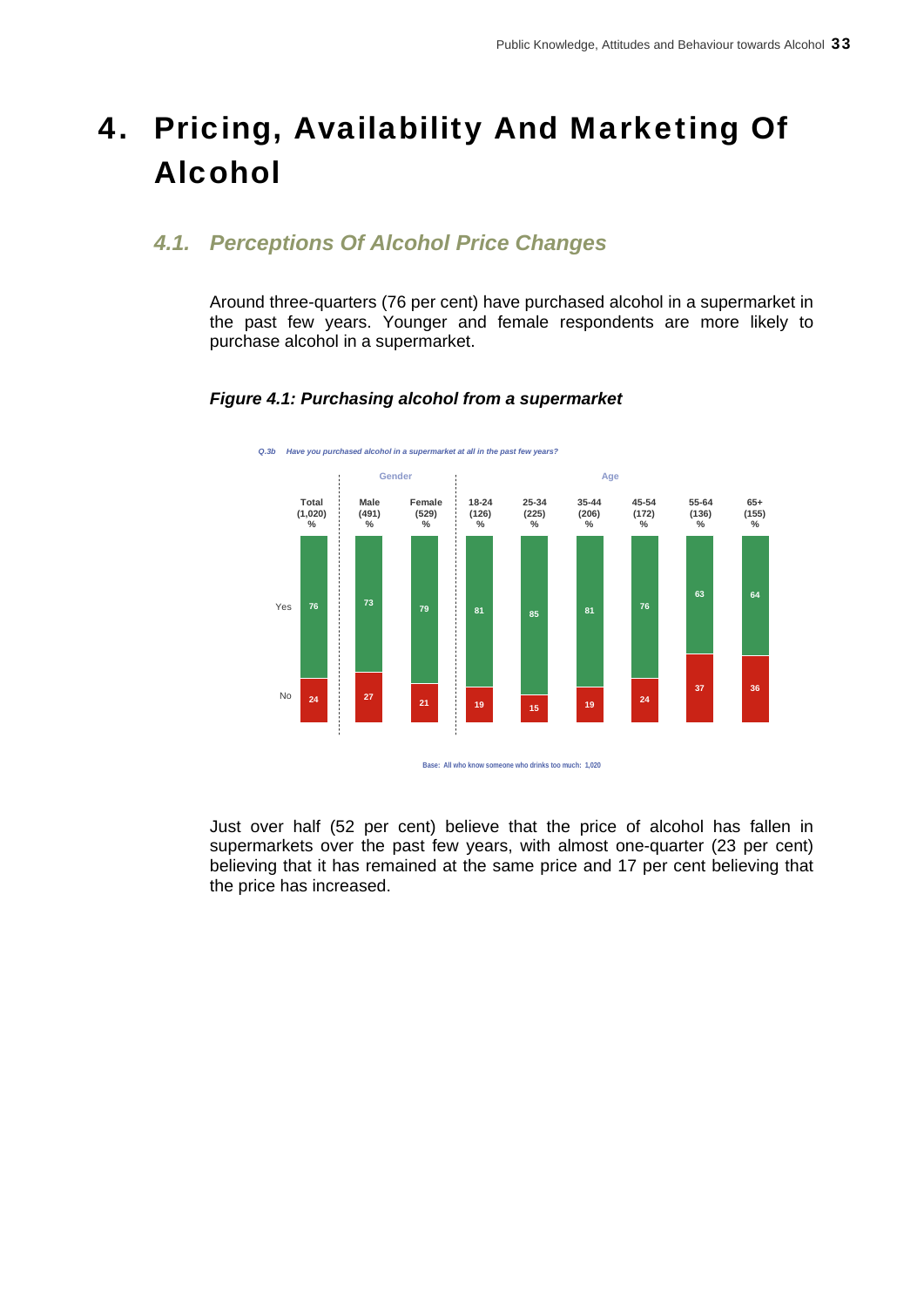

#### *Figure 4.2: Perceptions of changes in the price of alcohol in supermarkets*

#### *4.2. The Impact Of Perceived Alcohol Price Changes On Consumption*

The majority (61 per cent) of those seeing a change in the price of alcohol in supermarkets believe that their purchasing behaviour has remained unchanged. Twenty six per cent say the amount they have purchased has increased and this is more common among those aged under 25 years.



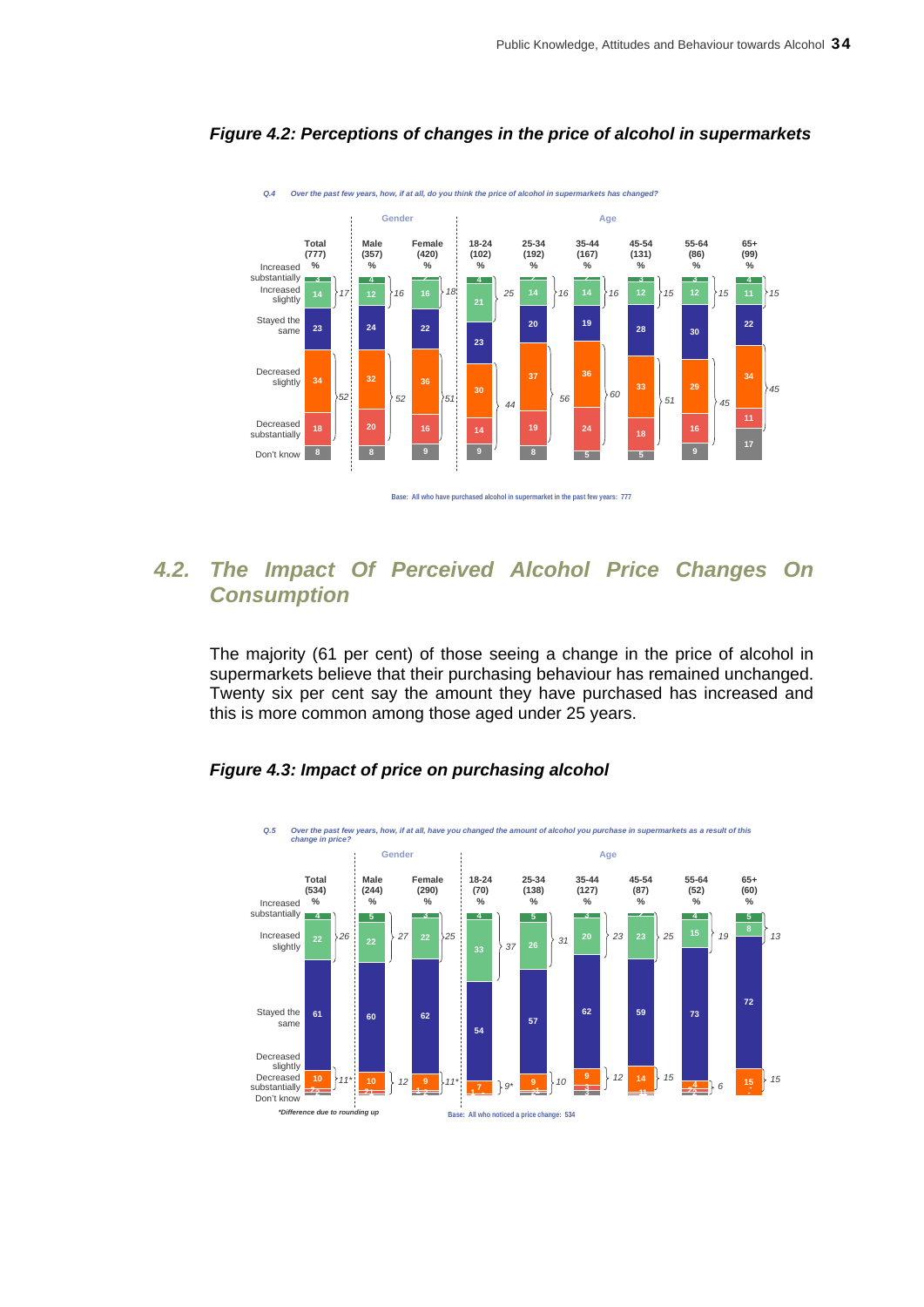Of those noticing a decrease in the price of alcohol, one-quarter (25 per cent) say that they have increased the amount they have purchased. This is more common among those aged under 35 years.



#### *Figure 4.4: Impact of price decrease on purchasing alcohol*

#### *4.3. Alcohol Pricing And Purchasing Behaviour*

Half of those aged between 18-24 years say they would buy more alcohol if supermarkets decreased prices. The proportion agreeing with this statement decreases sharply with increasing age. Overall, 24 per cent would buy more alcohol in supermarkets if the price was to decrease. In the 2010 Alcohol Action Ireland survey 30 per cent of respondents agreed with the same statement.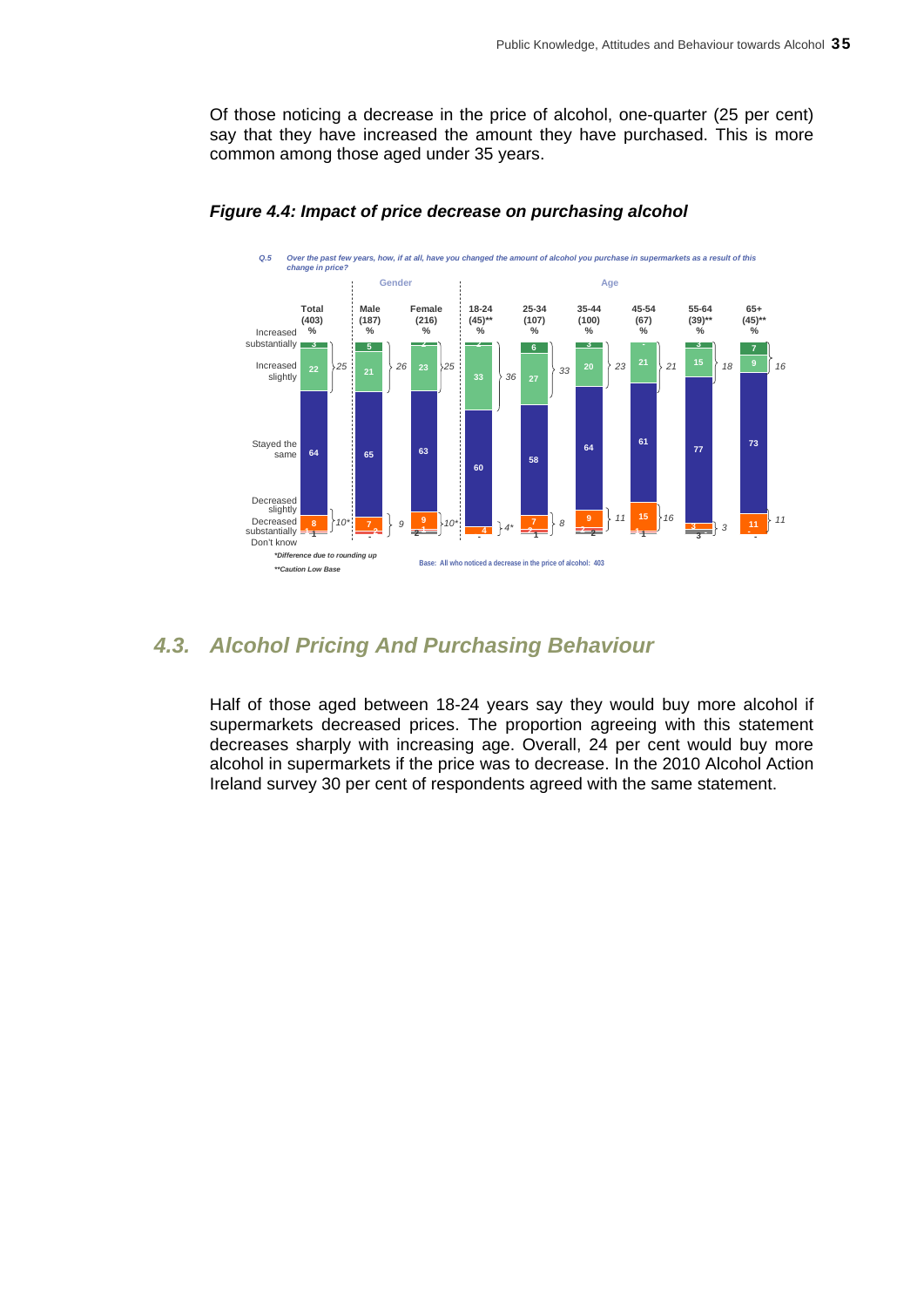

#### *Figure 4.5: Alcohol pricing and purchasing behaviour - 1*

Opinion is more divided on whether special offers or price reductions encourage them to buy more alcohol than is usual with 45 per cent agreeing that they buy more alcohol while 39 per cent disagree. Those under age 24 years appear more likely to respond to such promotions with almost two-thirds (65 per cent) saying that they buy more when it is on special offer or the price is reduced.



#### *Figure 4.6: Alcohol pricing and purchasing behaviour - 2*

Naturally, the higher the increase in alcohol prices the greater the effect in terms of purchasing behaviour. However, it would require a 25 per cent price increase to get at least two-thirds (67 per cent) of those purchasing alcohol in a supermarket to change their behaviour. Almost three-fifths (58 per cent) would not change their behaviour at a 10 per cent price increase. In the 2010 Alcohol Action Ireland survey, 48 per cent of respondents agreed with the statement: 'If the price of alcohol were to increase by 10 per cent I would buy less' compared to 35 per cent in this survey.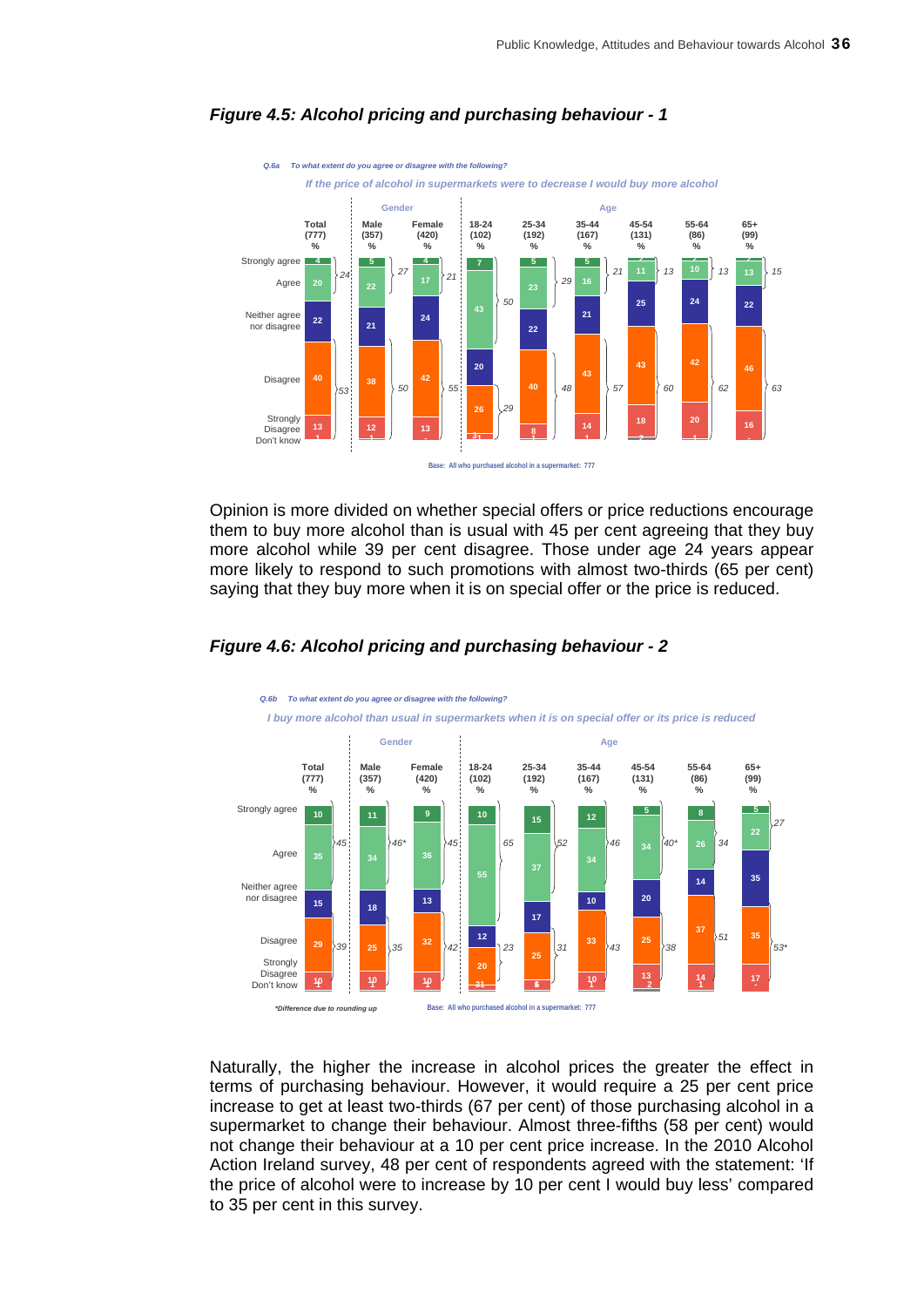| Q.7<br>Looking at this card, can you please tell me how much of an impact, if at all, the following would have on the amount of alcohol<br>you currently buy in supermarkets? |                                                                                       |                                                                                  |                                                                        |                                                                             |                                |
|-------------------------------------------------------------------------------------------------------------------------------------------------------------------------------|---------------------------------------------------------------------------------------|----------------------------------------------------------------------------------|------------------------------------------------------------------------|-----------------------------------------------------------------------------|--------------------------------|
|                                                                                                                                                                               | The amount<br>of alcohol I<br>buy would<br>decrease<br>substantially<br>$\frac{9}{6}$ | The amount<br>of alcohol I<br>buy would<br>decrease<br>slightly<br>$\frac{9}{6}$ | The amount<br>of alcohol I<br>buy would<br>not change<br>$\frac{9}{6}$ | The amount<br>of alcohol I<br>buy would<br><i>increase</i><br>$\frac{9}{6}$ | Don't<br>know<br>$\frac{9}{6}$ |
| If the price of alcohol were to<br>increase by 50%                                                                                                                            | 55                                                                                    | 16                                                                               | 23                                                                     | 1                                                                           | 5                              |
| If the price of alcohol were to<br>increase by 25%                                                                                                                            | 36                                                                                    | 31                                                                               | 28                                                                     | 1                                                                           | 5                              |
| If the price of alcohol were to<br>increase by 10%                                                                                                                            | 8                                                                                     | 27                                                                               | 58                                                                     | 1                                                                           | 6                              |

#### *Figure 4.7: Alcohol pricing and purchasing behaviour - 3*

**Base: All who have purchased alcohol in a supermarket in the past year: 777**

Almost 6 out of 10 (58 per cent) support a minimum price below which alcohol cannot be sold. Support is strongest among those aged between 35 - 64 years. Over one-fifth (21 per cent) would not support a minimum price for alcohol, with the lack of support highest among those aged between 18-24 years. In the 2010 Alcohol Action Ireland survey, 65 per cent of respondents agreed with the statement: 'There should be a minimum price on alcohol, below which alcohol cannot be sold'.

#### *Figure 4.8: Minimum pricing of alcohol*

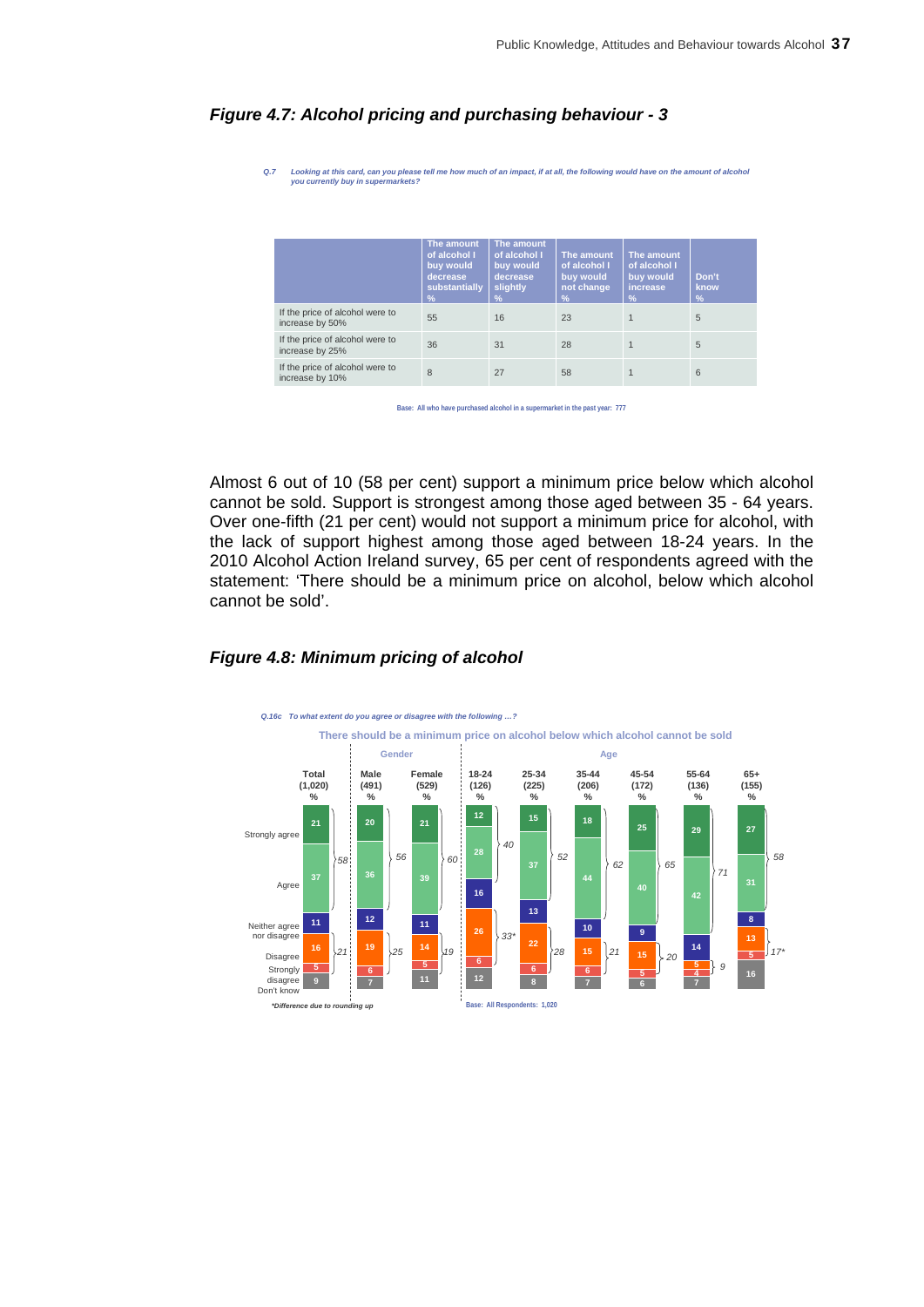#### *4.4. The Number And Control Of Outlets Selling Alcohol*

Around two-thirds (65 per cent) believe that the number of off-licences has increased over the past few years. Those aged 65 years and older are less likely to agree that they have increased.



#### *Figure 4.9: Prevalence of off-licences selling alcohol*

Forty six per cent observe a relationship between the number of outlets selling alcohol and public order offences, while over one-quarter (26 per cent) believe no such relationship exists.

#### *Figure 4.10: Relationship between the number of outlets selling alcohol and public order offences*

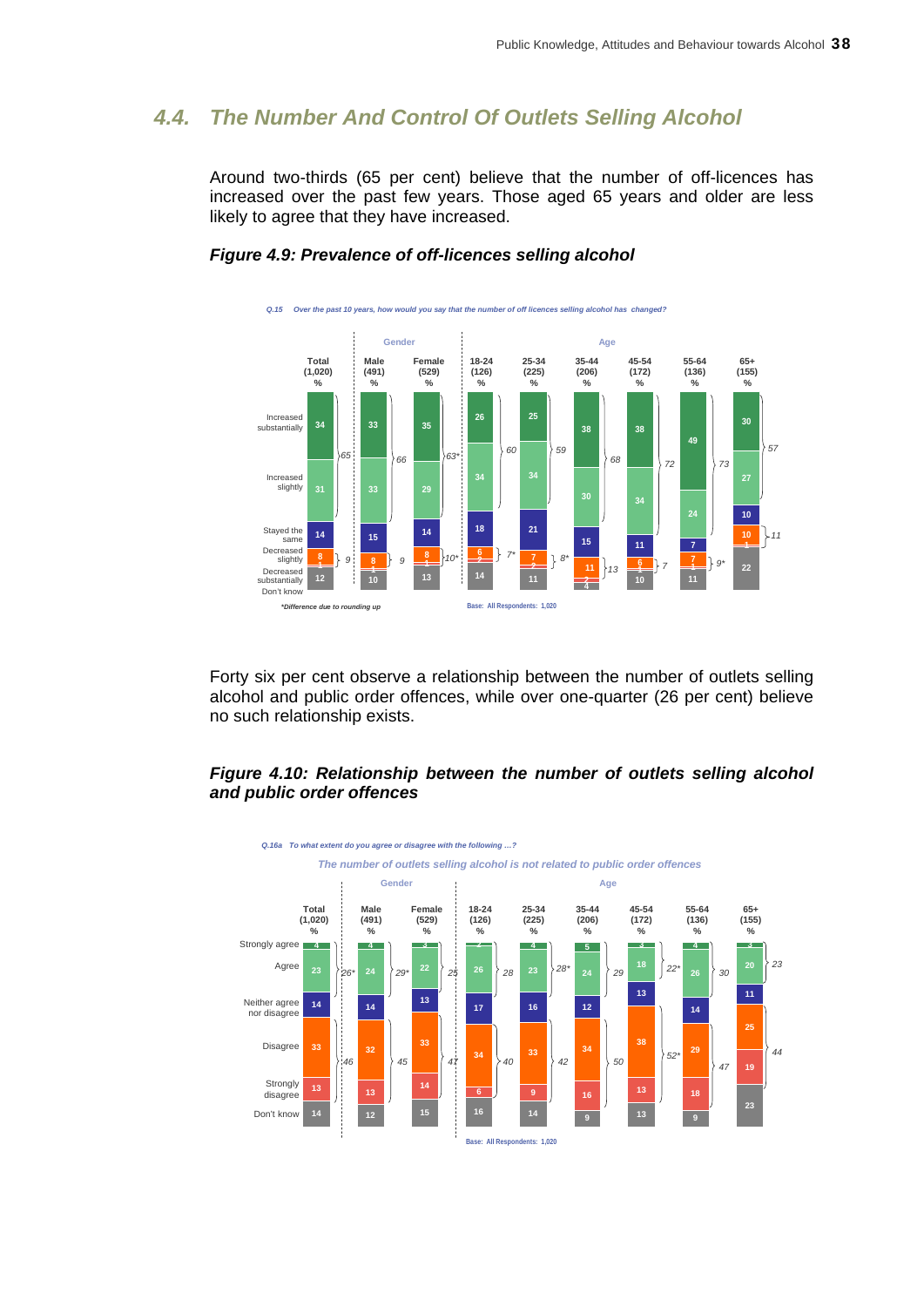As with the health-related costs of excessive drinking, the majority believe that drinkers (71 per cent) followed, to a lesser extent, by the alcohol industry (30 per cent) and then the State through taxation (22 per cent) should contribute to the costs of alcohol-related public disorder, relationship difficulties and financial loss.

#### *Figure 4.11: Contributing to the costs of public disorder, relationship difficulties and financial loss due to excessive alcohol consumption*



Forty seven per cent agree that the government should reduce the number of outlets selling alcohol, with support strongest among women and older age groups. Twenty eight per cent disagree with reducing the number of outlets. In the 2010 Alcohol Action Ireland survey, 50 per cent agreed that: 'The government should reduce the number of outlets selling alcohol in Ireland'.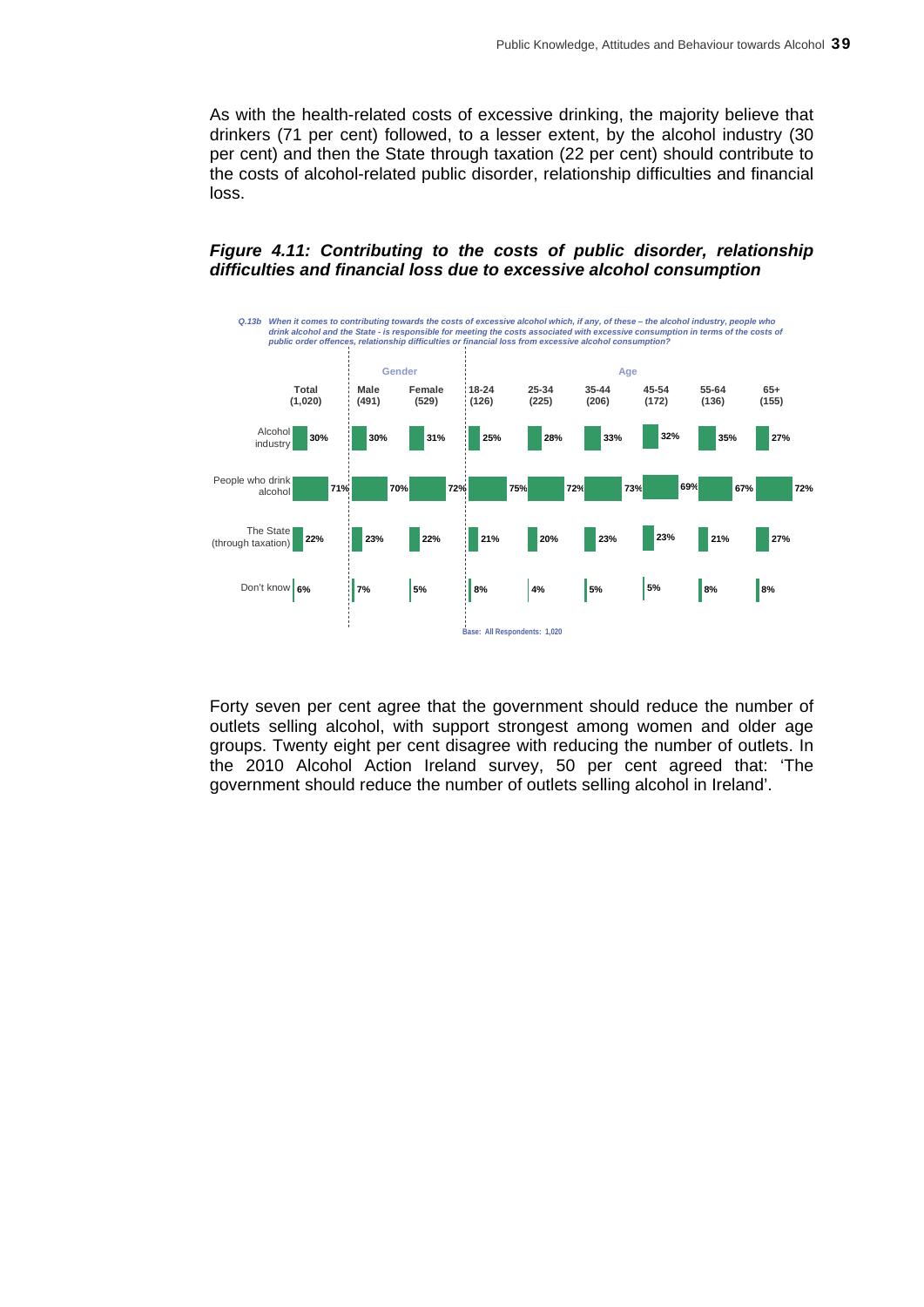

#### *Figure 4.12: Regulation of outlets selling alcohol- 1*

Forty per cent agree alcohol should be sold in separate premises to food and other household products while 32 per cent disagree.



#### *Figure 4.13: Regulation of outlets selling alcohol - 2*

Sizeable proportions (between 35 and 51 per cent) do not believe that the Garda Síochana is doing enough to enforce licensing laws. There is wide agreement (between 67 and 71 per cent) that the HSE should take a proactive approach in the granting and renewal of licenses.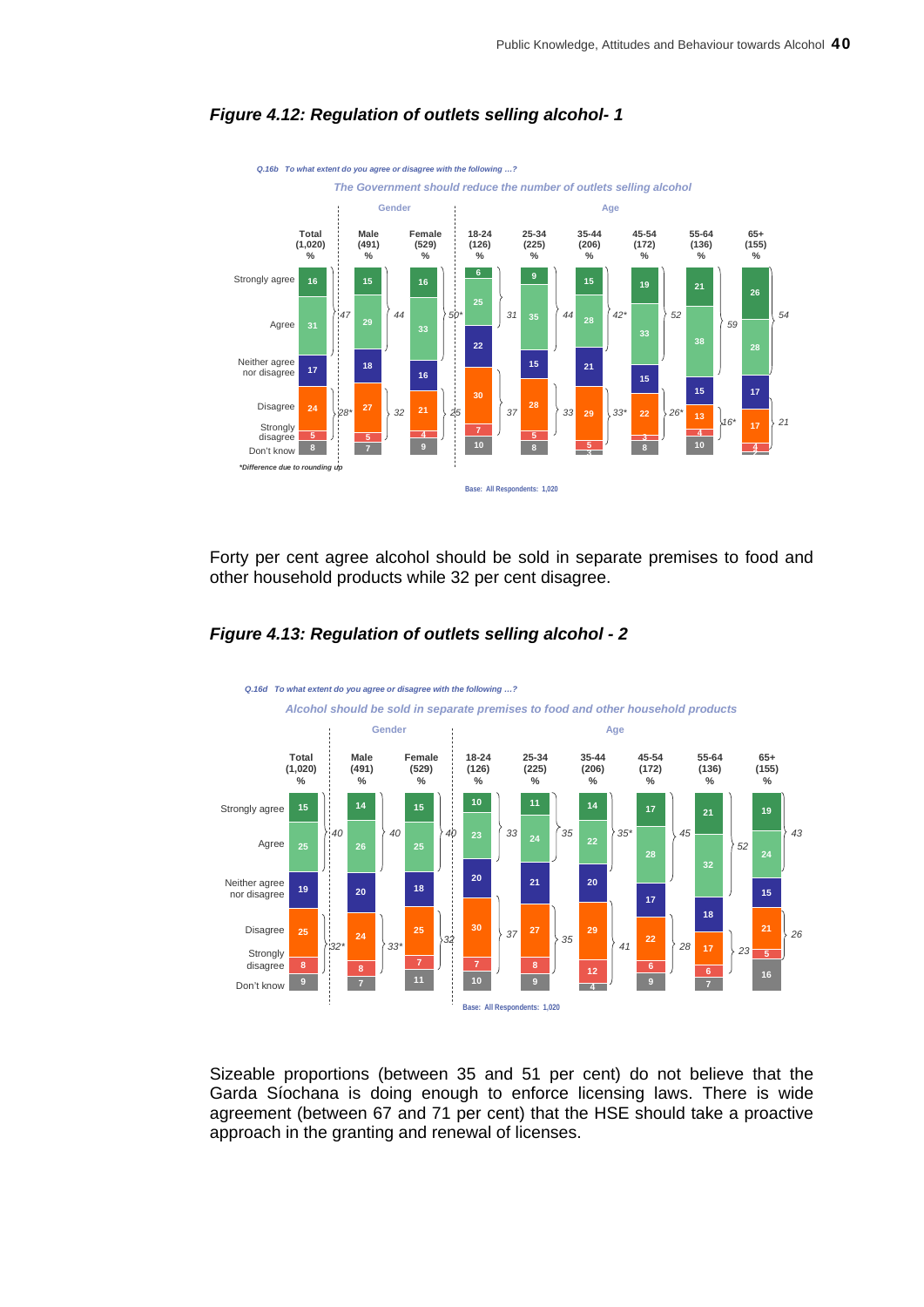#### *Figure 4.14: Regulation of outlets selling alcohol - 3*

*Q.14 In terms of the Garda Siochana and other authorities, to what extent do you agree or disagree with the following?* 

|                                                                                                                            | <b>Strongly</b><br>agree | Agree         | <b>Neither</b><br>agree nor<br>disagree | <b>Disagree</b> | <b>Strongly</b><br>disagree | Don't<br>know |
|----------------------------------------------------------------------------------------------------------------------------|--------------------------|---------------|-----------------------------------------|-----------------|-----------------------------|---------------|
|                                                                                                                            | $\frac{9}{6}$            | $\frac{9}{6}$ | $\frac{9}{6}$                           | $\frac{9}{6}$   | $\frac{9}{6}$               | $\frac{9}{6}$ |
| The Garda Siochana do enough to ensure that                                                                                |                          |               |                                         |                 |                             |               |
| pubs do not sell alcohol to people already under<br>the influence of alcohol                                               | $\overline{4}$           | 23            | 9                                       | 30              | 21                          | 13            |
| off licences and other shops do not sell alcohol to<br>people aged under 18                                                | $\overline{4}$           | 26            | 10                                      | 26              | 22                          | 12            |
| pubs in my area close on time                                                                                              | 5                        | 29            | 9                                       | 19              | 16                          | 21            |
| The HSE should take a proactive approach<br>to ensure that                                                                 |                          |               |                                         |                 |                             |               |
| alcohol licences are not granted or renewed in<br>places that are associated with breach of licensing<br>laws              | 25                       | 46            | 10                                      | 5               | 3                           | 11            |
| alcohol licences are not granted or renewed in<br>places that are associated with alcohol-related<br>public order offences | 23                       | 44            | 11                                      | 6               | 3                           | 12            |

**Base: All Respondents: 1,020** 

### *4.5. Attitudes To Distance Sales*

Before proceeding to the next question, all respondents were provide with a description of "distance sales" – "by distance sales I mean where you place an order for alcoholic drinks and it is delivered to your home. An example of this could include online shopping provided by various supermarkets and offlicences".

While the majority (66 per cent) believe that distance sales are an easy way for young people to obtain alcohol, over 1 out of 5 (22 per cent) overall, and more than one-third (37 per cent) of those aged 65 years and older, don't know.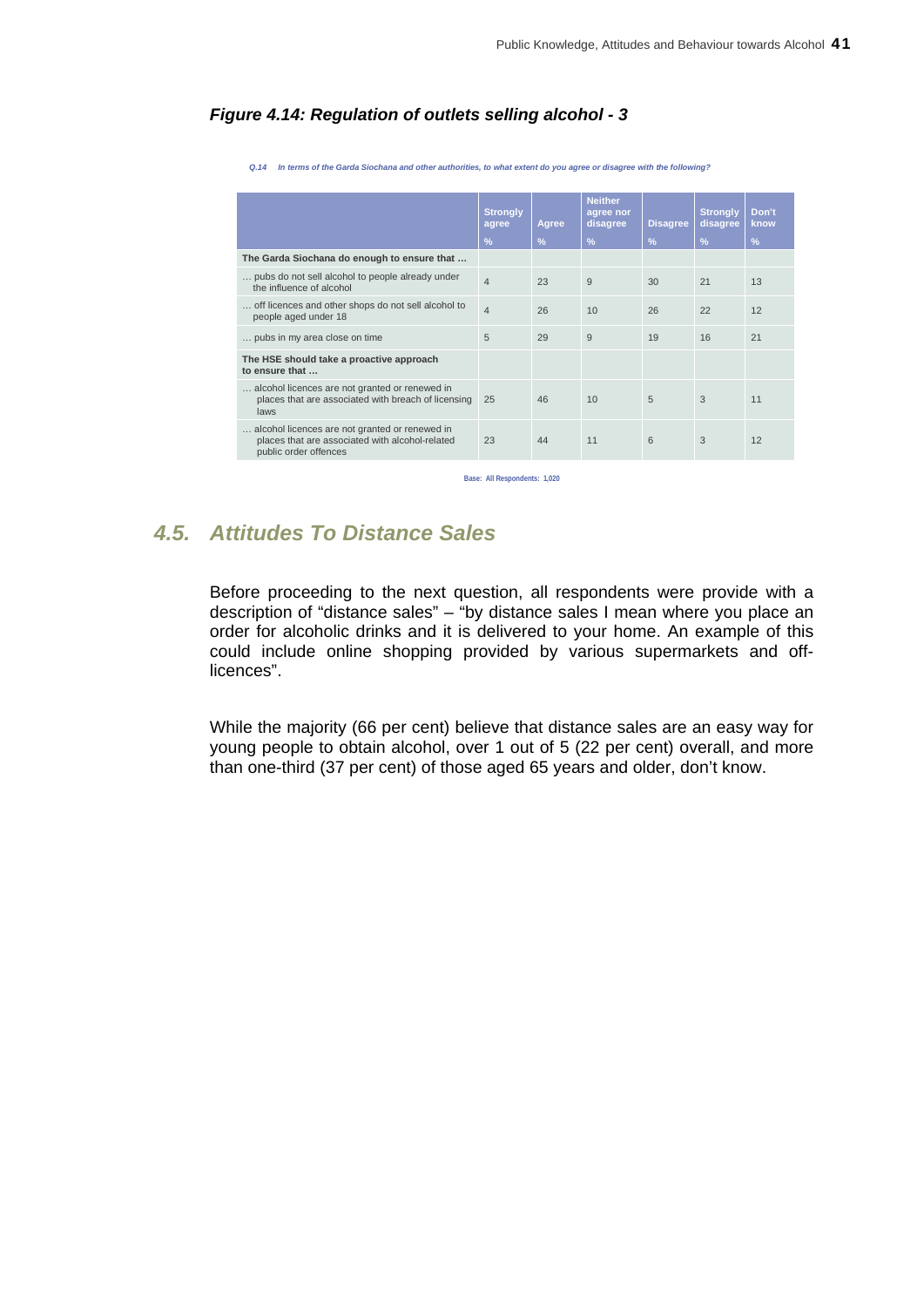

#### *Figure 4.15: Distance sales - 1*

Fifteen per cent believe that distance sales are strictly monitored. Almost 4 out of 10 (38 per cent) disagree and the same proportion say they do not know whether distance sales are strictly monitored or not.



#### *Figure 4.16: Distance sales - 2*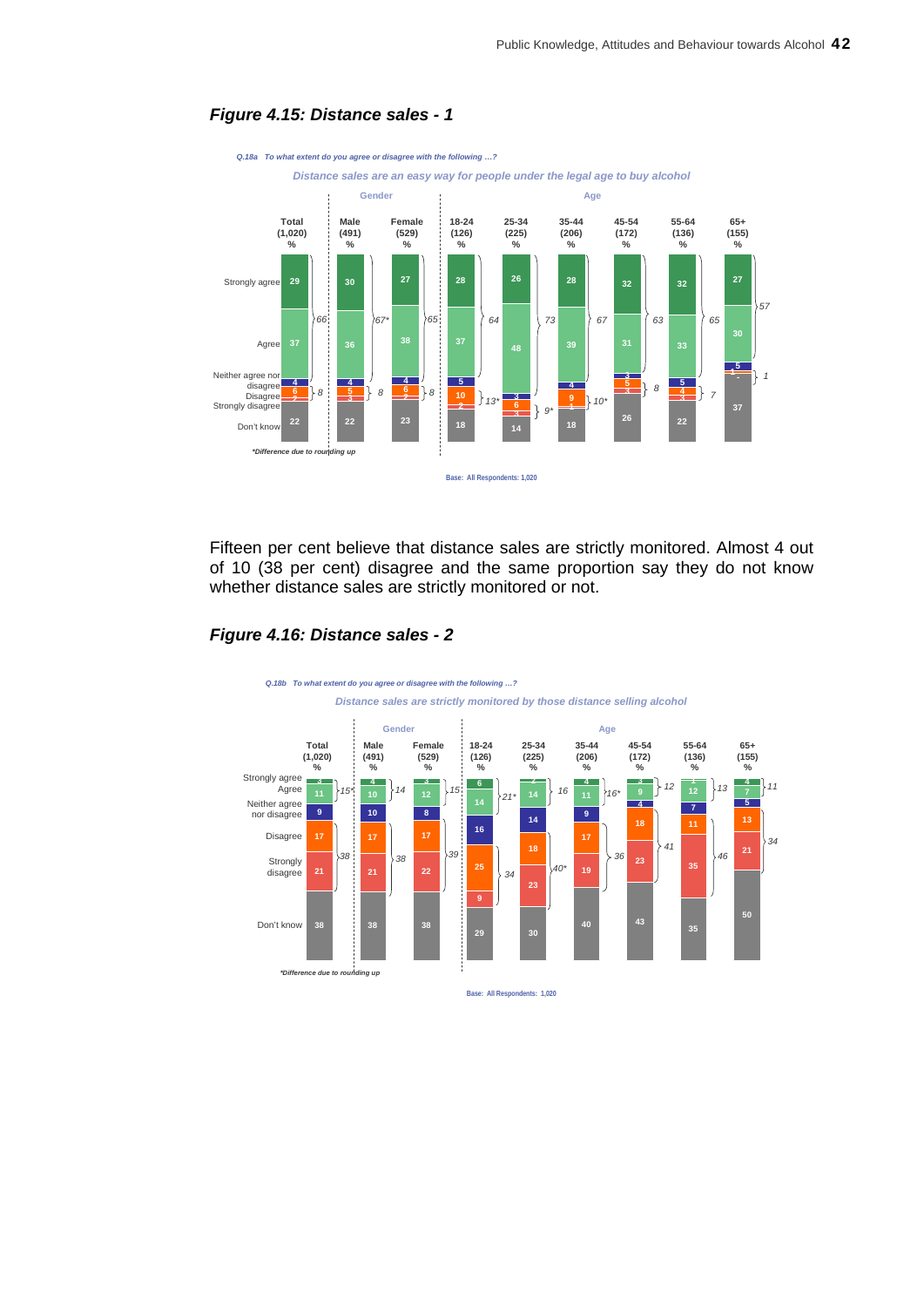#### *4.6. The Availability Of Alcohol*

Fifty seven per cent believe that young people should be 18 years or older before their parents give them alcohol at home. Unsurprisingly, younger people are more likely to suggest a younger age, with almost 4 out of 10 (37 per cent) of those aged 18-24 years believing that 16 years is the appropriate age.



*Figure 4.17: Alcohol and teenagers – consumption at home* 

Sixty eight per cent believe that young people should be aged 18 years or older before their parents purchase alcohol on their behalf. There is less support for parents purchasing alcohol on behalf of their children under age 18 years than there is for children in this age group consuming alcohol at home with their parents.



*Figure 4.18: Alcohol and teenagers – purchasing by parents*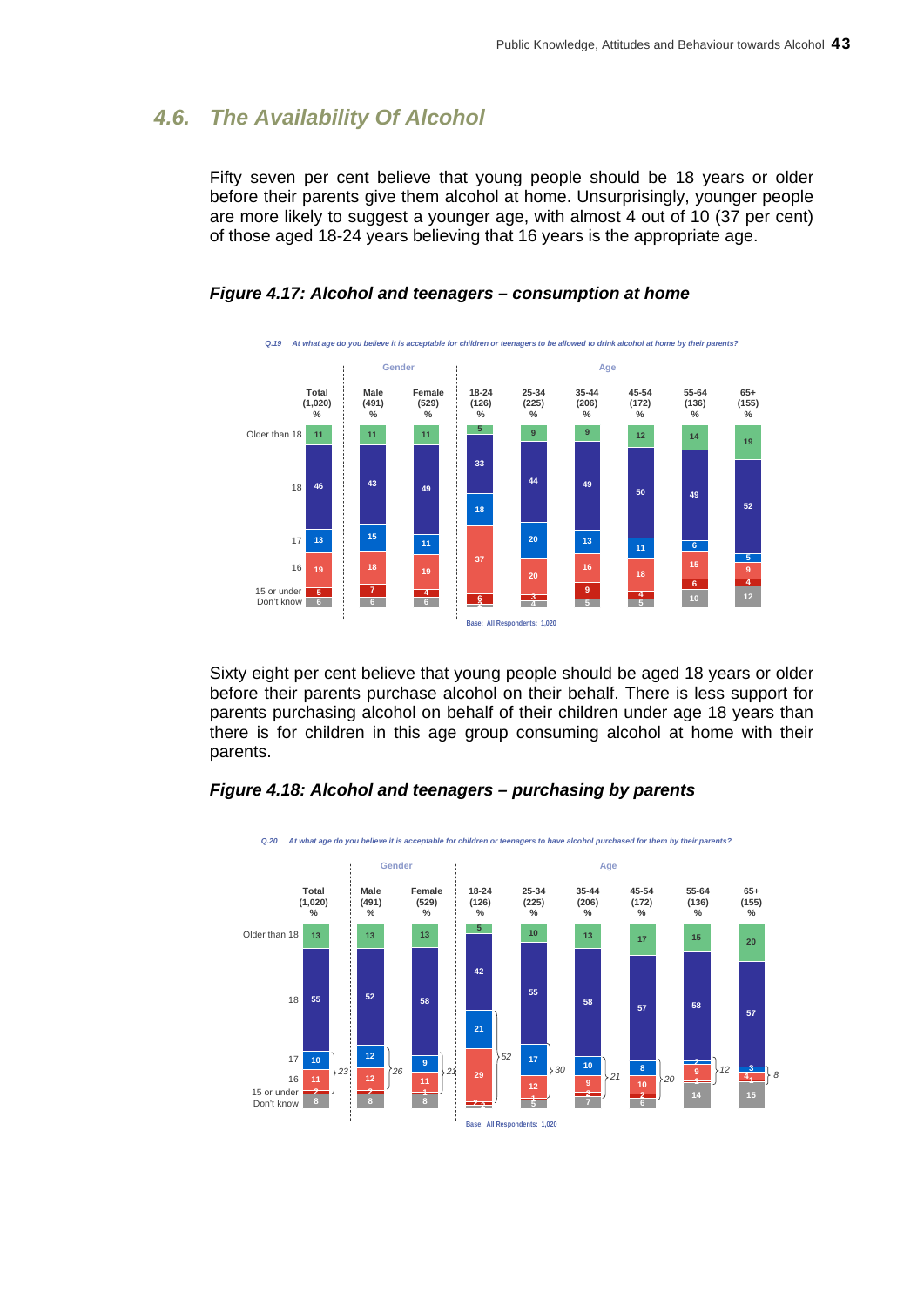#### *4.7. Awareness Of The Responsible Server Scheme*

Almost 8 out of 10 (79 per cent) are unaware of the Responsible Server Training scheme while only 16 per cent are aware of the scheme.



#### *Figure 4.19: Responsible Server Scheme - 1*

Almost half (48 per cent) of those aware of the Responsible Server Training scheme say that the bar they visit most frequently has completed this scheme.

#### *Figure 4.20: Responsible Server Scheme - 2*



**Base: All aware of responsible server scheme: 167**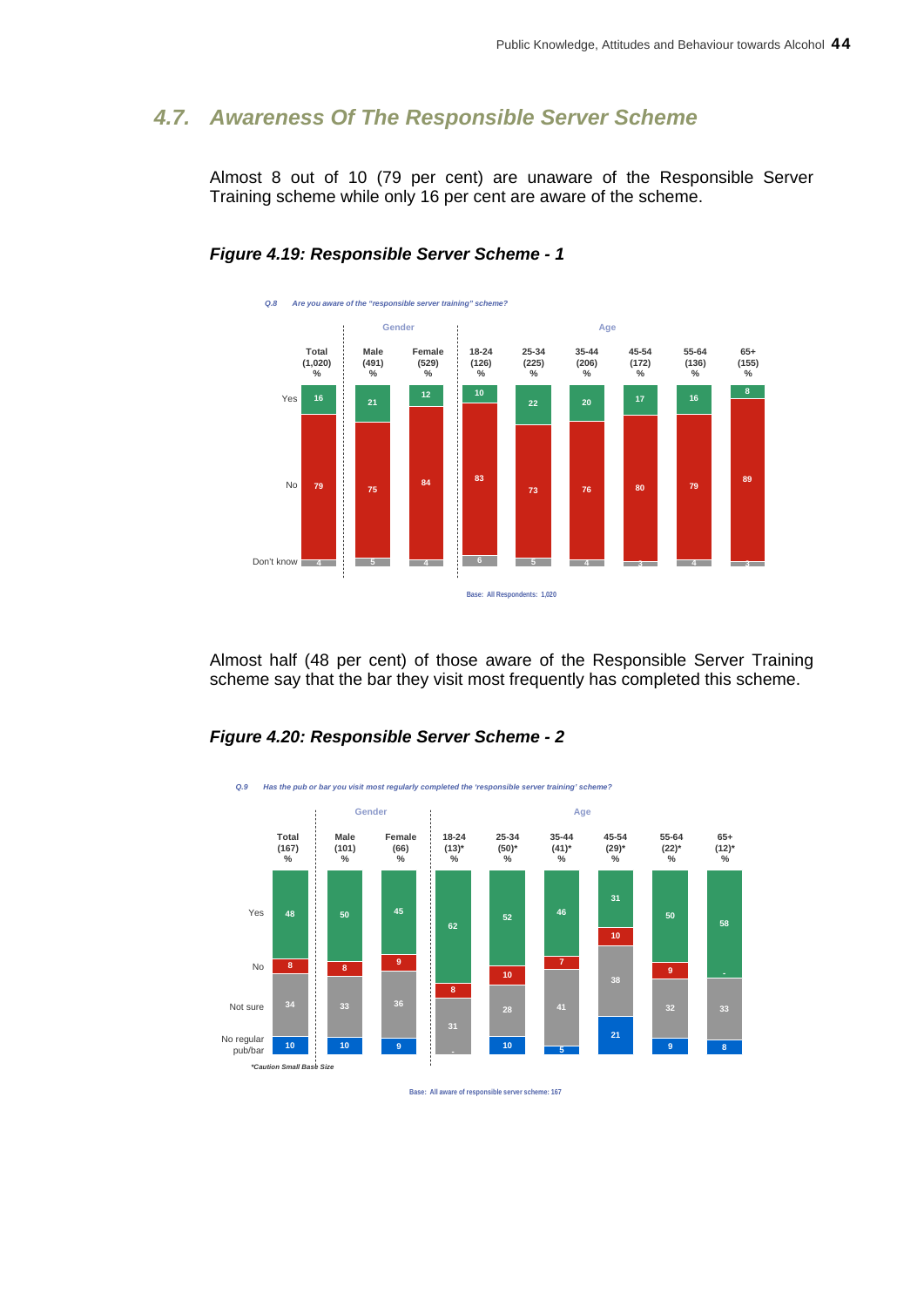The most common encounter with the Responsible Training Scheme is observing staff refusing to serve those under the influence of alcohol. However, almost one-quarter (24 per cent) of those surveyed observed those who have training serving alcohol to customers under the legal age. In the 2011 European School Project on Alcohol and other Drugs (ESPAD) survey 84 per cent of 15- 16 year old Irish children reported that alcohol was easy or fairly easy to acquire. Over one-quarter (26 per cent) had purchased alcohol for their own consumption in an off trade outlet in the 30 days prior to the survey and over one-third (37 per cent) had purchased alcohol for their own consumption in an on-trade outlet in the same period.<sup>4</sup>



#### *Figure 4.21: Responsible Server Scheme - 3*

#### *4.8. Alcohol Marketing*

l

Overall, two-fifths (42 per cent) support a ban on the alcohol industry sponsoring sporting events and over one-third (37 per cent) support a ban on sponsoring musical events. Support is higher among women and in older age groups. These findings are marginally lower than the 2010 Alcohol Action survey.

<sup>&</sup>lt;sup>4</sup> Hibell B *et al.* (2012) *The 2011 ESPAD report: substance use among students in 36 European countries.* Stockholm: The Swedish Council for Information on Alcohol and Other Drugs (CAN) and the Pompidou Group of the Council of Europe.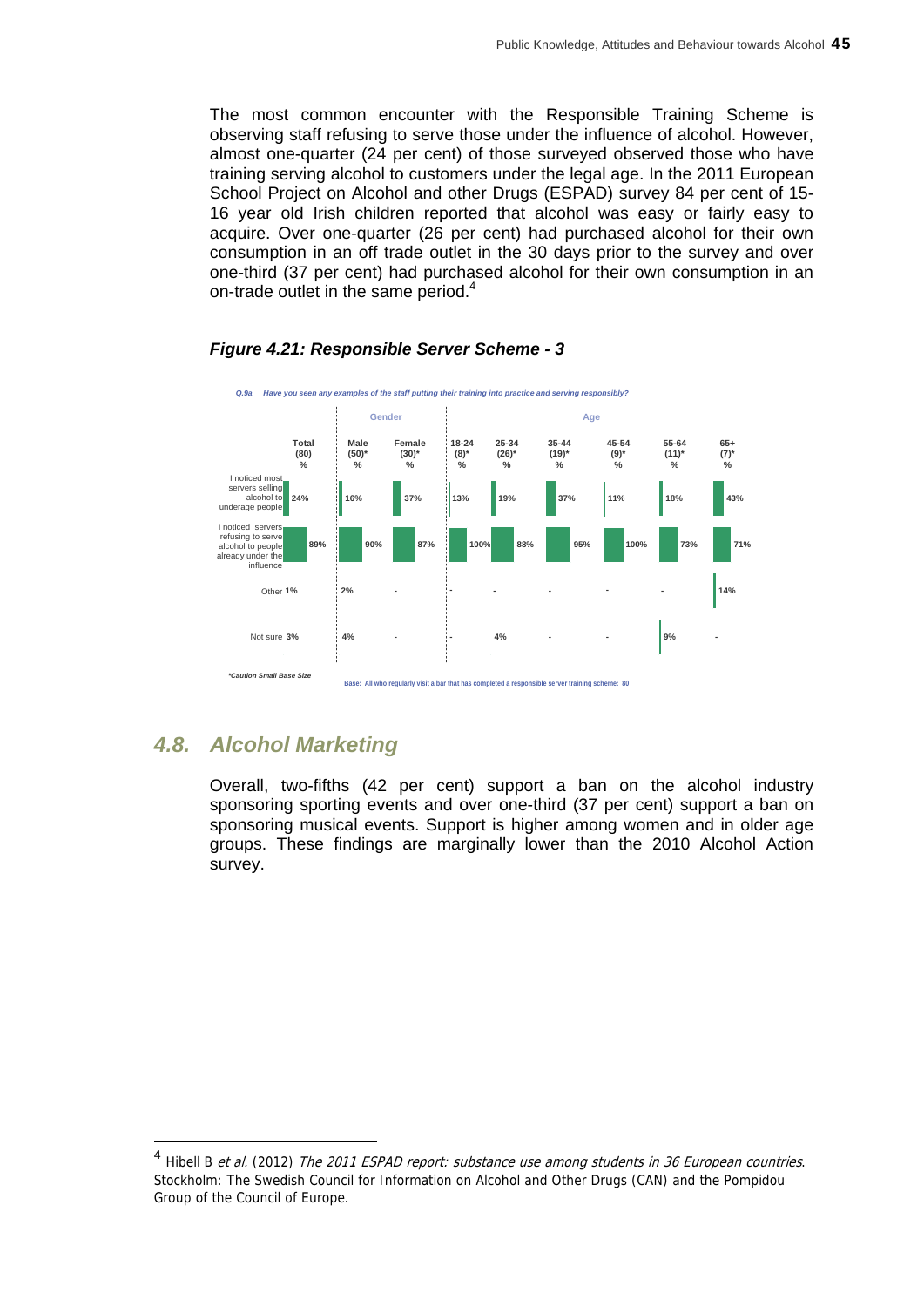

#### *Figure 4.22: Alcohol marketing - sponsorship*

Eighty per cent support banning alcohol advertising in cinemas before screening movies rated as suitable for viewing by those aged 17 years and under. Thirty one per cent support a ban for movies rated as suitable for viewing by those aged 18 years and over.



#### *Figure 4.23: Alcohol marketing – cinema*

Seventy per cent support banning alcohol advertising on social media and 57 per cent support a ban on alcohol advertising on billboards and at bus stops. These results closely mirror the 2010 Alcohol Action survey findings, at 63 per cent for social media and 53 per cent for billboards.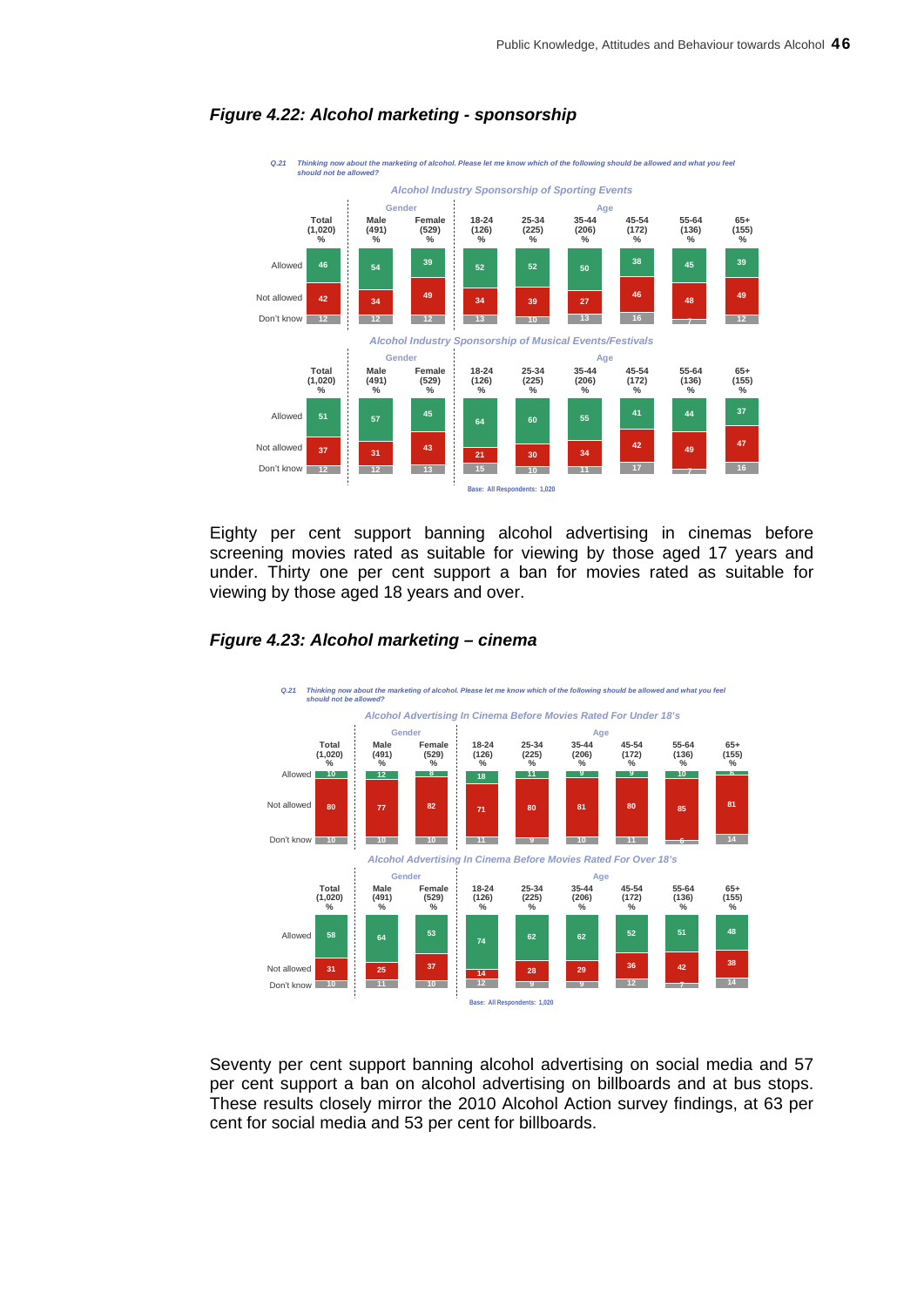

#### *Figure 4.24: Alcohol marketing - social media and billboards & bus stops*

Seventy six per cent support not allowing any alcohol advertising on TV and radio before 9pm while only 27 per cent support a ban after 9pm. This again reflects the findings from the 2010 Alcohol Action survey which recorded 80 per cent support for the 9pm watershed.





When asked if all alcohol advertising should not be allowed, two-fifths (40 per cent) agreed, one-third (34 per cent) disagreed and one-quarter (26 per cent) did not know. However, 49 per cent of those who agreed that all alcohol advertising should not be allowed had previously said that one or more forms of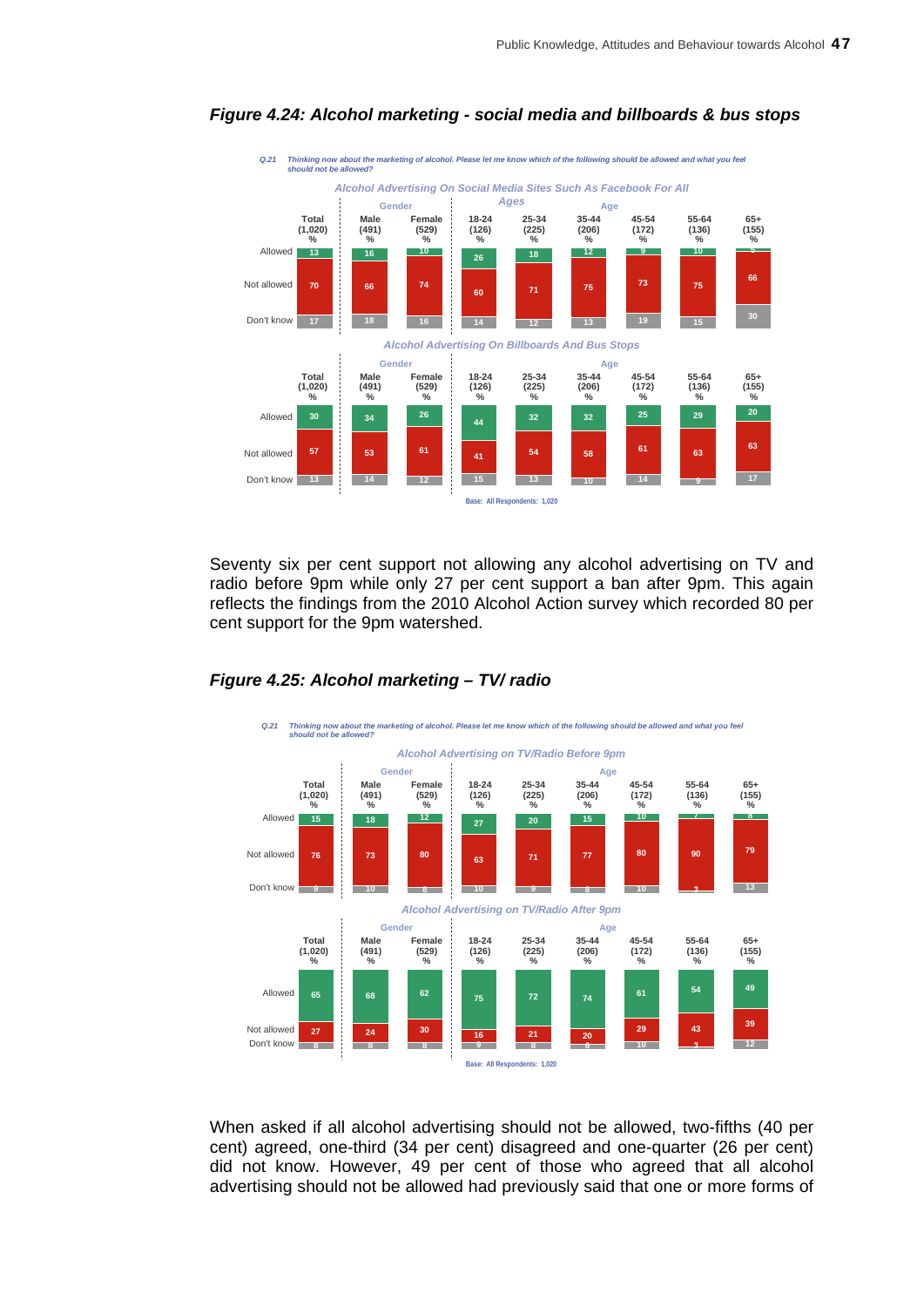alcohol marketing should be allowed e.g. on TV/ radio after 9pm or in cinemas screening movies rated as suitable for viewing by those age 18 years and older.



*Figure 4.26: Attitudes to alcohol advertising* 

Almost 8 out of 10 (78 per cent) believe that alcohol advertising should be limited to the product itself.





**Base: All Respondents: 1,020**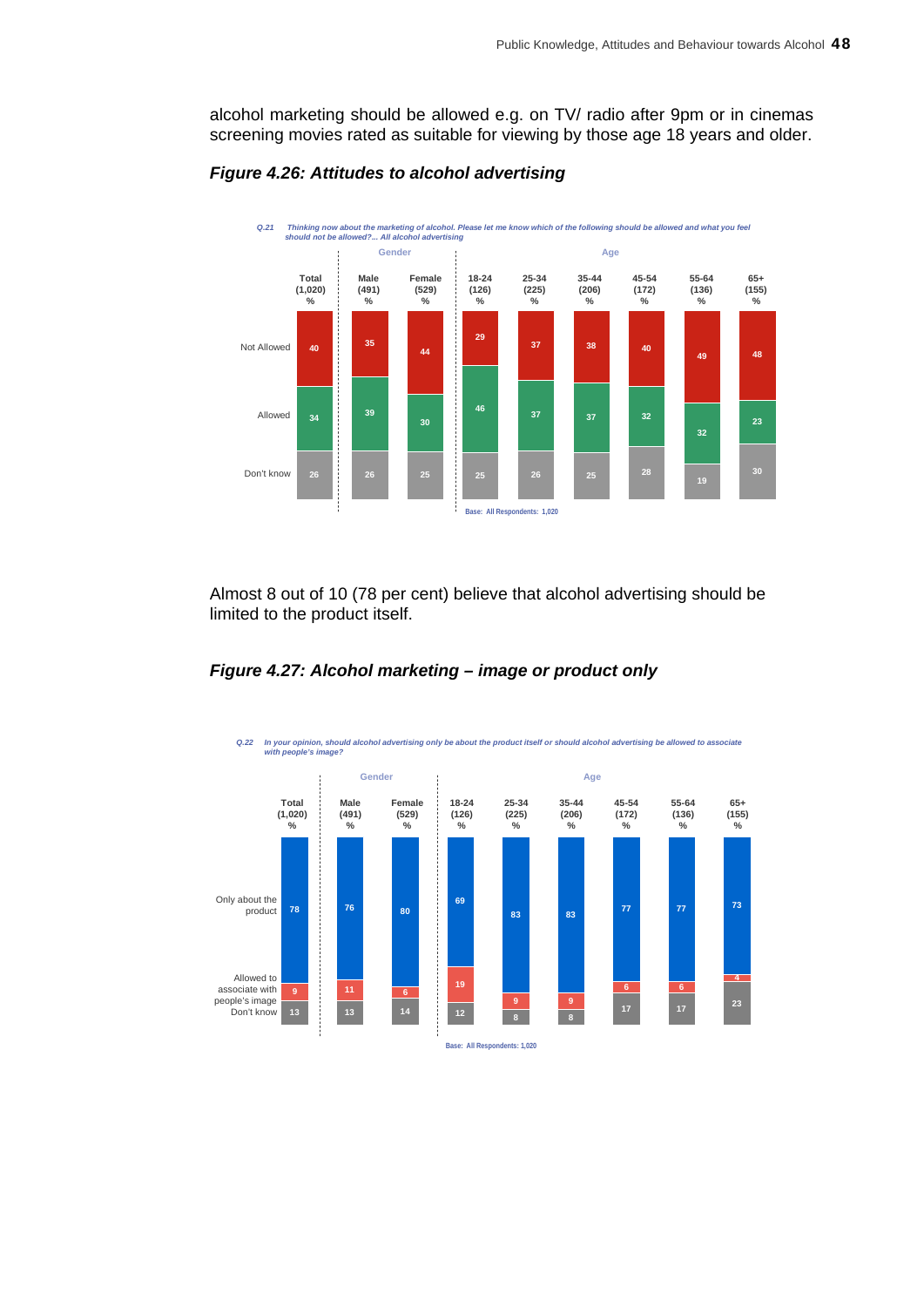# Government Intervention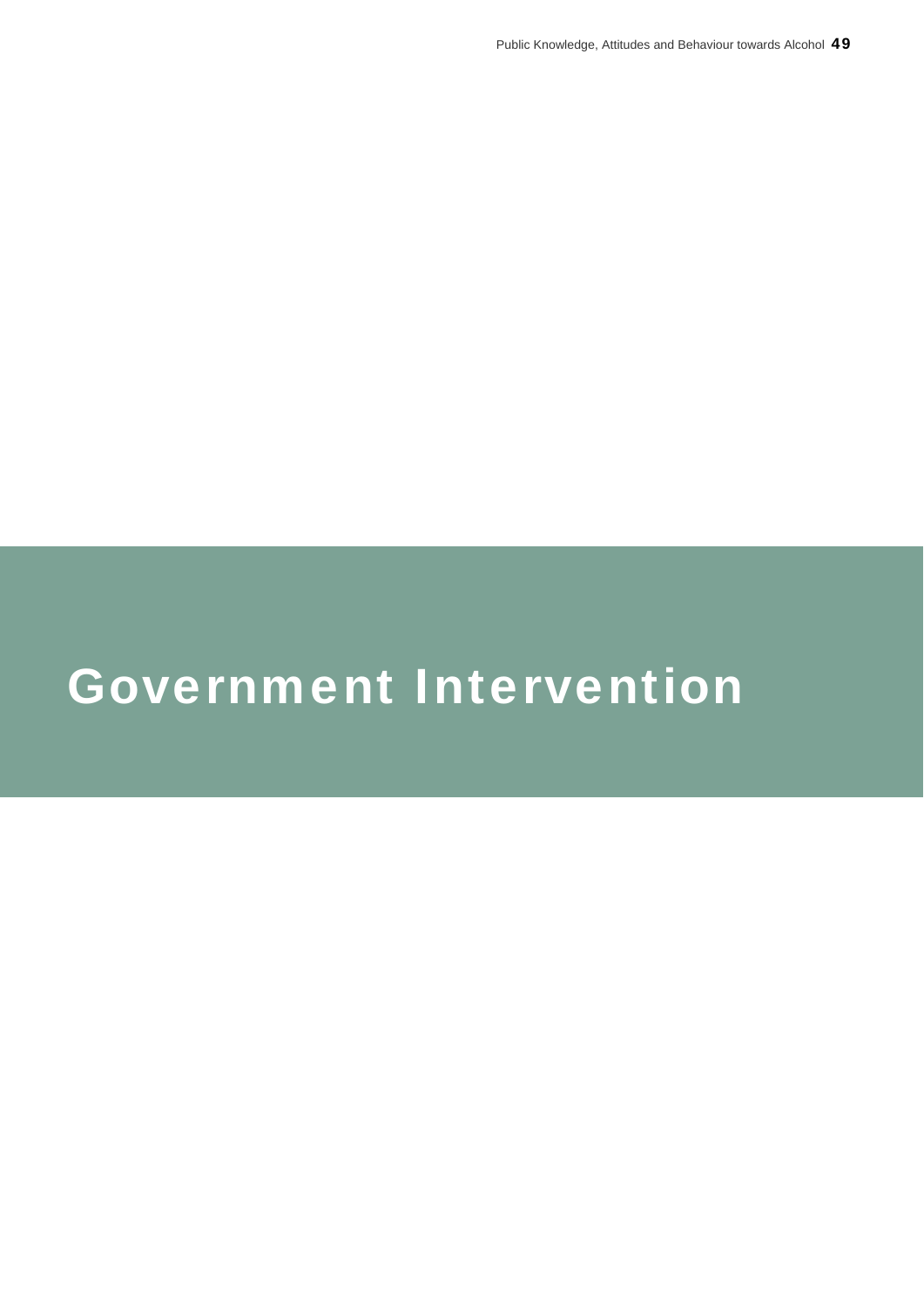## 5. Government Intervention

#### *5.1. Government Action*

Over three-quarters (78 per cent) believe that the government has a responsibility to implement public health measures to address high alcohol consumption, with this belief most strongly held by those aged 25 years and older.

#### *Figure 5.1: Government and alcohol consumption - 1*

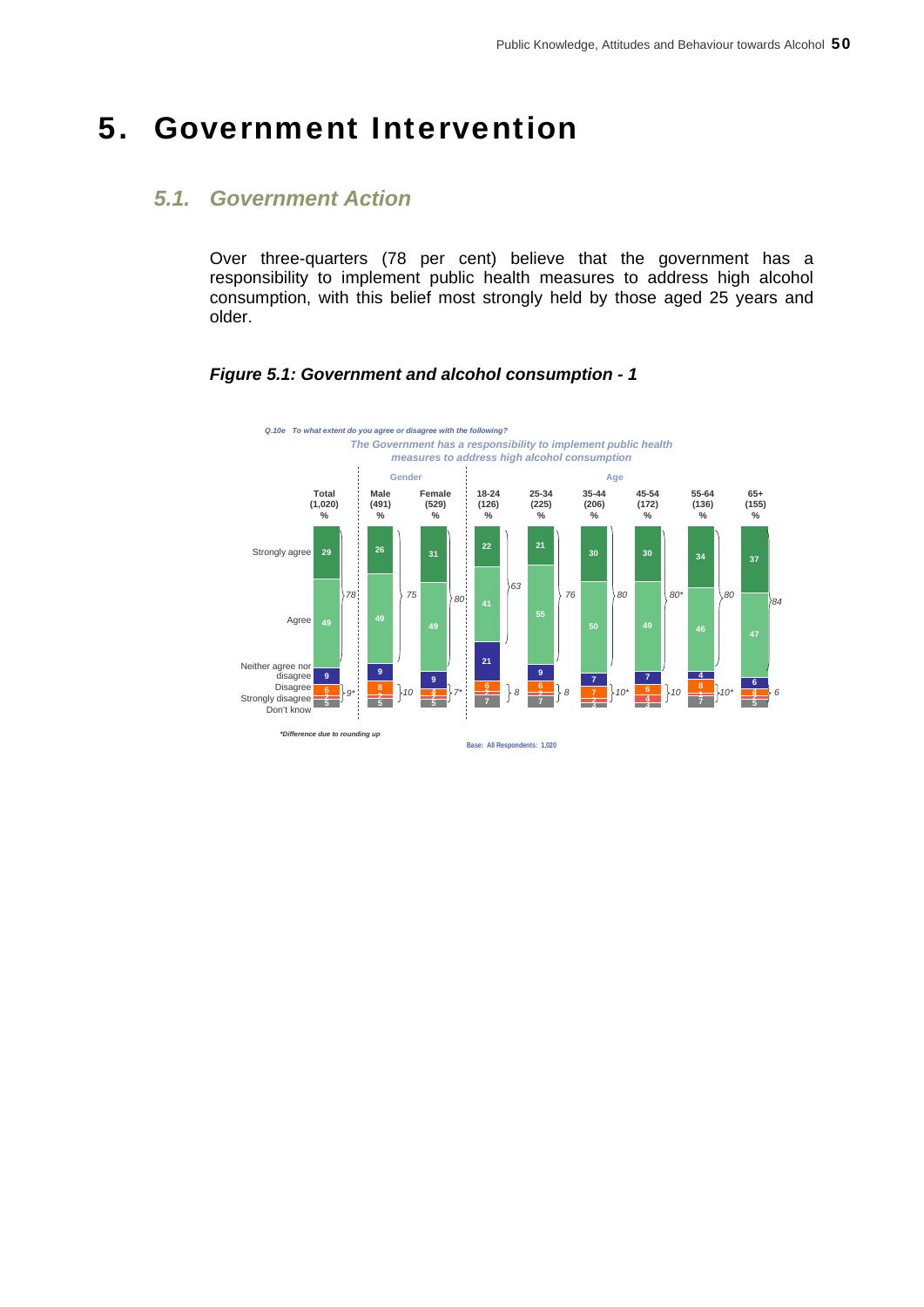Almost 6 out of 10 (58 per cent) do not think that the government is doing enough to reduce alcohol consumption while 19 per cent think that the government is doing enough. In the 2010 Alcohol Action Ireland survey, 28 per cent of respondents agreed with the statement 'the Government is doing enough to address alcohol problems in Ireland'.

#### *Figure 5.2: Government and alcohol consumption - 2*

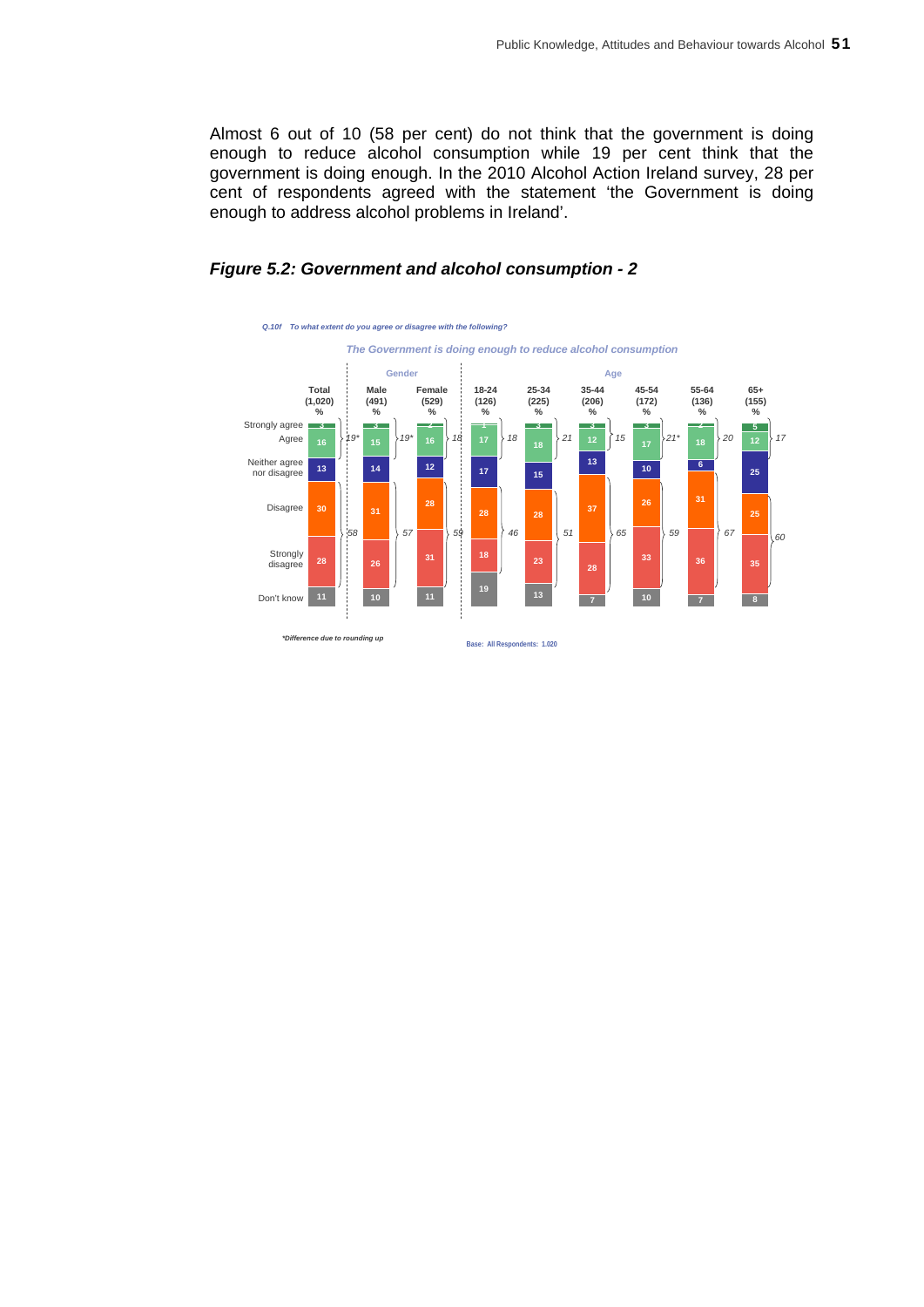# Appendices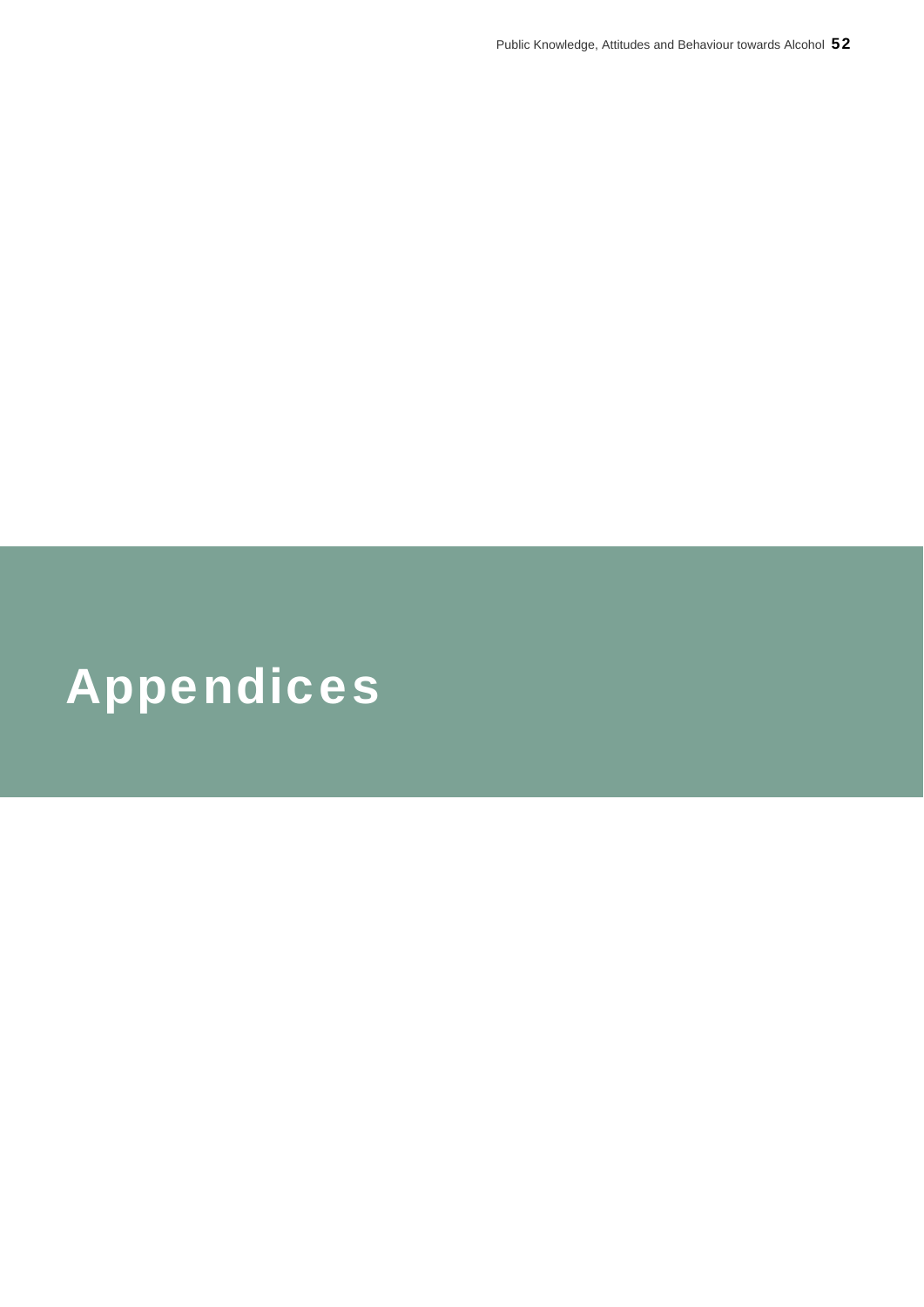

| <b>Questionnaire</b><br><b>Int. No.</b> $\frac{1}{(7-9)}$<br>(BLANK<br>$5-6)$<br>Ass. No. $\frac{1}{(1-4)}$<br>Q'aire No. $\frac{1}{(10-11)}$<br>Ipsos MRBI/Prp/HRB/12<br>Good morning/afternoon/evening. I am ______________ from Ipsos MRBI, the independent opinion polling<br>company. We're conducting a survey of Irish people's attitudes. We would like to ask you a few questions -<br>it will only take about 15 minutes. The answers you give will be completely confidential and will be<br>amalgamated with those of others.<br><b>RECORD GENDER:</b><br>(12)<br>1<br>AGE:<br>$(13-14)$<br>01 CLOSE<br>02<br>03<br>04<br>05<br>06<br>07<br>08<br>09<br>10<br>11<br>12<br>13<br>14<br>The questions I will ask relate mostly to attitudes to alcohol.<br><b>SECTION 1</b><br>I'd firstly like to ask you a few questions about drinking alcohol.<br><b>ASK ALL</b><br>Q.1<br>Have you ever drunk alcohol?<br>(15)<br><b>CONTINUE</b><br>l 1<br>2<br><b>SKIP TO Q.3b</b><br>l 9<br><b>SHOWCARD Q.2</b><br>Q <sub>.2</sub><br>In the past 12 months, how often have you drunk alcohol?<br>(17)<br>1<br>2<br>-3<br>4 | <b>Ipsos MRBI</b> | Ipsos MRBI Public Knowledge, Attitudes and Behaviour towards Alcohol | 53     |
|-------------------------------------------------------------------------------------------------------------------------------------------------------------------------------------------------------------------------------------------------------------------------------------------------------------------------------------------------------------------------------------------------------------------------------------------------------------------------------------------------------------------------------------------------------------------------------------------------------------------------------------------------------------------------------------------------------------------------------------------------------------------------------------------------------------------------------------------------------------------------------------------------------------------------------------------------------------------------------------------------------------------------------------------------------------------------------------------------------------------------------|-------------------|----------------------------------------------------------------------|--------|
|                                                                                                                                                                                                                                                                                                                                                                                                                                                                                                                                                                                                                                                                                                                                                                                                                                                                                                                                                                                                                                                                                                                               |                   |                                                                      |        |
|                                                                                                                                                                                                                                                                                                                                                                                                                                                                                                                                                                                                                                                                                                                                                                                                                                                                                                                                                                                                                                                                                                                               |                   |                                                                      |        |
|                                                                                                                                                                                                                                                                                                                                                                                                                                                                                                                                                                                                                                                                                                                                                                                                                                                                                                                                                                                                                                                                                                                               |                   |                                                                      |        |
|                                                                                                                                                                                                                                                                                                                                                                                                                                                                                                                                                                                                                                                                                                                                                                                                                                                                                                                                                                                                                                                                                                                               |                   |                                                                      |        |
|                                                                                                                                                                                                                                                                                                                                                                                                                                                                                                                                                                                                                                                                                                                                                                                                                                                                                                                                                                                                                                                                                                                               |                   |                                                                      |        |
|                                                                                                                                                                                                                                                                                                                                                                                                                                                                                                                                                                                                                                                                                                                                                                                                                                                                                                                                                                                                                                                                                                                               |                   |                                                                      |        |
|                                                                                                                                                                                                                                                                                                                                                                                                                                                                                                                                                                                                                                                                                                                                                                                                                                                                                                                                                                                                                                                                                                                               |                   |                                                                      |        |
|                                                                                                                                                                                                                                                                                                                                                                                                                                                                                                                                                                                                                                                                                                                                                                                                                                                                                                                                                                                                                                                                                                                               |                   |                                                                      |        |
|                                                                                                                                                                                                                                                                                                                                                                                                                                                                                                                                                                                                                                                                                                                                                                                                                                                                                                                                                                                                                                                                                                                               |                   |                                                                      |        |
|                                                                                                                                                                                                                                                                                                                                                                                                                                                                                                                                                                                                                                                                                                                                                                                                                                                                                                                                                                                                                                                                                                                               |                   |                                                                      |        |
|                                                                                                                                                                                                                                                                                                                                                                                                                                                                                                                                                                                                                                                                                                                                                                                                                                                                                                                                                                                                                                                                                                                               |                   |                                                                      |        |
|                                                                                                                                                                                                                                                                                                                                                                                                                                                                                                                                                                                                                                                                                                                                                                                                                                                                                                                                                                                                                                                                                                                               |                   |                                                                      |        |
|                                                                                                                                                                                                                                                                                                                                                                                                                                                                                                                                                                                                                                                                                                                                                                                                                                                                                                                                                                                                                                                                                                                               |                   |                                                                      |        |
|                                                                                                                                                                                                                                                                                                                                                                                                                                                                                                                                                                                                                                                                                                                                                                                                                                                                                                                                                                                                                                                                                                                               |                   |                                                                      |        |
|                                                                                                                                                                                                                                                                                                                                                                                                                                                                                                                                                                                                                                                                                                                                                                                                                                                                                                                                                                                                                                                                                                                               |                   |                                                                      |        |
|                                                                                                                                                                                                                                                                                                                                                                                                                                                                                                                                                                                                                                                                                                                                                                                                                                                                                                                                                                                                                                                                                                                               |                   |                                                                      |        |
|                                                                                                                                                                                                                                                                                                                                                                                                                                                                                                                                                                                                                                                                                                                                                                                                                                                                                                                                                                                                                                                                                                                               |                   |                                                                      |        |
|                                                                                                                                                                                                                                                                                                                                                                                                                                                                                                                                                                                                                                                                                                                                                                                                                                                                                                                                                                                                                                                                                                                               |                   |                                                                      |        |
|                                                                                                                                                                                                                                                                                                                                                                                                                                                                                                                                                                                                                                                                                                                                                                                                                                                                                                                                                                                                                                                                                                                               |                   |                                                                      |        |
|                                                                                                                                                                                                                                                                                                                                                                                                                                                                                                                                                                                                                                                                                                                                                                                                                                                                                                                                                                                                                                                                                                                               |                   |                                                                      |        |
|                                                                                                                                                                                                                                                                                                                                                                                                                                                                                                                                                                                                                                                                                                                                                                                                                                                                                                                                                                                                                                                                                                                               |                   |                                                                      |        |
|                                                                                                                                                                                                                                                                                                                                                                                                                                                                                                                                                                                                                                                                                                                                                                                                                                                                                                                                                                                                                                                                                                                               |                   |                                                                      |        |
|                                                                                                                                                                                                                                                                                                                                                                                                                                                                                                                                                                                                                                                                                                                                                                                                                                                                                                                                                                                                                                                                                                                               |                   |                                                                      |        |
|                                                                                                                                                                                                                                                                                                                                                                                                                                                                                                                                                                                                                                                                                                                                                                                                                                                                                                                                                                                                                                                                                                                               |                   |                                                                      |        |
|                                                                                                                                                                                                                                                                                                                                                                                                                                                                                                                                                                                                                                                                                                                                                                                                                                                                                                                                                                                                                                                                                                                               |                   |                                                                      |        |
|                                                                                                                                                                                                                                                                                                                                                                                                                                                                                                                                                                                                                                                                                                                                                                                                                                                                                                                                                                                                                                                                                                                               |                   |                                                                      |        |
|                                                                                                                                                                                                                                                                                                                                                                                                                                                                                                                                                                                                                                                                                                                                                                                                                                                                                                                                                                                                                                                                                                                               |                   |                                                                      |        |
|                                                                                                                                                                                                                                                                                                                                                                                                                                                                                                                                                                                                                                                                                                                                                                                                                                                                                                                                                                                                                                                                                                                               |                   |                                                                      |        |
|                                                                                                                                                                                                                                                                                                                                                                                                                                                                                                                                                                                                                                                                                                                                                                                                                                                                                                                                                                                                                                                                                                                               |                   |                                                                      |        |
|                                                                                                                                                                                                                                                                                                                                                                                                                                                                                                                                                                                                                                                                                                                                                                                                                                                                                                                                                                                                                                                                                                                               |                   |                                                                      |        |
|                                                                                                                                                                                                                                                                                                                                                                                                                                                                                                                                                                                                                                                                                                                                                                                                                                                                                                                                                                                                                                                                                                                               |                   |                                                                      |        |
|                                                                                                                                                                                                                                                                                                                                                                                                                                                                                                                                                                                                                                                                                                                                                                                                                                                                                                                                                                                                                                                                                                                               |                   |                                                                      | (BLANK |
|                                                                                                                                                                                                                                                                                                                                                                                                                                                                                                                                                                                                                                                                                                                                                                                                                                                                                                                                                                                                                                                                                                                               |                   |                                                                      | 16)    |
|                                                                                                                                                                                                                                                                                                                                                                                                                                                                                                                                                                                                                                                                                                                                                                                                                                                                                                                                                                                                                                                                                                                               |                   |                                                                      |        |
|                                                                                                                                                                                                                                                                                                                                                                                                                                                                                                                                                                                                                                                                                                                                                                                                                                                                                                                                                                                                                                                                                                                               |                   |                                                                      |        |
|                                                                                                                                                                                                                                                                                                                                                                                                                                                                                                                                                                                                                                                                                                                                                                                                                                                                                                                                                                                                                                                                                                                               |                   |                                                                      |        |
|                                                                                                                                                                                                                                                                                                                                                                                                                                                                                                                                                                                                                                                                                                                                                                                                                                                                                                                                                                                                                                                                                                                               |                   |                                                                      |        |
|                                                                                                                                                                                                                                                                                                                                                                                                                                                                                                                                                                                                                                                                                                                                                                                                                                                                                                                                                                                                                                                                                                                               |                   |                                                                      |        |

**SKIP TO** 

 $Q.3b$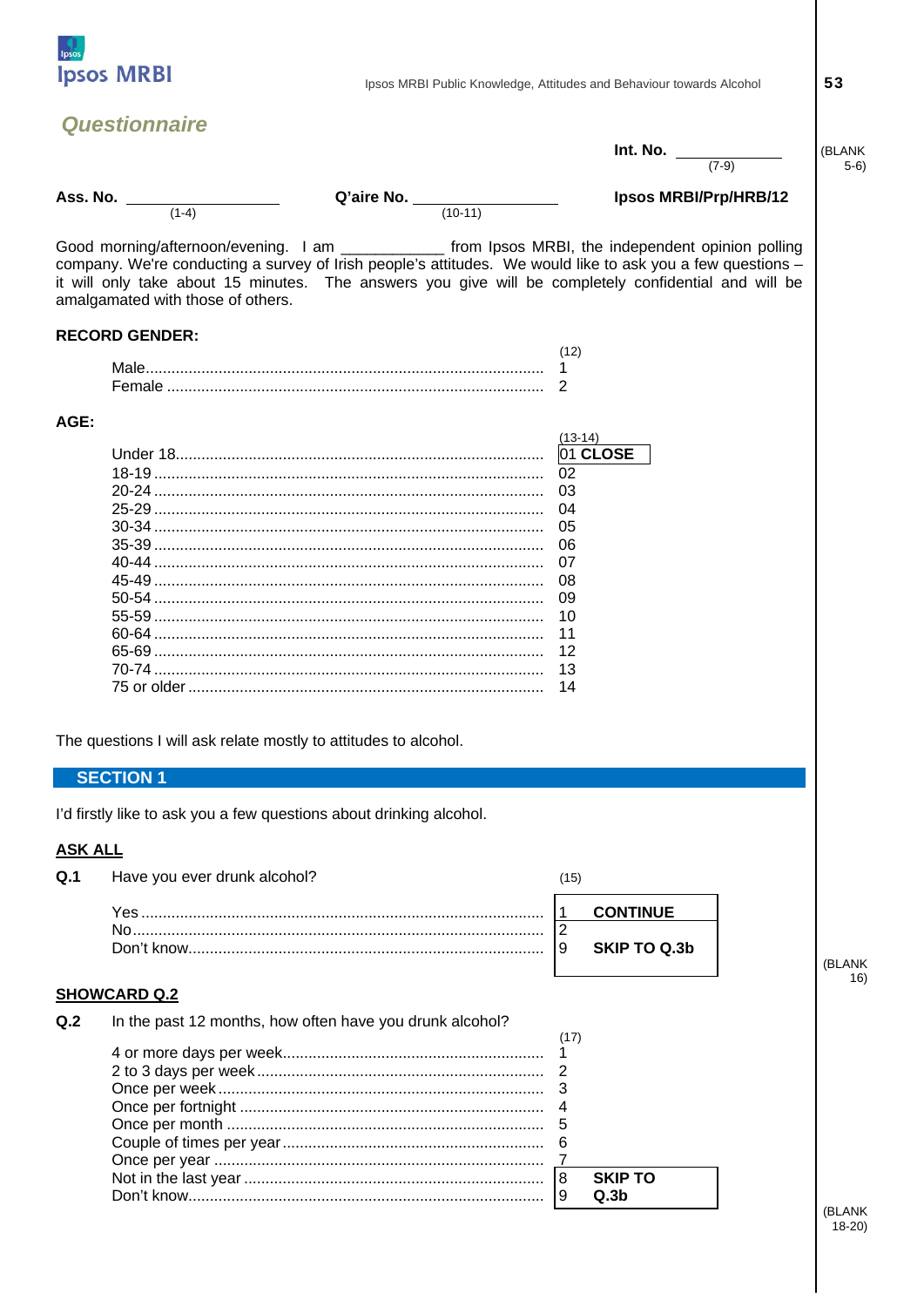

#### **Q.3a** And in which, if any, of these places have you drunk alcohol in the past year?

| <b>READ OUT &amp; ROTATE</b>                                            | Yes | No | Don't<br>know |  |
|-------------------------------------------------------------------------|-----|----|---------------|--|
|                                                                         |     |    | -9            |  |
| In a licensed premises, for example a pub, restaurant, club, hotel etc. |     |    | 9             |  |
|                                                                         |     |    | 9             |  |

#### **Q.3b** Have you purchased alcohol in a supermarket at all in the past few years?

| ∨ac |            |
|-----|------------|
| Nr  | SKID TO OS |

#### **SHOW CARD Q.4**

**Q.4** Over the past few years, how, if at all, do you think the price of alcohol in supermarkets has changed? (25)

#### **SHOW CARD Q.5**

**Q.5** | Over the past few years, how, if at all, have you changed the amount of alcohol you purchase in supermarkets as a result of this change in price?  $(26)$ 

#### **SHOW CARD Q.6**

**Q.6** To what extent do you agree or disagree with the following?

| <b>READ OUT &amp; ROTATE</b>                                           | Strongly<br>agree | Agree | <b>Neither</b><br>agree nor<br>disagree | Disagree | Strongly<br>disagree | Don't<br>know |      |
|------------------------------------------------------------------------|-------------------|-------|-----------------------------------------|----------|----------------------|---------------|------|
| If the price of alcohol in<br>supermarkets were to decrease I          |                   |       |                                         |          |                      |               |      |
| would buy more alcohol                                                 |                   |       |                                         | 4        |                      | 9             | (27) |
| I buy more alcohol than usual in<br>supermarkets when it is on special |                   |       |                                         |          |                      |               |      |
| offer or its price is reduced                                          |                   | 2     |                                         | 4        |                      | 9             | (28) |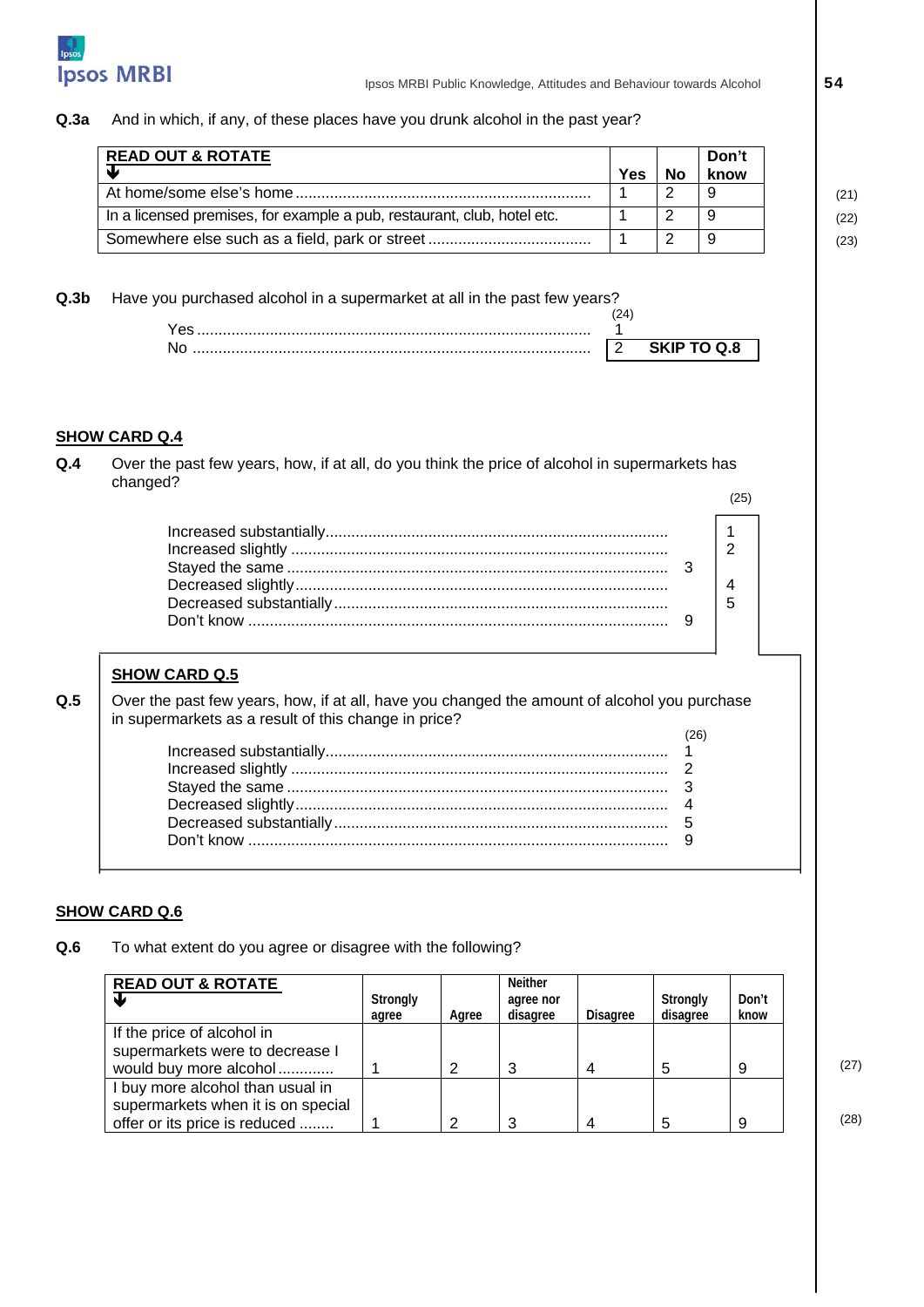

#### **SHOWCARD Q.7**

**Q.7** Looking at this card, can you please tell me how much of an impact, if at all, the following would have on the amount of alcohol you currently buy in supermarkets?

| <b>READ OUT &amp; ROTATE</b><br>Ψ                                                                                                 | The amount of<br>alcohol I buy<br>would<br>decrease<br>substantially | The amount<br>of alcohol I<br>buy would<br>decrease<br>slightly | The<br>amount of<br>alcohol I<br>buy would<br>not change | The<br>amount of<br>alcohol I<br>buy would<br>increase | Don't<br>know |
|-----------------------------------------------------------------------------------------------------------------------------------|----------------------------------------------------------------------|-----------------------------------------------------------------|----------------------------------------------------------|--------------------------------------------------------|---------------|
| If the price of alcohol were to increase                                                                                          |                                                                      |                                                                 |                                                          |                                                        |               |
|                                                                                                                                   | $\mathbf{1}$                                                         | $\overline{2}$                                                  | 3                                                        | $\overline{\mathcal{A}}$                               | 9             |
| If the price of alcohol were to increase                                                                                          |                                                                      |                                                                 | 3                                                        |                                                        | 9             |
| If the price of alcohol were to increase                                                                                          | 1                                                                    | $\overline{2}$                                                  |                                                          | 4                                                      |               |
|                                                                                                                                   | $\overline{1}$                                                       | 2                                                               | 3                                                        | 4                                                      | 9             |
| Are you aware of the "responsible server training" scheme?                                                                        |                                                                      |                                                                 | 2                                                        | (32)<br>-1                                             |               |
|                                                                                                                                   |                                                                      |                                                                 | 9                                                        |                                                        |               |
| Has the pub or bar you visit most regularly completed the 'responsible server training' scheme?                                   |                                                                      |                                                                 | 2<br>3<br>4                                              | $\mathbf{1}$                                           |               |
| Have you seen any examples of the staff putting their training into practice and serving<br>responsibly? DO NOT PROMPT. MULTICODE |                                                                      |                                                                 |                                                          |                                                        |               |

38-47) (BLANK

 $48 - 50$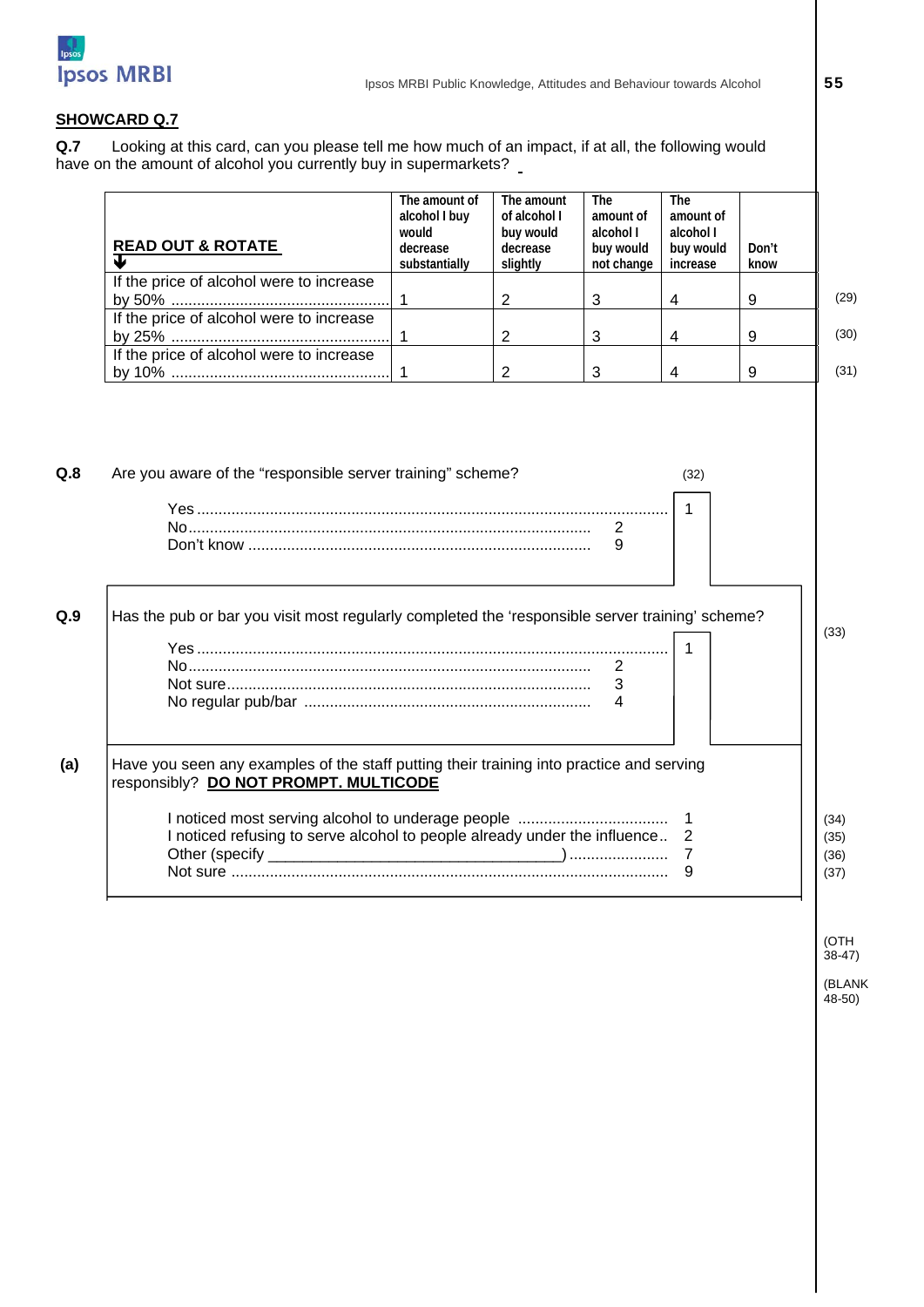

#### **SECTION 2**

I would now like to ask you some questions about the general attitudes towards alcohol in Ireland.

#### **ASK ALL**

#### **SHOW CARD Q.10**

**Q.10** To what extent do you agree or disagree with the following?

| <b>READ OUT &amp; ROTATE</b>                                        | Strongly<br>agree | Agree | Neither<br>agree nor<br>disagree | <b>Disagree</b> | Strongly<br>disagree | Don't<br>know |  |
|---------------------------------------------------------------------|-------------------|-------|----------------------------------|-----------------|----------------------|---------------|--|
| In Ireland there are high rates of                                  |                   |       |                                  |                 |                      |               |  |
| drunkenness on our streets at                                       |                   | 2     | 3                                | 4               | 5                    | 9             |  |
| The current level of alcohol                                        |                   |       |                                  |                 |                      |               |  |
| consumption in Ireland is too high                                  |                   | 2     | 3                                | 4               | 5                    | 9             |  |
| Alcohol consumption is reducing in                                  |                   |       |                                  |                 |                      |               |  |
|                                                                     |                   | 2     | 3                                | 4               | 5                    | 9             |  |
| In Ireland we do not tolerate high<br>levels of alcohol consumption |                   | 2     | 3                                | 4               | 5                    | 9             |  |
| The Government has a<br>responsibility to implement public          |                   |       |                                  |                 |                      |               |  |
| health measures to address high<br>alcohol consumption              |                   | 2     | 3                                | 4               | 5                    | 9             |  |
| The Government is doing enough<br>to reduce alcohol consumption     |                   | 2     | 3                                | 4               | 5                    | 9             |  |

#### **SHOW CARD Q.11**

**Q.11** Thinking of driving, to what extent do you agree or disagree with the following?

| <b>READ OUT &amp; ROTATE</b>                                                                                                                                                                                            | Strongly<br>agree | Agree | <b>Neither</b><br>agree nor<br>disagree | <b>Disagree</b> | Strongly<br>disagree | Don't<br>know |      |
|-------------------------------------------------------------------------------------------------------------------------------------------------------------------------------------------------------------------------|-------------------|-------|-----------------------------------------|-----------------|----------------------|---------------|------|
| It is safe to drive a car after one                                                                                                                                                                                     |                   | 2     | 3                                       | 4               | 5                    | 9             | (57) |
| It is safe to drive a car after two                                                                                                                                                                                     |                   | 2     | 3                                       | 4               | 5                    | 9             | (58) |
| All drivers involved in road traffic<br>accidents should have their alcohol<br>levels measured either on the<br>roadside or in the hospital<br>emergency department                                                     |                   | 2     | 3                                       | 4               | 5                    | 9             | (59) |
| People convicted of drink driving<br>on more than one occasion should<br>have an 'alcohol lock' fitted in their<br>car which prevents them from<br>starting or driving their car when<br>under the influence of alcohol |                   | 2     | 3                                       |                 | 5                    | 9             | (60) |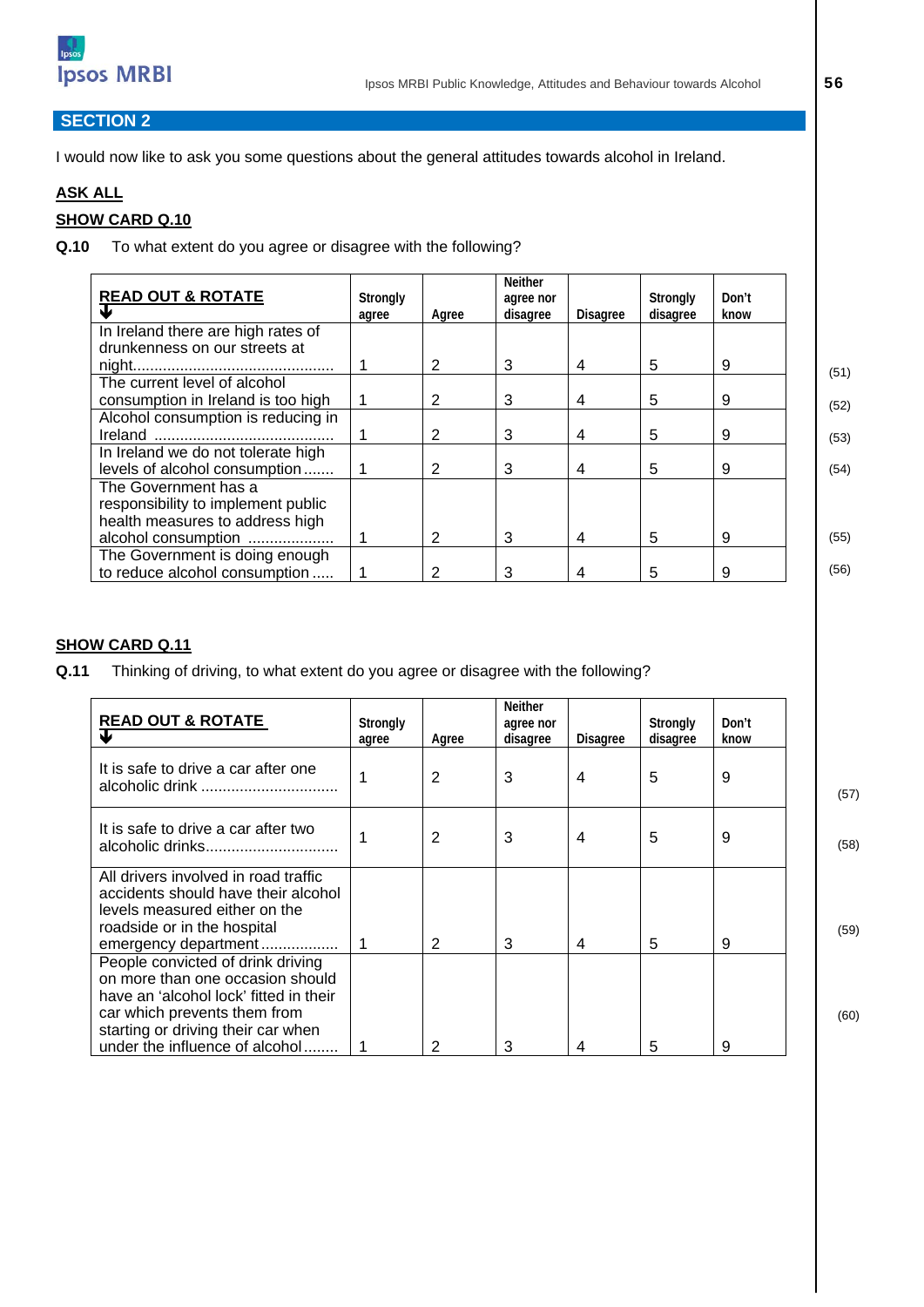

#### **SHOW CARD Q.12**

**Q.12** Thinking of pregnancy, to what extent do you agree or disagree with the following …?

| <b>READ OUT &amp; ROTATE</b>                                        | Strongly<br>agree | Agree | <b>Neither</b><br>agree nor<br>disagree | <b>Disagree</b> | Strongly<br>disagree | Don't<br>know |      |
|---------------------------------------------------------------------|-------------------|-------|-----------------------------------------|-----------------|----------------------|---------------|------|
| It is safe to drink alcohol in<br>moderation even during            |                   |       |                                         |                 |                      |               |      |
|                                                                     |                   |       |                                         |                 |                      | 6             | (61) |
| It is safe to drink a glass of wine<br>every day during the last 12 |                   |       |                                         |                 |                      |               |      |
| weeks of pregnancy                                                  |                   |       |                                         |                 |                      | 6             | (62) |

It has been said that three groups are involved in the sale and consumption of alcohol. Firstly, the alcohol industry which produces and sells alcohol, secondly the people who drink alcohol, and thirdly the State which provides licences to produce and sell alcohol. When it comes to contributing towards the costs of excessive alcohol consumption, who do you which, if any, of these – the alcohol industry, people who drink alcohol and the State – is responsible for meeting the costs associated with excessive consumption…

### **SHOW CARD Q.13**<br>**Q.13** *...***.in terms c**

**Q.13** …in terms of the costs of health-related harm? **MULTICODE** 

#### **SHOW CARD Q.13b**

**Q.13b** …in terms of the costs of public disorder, relationship difficulties or financial loss from excessive alcohol consumption?

#### **MULTICODE**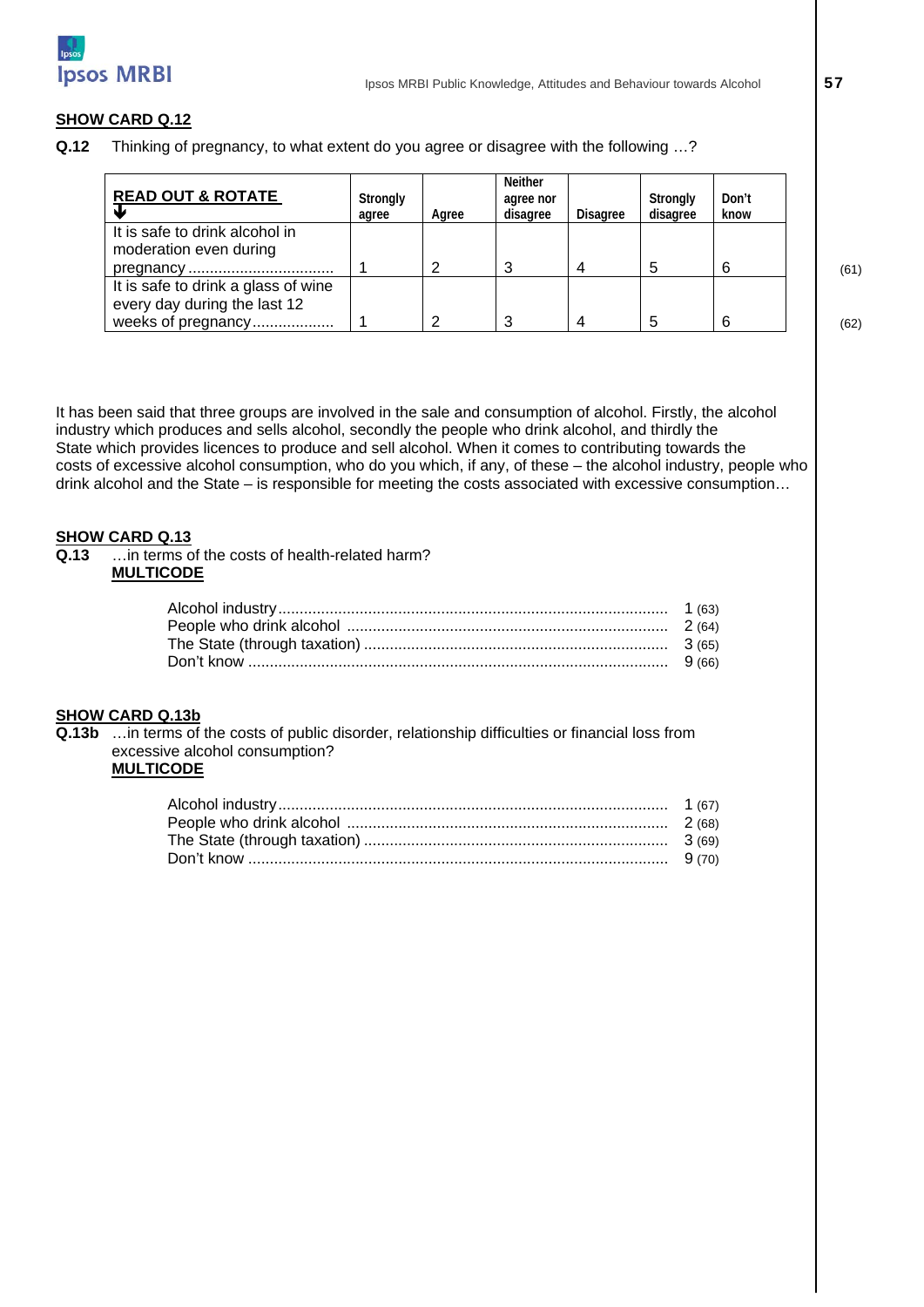

#### **SHOW CARD Q.14**

**Q.14** In terms of the Garda Siochana and other authorities, to what extent do you agree or disagree with the following?

| <b>READ OUT &amp; ROTATE</b>      | Strongly |       | <b>Neither</b><br>agree nor |                 | Strongly | Don't |
|-----------------------------------|----------|-------|-----------------------------|-----------------|----------|-------|
|                                   | agree    | Agree | disagree                    | <b>Disagree</b> | disagree | know  |
| The Garda Siochana do             |          |       |                             |                 |          |       |
| enough to ensure that             |          |       |                             |                 |          |       |
| pubs do not sell alcohol to       |          |       |                             |                 |          |       |
| people already under the          |          |       |                             |                 |          |       |
| influence of alcohol              |          | 2     | 3                           | 4               | 5        | 9     |
| off licences and other shops      |          |       |                             |                 |          |       |
| do not sell alcohol to people     |          |       |                             |                 |          |       |
| aged under 18                     | 1        | 2     | 3                           | 4               | 5        | 9     |
| pubs in my area close on          |          |       |                             |                 |          |       |
|                                   |          | 2     | 3                           | 4               | 5        | 9     |
| The HSE should take a             |          |       |                             |                 |          |       |
| proactive approach to ensure      |          |       |                             |                 |          |       |
| that $\ldots$                     |          |       |                             |                 |          |       |
| alcohol licences are not          |          |       |                             |                 |          |       |
| granted or renewed in places      |          |       |                             |                 |          |       |
| that are associated with breach   |          |       |                             |                 |          |       |
| of licencing laws                 |          | 2     | 3                           | 4               | 5        | 9     |
| alcohol licences are not          |          |       |                             |                 |          |       |
| granted or renewed in places      |          |       |                             |                 |          |       |
| that are associated with alcohol- |          |       |                             |                 |          |       |
| related public order offences     |          | 2     | 3                           | 4               | 5        | 9     |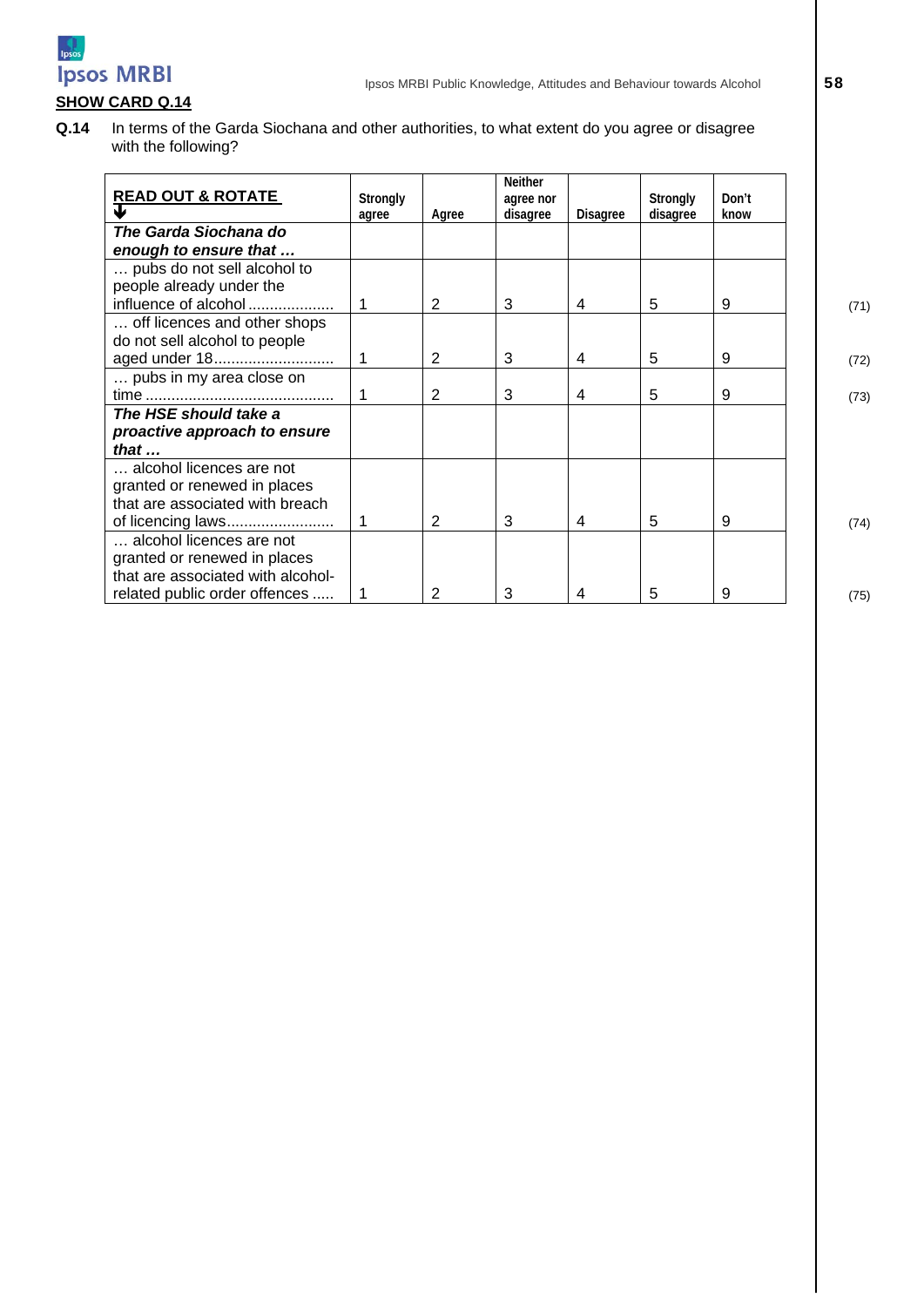

#### **SECTION 3**

#### **READ OUT**

I'd now like to ask you some questions about the sale of alcohol in Ireland.

#### **SHOW CARD Q.15**

**Q.15** Over the past 10 years, how would you say that the number of off licences selling alcohol has changed?

#### **SHOW CARD Q.16**

**Q.16** To what extent do you agree or disagree with the following …?

| <b>READ OUT &amp; ROTATE</b>                                                           | Strongly<br>agree | Agree | <b>Neither</b><br>agree nor<br>disagree | <b>Disagree</b> | Strongly<br>disagree | Don't<br>know |              |
|----------------------------------------------------------------------------------------|-------------------|-------|-----------------------------------------|-----------------|----------------------|---------------|--------------|
| The number of outlets selling<br>alcohol is not related to public<br>order offences    |                   | 2     | 3                                       | 4               | 5                    | 9             |              |
| The government should reduce<br>the number of outlets selling                          |                   | 2     | 3                                       | 4               | 5                    | 9             | (77)<br>(78) |
| There should be a minimum<br>price on alcohol, below which<br>alcohol cannot be sold   |                   | 2     | 3                                       | 4               | 5                    | 9             |              |
| Alcohol should be sold in<br>separate premises to food and<br>other household products |                   | 2     | 3                                       | 4               | 5                    | 9             | (79)<br>(80) |

**Q.17** Thinking now of cans and bottles of alcoholic drinks. Which, if any of the following information should be displayed on the can or bottle?

| <b>READ OUT &amp; ROTATE</b>                              | Yes | No | Don't<br>know |
|-----------------------------------------------------------|-----|----|---------------|
|                                                           |     |    | 9             |
|                                                           |     |    | 9             |
| Warning informing about the harms associated with alcohol |     | 2  | 9             |
|                                                           |     |    | 9             |

 (81) (82)

 (83) (84)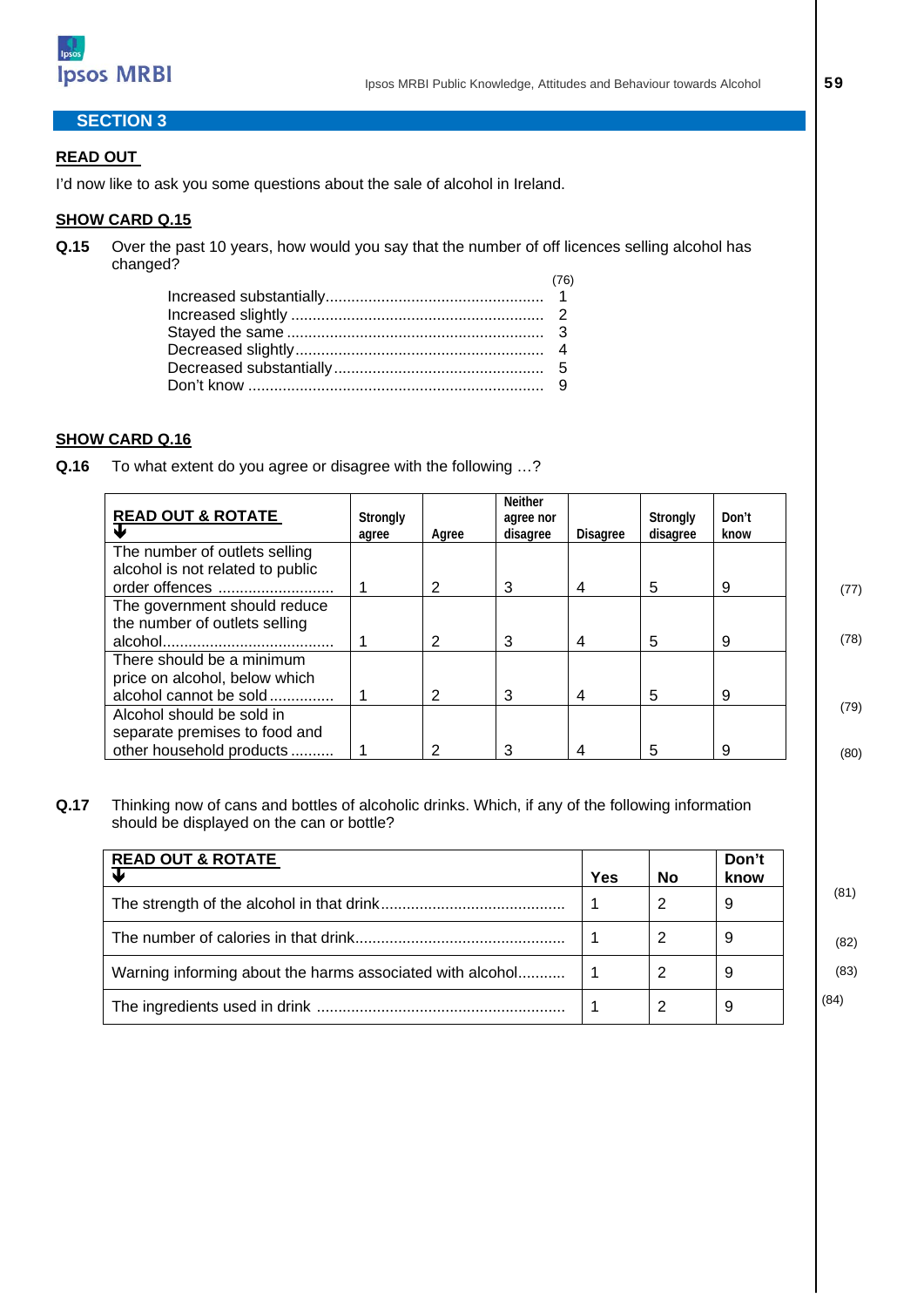

#### **READ OUT**

"I'd like to get your opinion on distance sales of alcohol. By distance sales I mean where you place an order for alcoholic drinks and it is delivered to your home. An example of this could include online shopping provided by various supermarkets and off-licences."

#### **SHOW CARD Q.18**

**Q.18** To what extent do you agree or disagree with the following …? **READ OUT – ROTATE START**

|                                                                     | Strongly<br>agree | Agree | <b>Neither</b><br>agree nor<br>disagree | <b>Disagree</b> | Strongly<br>disagree | Don't<br>know |      |
|---------------------------------------------------------------------|-------------------|-------|-----------------------------------------|-----------------|----------------------|---------------|------|
| Distance sales are an easy way<br>for people under the legal age to |                   |       |                                         |                 |                      |               |      |
|                                                                     |                   | ◠     | -2<br>w                                 |                 | 5                    |               | (85) |
| Distance sales are strictly<br>monitored by those distance          |                   |       |                                         |                 |                      |               | (86) |
|                                                                     |                   |       |                                         |                 |                      |               |      |

**Q.19** At what age do you believe it is acceptable for children or teenagers to be allowed to drink alcohol at home by their parents?

|                   | RECORD USING LEADING ZEROS I.E. $5 =  0 5$ |
|-------------------|--------------------------------------------|
| $DON'T$ KNOW = 99 |                                            |

**Q.20** And at what age do you believe it is acceptable for children or teenagers to have alcohol purchased for them by their parents?

 **RECORD USING LEADING ZEROS I.E. 5 = 0 5 DON'T KNOW = 99** 

#### **SHOW CARD Q.21**

**Q.21** Thinking now about the marketing of alcohol. Please let me know which of the following should be allowed and what you feel should not be allowed?

|                                                                 |         | <b>Not</b> | Don't |      |
|-----------------------------------------------------------------|---------|------------|-------|------|
|                                                                 | Allowed | allowed    | know  |      |
|                                                                 |         |            | 9     | (91) |
|                                                                 |         | 2          | 9     | (92) |
| Advertising on social media sites such as Facebook for all ages |         | 2          | 9     | (93) |
|                                                                 |         | 2          | 9     | (94) |
|                                                                 |         | 2          | 9     | (95) |
| Advertising in cinema before movies rated for over 18s          |         | 2          | a     | (96) |
| Advertising in cinema before movies rated for under 18s         |         | っ          | 9     | (97) |
|                                                                 |         | 2          | Q     | (98) |
|                                                                 |         | 2          | 9     | (99) |

 $(BLANK)$  (100)  $(100)$ 

(87-88)

(89-90)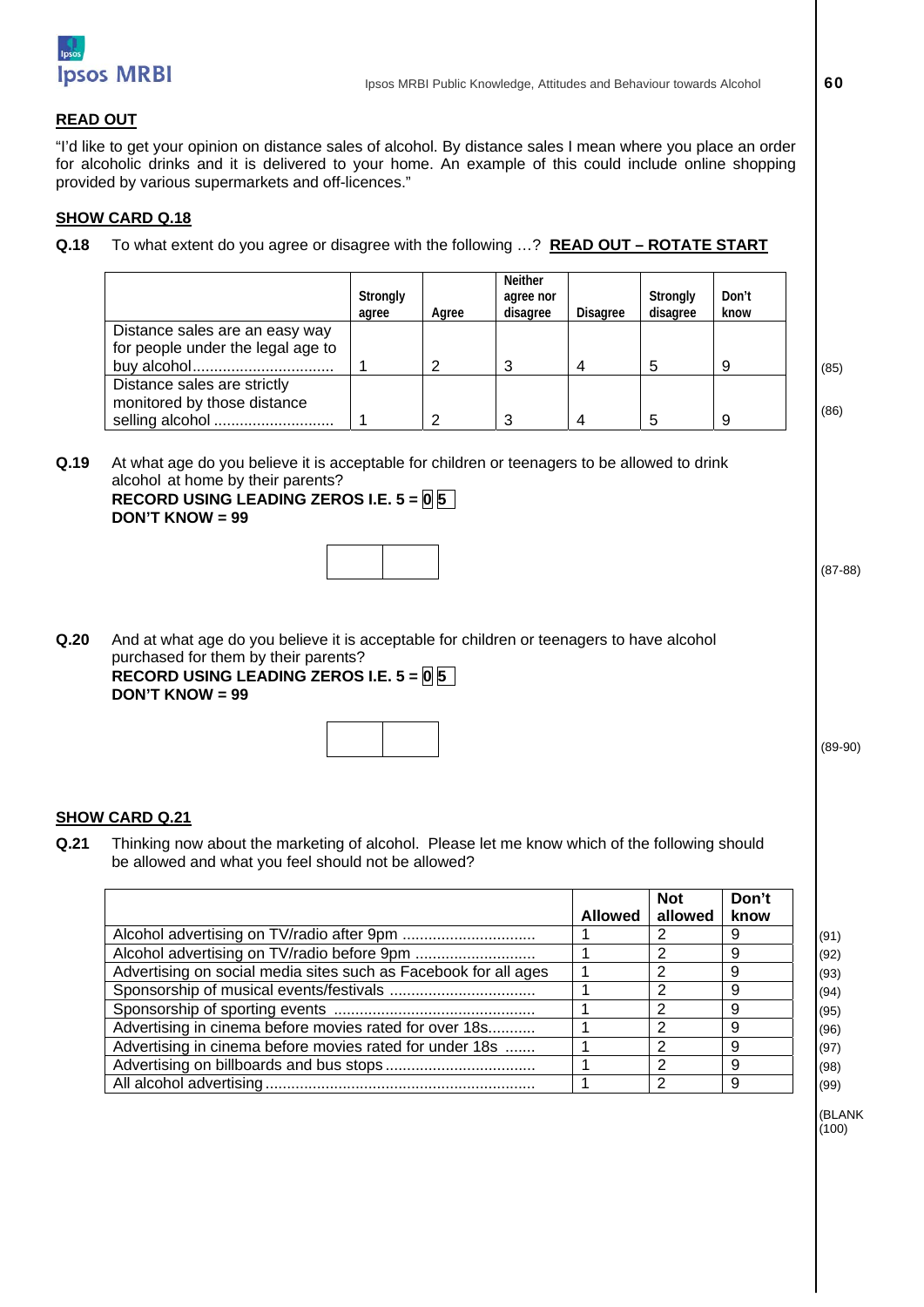

### **SHOW CARD Q.22**

|                 | SHUW CARD Q.ZZ                                                                                                                                                                                  |             |              |                          |             |
|-----------------|-------------------------------------------------------------------------------------------------------------------------------------------------------------------------------------------------|-------------|--------------|--------------------------|-------------|
| Q.22            | In your opinion, should alcohol advertising only be about the product itself or should alcohol<br>advertising be allowed to associate with people's image?                                      |             |              | (101)                    |             |
|                 |                                                                                                                                                                                                 |             |              | 1<br>$\overline{2}$<br>9 |             |
| Q.23            | Have you heard of the term "Standard Drink"?                                                                                                                                                    | -1          | (102)        |                          |             |
| <b>READ OUT</b> | A "standard drink" is a term used to measure the amount of alcohol in alcoholic drink.                                                                                                          |             |              |                          |             |
| Q.24            | How many standard drinks do you think are in? READ OUT<br>RECORD USING LEADING ZEROS I.E. $5 = 0.5$<br><b>DON'T KNOW = 99</b>                                                                   |             |              |                          |             |
|                 |                                                                                                                                                                                                 |             |              |                          | $(103-104)$ |
|                 |                                                                                                                                                                                                 |             |              |                          | $(105-106)$ |
|                 |                                                                                                                                                                                                 |             |              |                          | $(107-108)$ |
|                 |                                                                                                                                                                                                 |             |              |                          | $(109-110)$ |
| Q.25            | What is the maximum recommended number of standard drinks a man can safely consume in a week?<br>RECORD USING LEADING ZEROS I.E. $5 =  0 5$<br><b>DON'T KNOW = 99</b>                           |             |              |                          |             |
|                 |                                                                                                                                                                                                 |             |              |                          | $(111-112)$ |
| Q.26            | What is the maximum recommended number of standard drinks a woman can safely consume in<br>a week?<br>RECORD USING LEADING ZEROS I.E. $5 = \overline{0} \overline{5}$<br><b>DON'T KNOW = 99</b> |             |              |                          |             |
|                 |                                                                                                                                                                                                 |             |              |                          | $(113-114)$ |
| Q.27            | For each of the following statements, can you tell me whether you think they are true or false?                                                                                                 |             |              |                          |             |
|                 | <b>READ OUT &amp; ROTATE</b><br>J                                                                                                                                                               | <b>True</b> | <b>False</b> | Don't<br>know            |             |
|                 | Drinking more than the recommended<br>number of standard drinks in a week                                                                                                                       |             |              |                          |             |

…can lead to liver disease 1 2 9 (115) ... can lead to pancreatitis  $\begin{vmatrix} 1 & 2 & 9 \end{vmatrix}$  (116) …can lead to stomach ulcers 1 2 9 (117) ...can lead to high blood pressure<br>
...can increase a woman's risk of breast cancer  $\begin{array}{|c|c|c|c|c|}\n1 & 2 & 9 & \n\hline\n12 & 9 & & \n\end{array}$  (118) ...can increase a woman's risk of breast cancer  $\begin{vmatrix} 1 & 2 & 9 \end{vmatrix}$  (119) ...can increase risk of skin cancer  $\begin{vmatrix} 1 & 2 & 9 \end{vmatrix}$  (120) …can increase risk of bowel cancer 1 2 9 (121)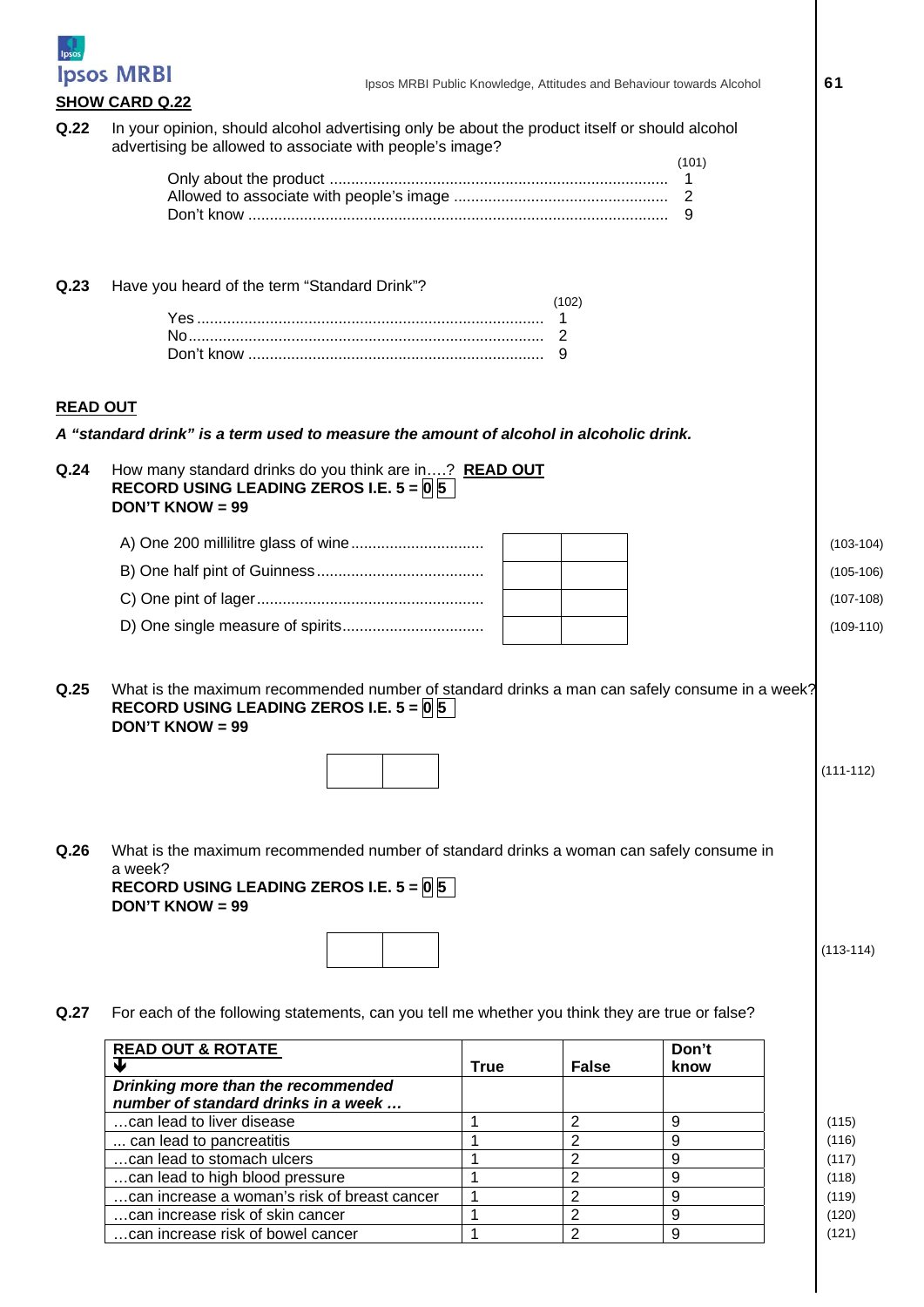

**Q.28** Do you know anyone who, in your opinion, drinks too much alcohol?

| Yes        |                     |
|------------|---------------------|
|            | <b>SKIP TO Q.30</b> |
| Don't know |                     |

**Q.29** And does anyone in your immediate family, in your opinion, drink too much alcohol?

#### **SHOWCARD Q.30**

**Q.30** In each of these circumstances please tell me if you feel it is appropriate or not appropriate for a health care professional to ask you about the amount of alcohol you drink? **SINGLE CODE** 

| <b>READ OUT &amp; ROTATE</b>                                                                                                               |             | <b>Not</b>  | Don't |       |
|--------------------------------------------------------------------------------------------------------------------------------------------|-------------|-------------|-------|-------|
|                                                                                                                                            | Appropriate | appropriate | know  |       |
| If I felt the issue they were dealing with was                                                                                             |             |             |       |       |
| related directly to the amount of alcohol I                                                                                                |             |             | 9     | (124) |
| If they believed the issue they were dealing<br>could be related to the amount of alcohol I                                                |             |             |       | (125) |
| drink, for example high blood pressure                                                                                                     |             | 2           | 9     |       |
| If they believe the treatment they prescribed<br>would be affected by the amount of alcohol I<br>drink, for example prescribing drugs that |             |             |       | (126) |
|                                                                                                                                            |             | 2           | 9     |       |
| Part of routine history taking                                                                                                             |             |             | 9     | (127) |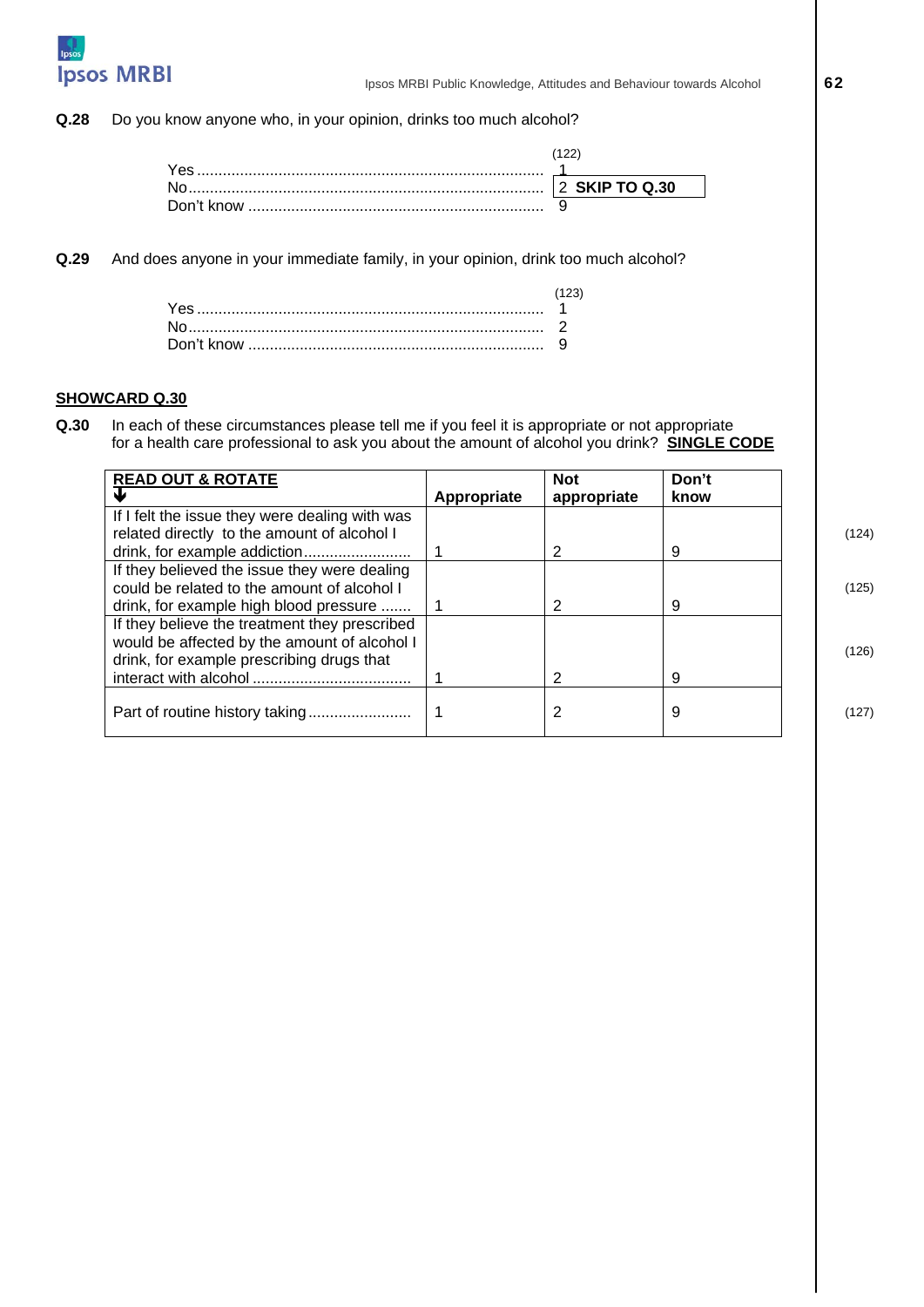

#### **SECTION 4**

Finally I'd like to ask you a few questions about non-alcoholic drinks.

**Q.31** In the past 12 months, have you purchased any sugar sweetened drinks? By sugar-sweetened drinks I mean soft drinks like fizzy drinks and cordials, energy drinks and fruit juices with added sugar.



#### **SHOW CARD Q.32**

**Q.32** To what extent do you agree or disagree with the following?

| <b>READ OUT &amp; ROTATE</b>                                                                     | Strongly<br>agree | Agree | <b>Neither</b><br>agree nor<br>disagree | <b>Disagree</b> | Strongly<br>disagree | Don't<br>know |
|--------------------------------------------------------------------------------------------------|-------------------|-------|-----------------------------------------|-----------------|----------------------|---------------|
| If the price of sugar sweetened                                                                  |                   |       |                                         |                 |                      |               |
| drinks was to increase by 10% I<br>would buy them less often                                     |                   | 2     | 3                                       | 4               | 5                    | 9             |
| If the price of sugar sweetened<br>drinks was higher than diet<br>drinks, I would switch to diet |                   |       |                                         |                 |                      |               |
|                                                                                                  |                   | 2     | 3                                       | 4               | 5                    | 9             |
| If I drank less sugar sweetened<br>drinks, I would drink water                                   |                   |       |                                         |                 |                      |               |
|                                                                                                  |                   | 2     | 3                                       | 4               | 5                    | 9             |

#### **SHOW CARD Q.33**

**Q.33** To what extent do you agree or disagree with the following?

| <b>READ OUT &amp; ROTATE</b>                    | Strongly<br>agree | Agree | <b>Neither</b><br>agree nor<br>disagree | <b>Disagree</b> | Strongly<br>disagree | Don't<br>know |
|-------------------------------------------------|-------------------|-------|-----------------------------------------|-----------------|----------------------|---------------|
| Irish Children and young people                 |                   |       |                                         |                 |                      |               |
| consume too many drinks<br>sweetened with sugar |                   | າ     |                                         |                 |                      | 9             |
| Sugar sweetened drinks                          |                   |       |                                         |                 |                      |               |
| contribute significantly to obesity             |                   |       |                                         |                 |                      |               |
| among children and young                        |                   |       |                                         |                 |                      |               |
| people in Ireland                               |                   | റ     |                                         |                 |                      | 9             |

(132)

(133)

(BLANK 134-150)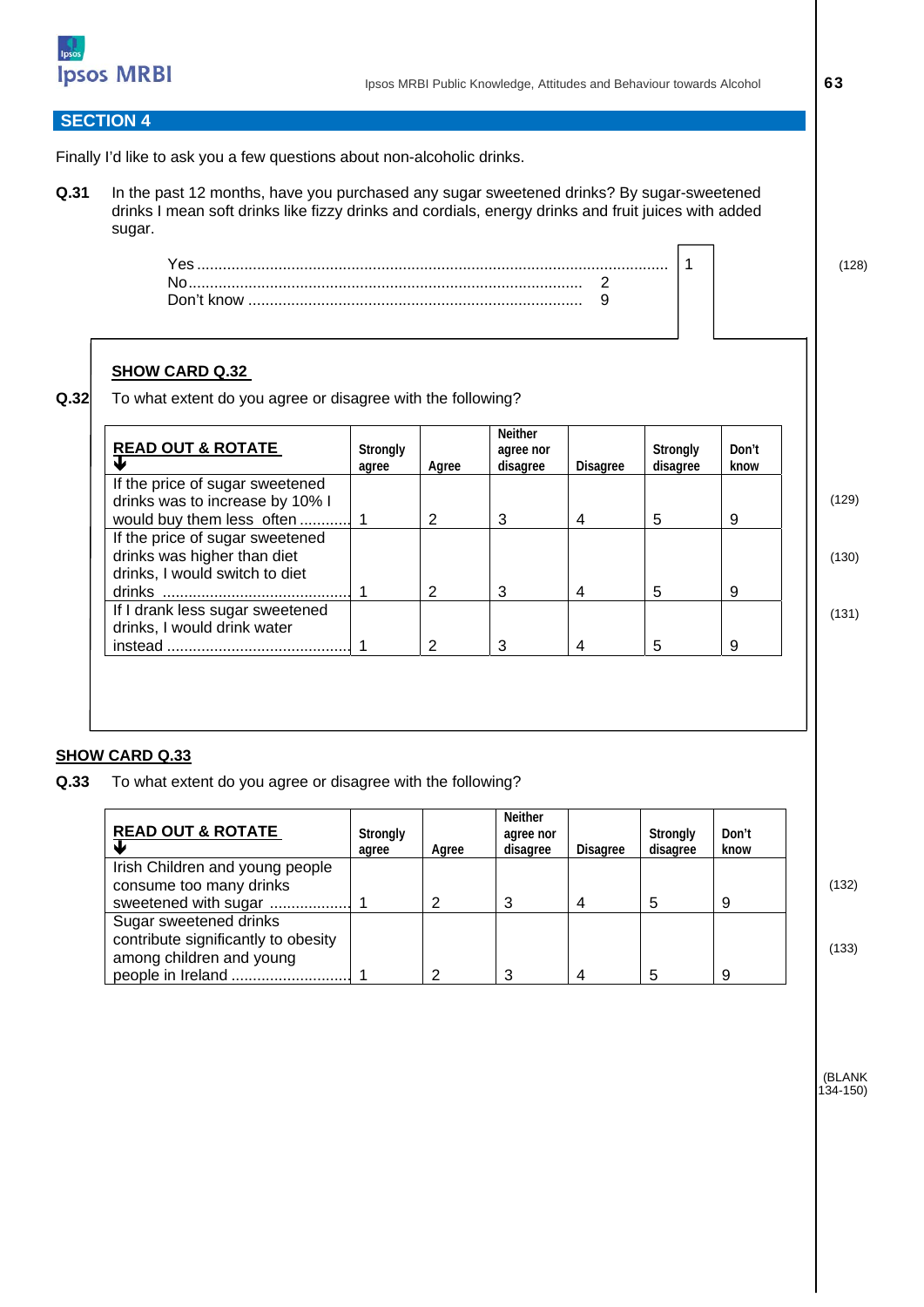

#### **CLASSIFICATION**

| Q.C1  | What is the highest level of education that you have completed?<br><b>READ OUT. SINGLE CODE</b> |                          | (151)<br>$\mathbf 1$                   |             |       |
|-------|-------------------------------------------------------------------------------------------------|--------------------------|----------------------------------------|-------------|-------|
|       | OCCUPATION CH. INC. EARNER/HOH                                                                  |                          |                                        |             |       |
|       | If Employer/Manager - write in No. of Employees responsible for                                 |                          |                                        |             |       |
|       | If Farmer/Farm Manager - write in No. of Acres                                                  |                          |                                        |             |       |
|       | If occupation given as unemployed/retired/widow - write in former occupation here               |                          |                                        |             |       |
|       | If occupation given as unemployed, ask:                                                         |                          |                                        |             |       |
|       | How long has C.I.E. been unemployed?                                                            |                          |                                        |             |       |
|       | 0-6 months  1 7-12 months  2                                                                    |                          | 1-2 years  3                           | 3+ years  4 | (152) |
| CODE: | A …… 1B …… 2                                                                                    | $C1$ 3                   | C2 4 D 5 E 6                           |             |       |
|       |                                                                                                 | F1 (Farmer 50+ acres)  7 | F2 (Farmer -50 acres/farm labourer)  8 |             | (153) |
|       |                                                                                                 |                          |                                        |             |       |

**THANK AND CLOSE**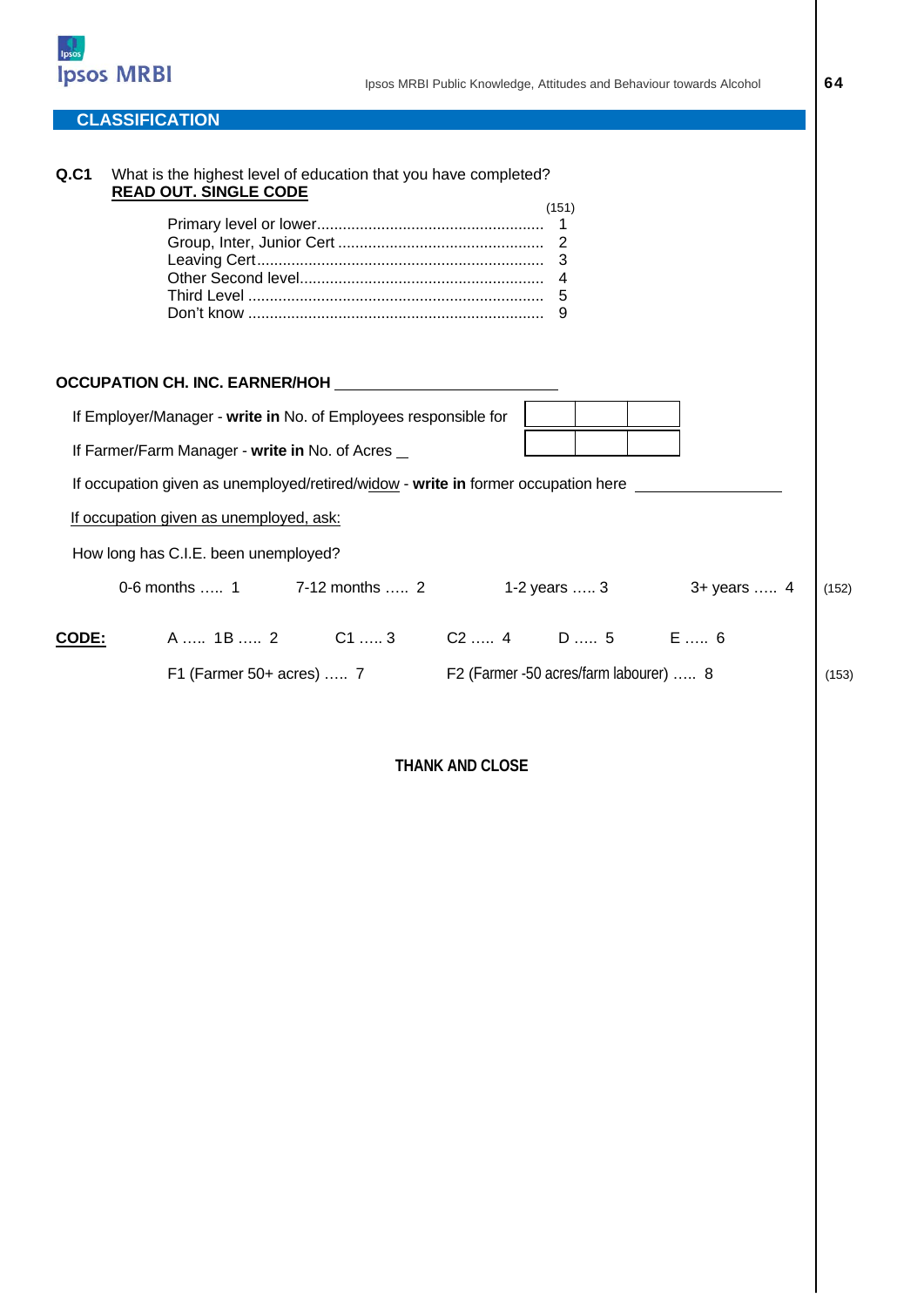

#### **Job No: 12-003502 Project Name: Awareness Study Interviewer Instructions**

Deadline for interviewing is **25th May**

#### **Background:**

Ipsos MRBI is conducting research on behalf of the Health Research Board into public knowledge, attitudes and behaviour towards alcohol and sugar sweetened carbonated drinks. It is important that you do not reveal the name of the client at the start of the interview, but you can do so at the end if the respondent asks.

#### **IT IS ALSO VERY IMPORTANT THAT YOU DO NOT SHOW THE QUESTIONNAIRE OR SHOWCARDS TO ANYONE EXCEPT A RESPONDENT. ALSO PLEASE DO NOT SHARE THESE INSTRUCTIONS WITH ANYONE ELSE.**

#### **Methodology:**

1,000 face to face 'in-home' interviews are required, with quotas on age, gender and social class. Interviews are being conducted throughout Ireland. Only those aged 18+ can be interviewed.

#### **Fieldwork:**

Fieldwork is to take place from  $16<sup>th</sup>$  May to  $25<sup>th</sup>$  May.

#### **The Questionnaire;**

The questionnaires take approximately 15 minutes, therefore it is important to check that respondents have sufficient time to complete the interview once you have started.

Remember: this survey is conducted to measures people's opinions and behaviour - there are no right or wrong answers!

There is only minor routing throughout the questionnaire. **Areas to watch out for** in this particular survey are identified below:

First of all, throughout the whole questionnaire all "Don't knows" are spontaneous. A 'Don't know' response must be single coded. There are show cards for questions with prompted responses.

#### **INTRO SECTION – INTRODUCTION TO SURVEY**

AGE Those aged under 18 are not eligible

#### **SECTION 1**

- Q1 This is at any stage in their life, even if they are currently a non-drinker.
- Q8 Do not prompt the respondent, if they don't know what this is record as "Don't know" but you can subsequently tell them that this is a training scheme for those serving alcohol designed to prevent underage drinking, alcohol intoxication and drunk driving.